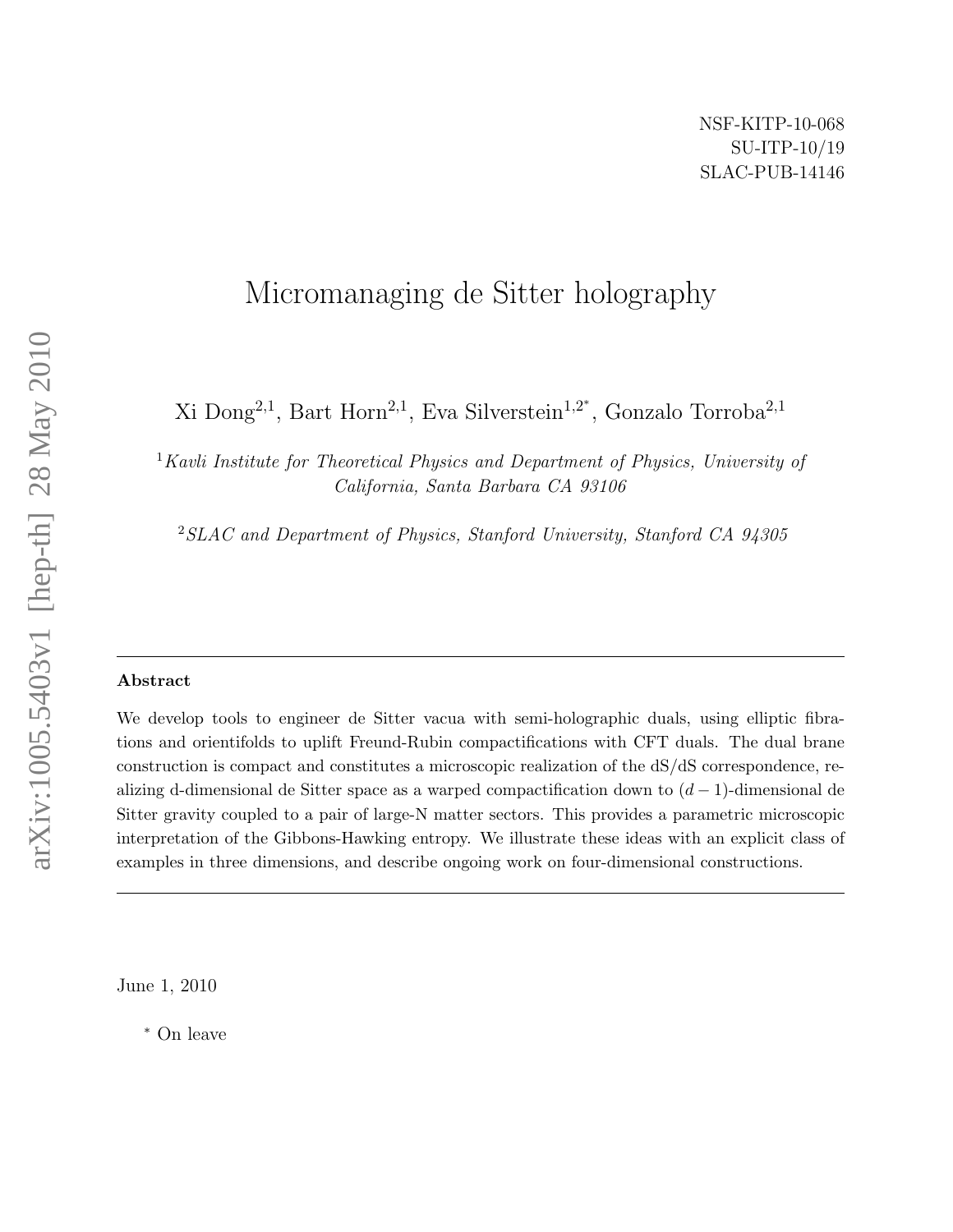## Contents

| 1              |     | Introduction                                                                             | $\overline{2}$ |  |  |
|----------------|-----|------------------------------------------------------------------------------------------|----------------|--|--|
| $\overline{2}$ |     | dS holography and microscopy                                                             | $\overline{2}$ |  |  |
| 3              |     | General techniques                                                                       | 7              |  |  |
|                | 3.1 | The strategy for stabilization $\ldots \ldots \ldots \ldots \ldots \ldots \ldots \ldots$ | $\overline{7}$ |  |  |
|                | 3.2 |                                                                                          | 10             |  |  |
|                | 3.3 |                                                                                          | 12             |  |  |
| 4              |     | $dS_3$ worked example                                                                    | 13             |  |  |
|                | 4.1 |                                                                                          | 14             |  |  |
|                | 4.2 |                                                                                          | 18             |  |  |
|                |     | 4.2.1                                                                                    | 22             |  |  |
|                |     | 4.2.2                                                                                    | 23             |  |  |
|                | 4.3 |                                                                                          | 24             |  |  |
| 4.4            |     |                                                                                          |                |  |  |
|                |     | 4.4.1                                                                                    | 25             |  |  |
|                |     | Moduli of the elliptic fibration and NS5-branes<br>4.4.2                                 | 26             |  |  |
|                |     | 4.4.3                                                                                    | 26             |  |  |
|                | 4.5 | Localization of sources and the warp factor $\dots \dots \dots \dots \dots \dots \dots$  | 27             |  |  |
|                | 4.6 | Entropy and brane construction $\ldots \ldots \ldots \ldots \ldots \ldots \ldots \ldots$ | 29             |  |  |
|                | 4.7 |                                                                                          | 30             |  |  |
| $\overline{5}$ |     | <b>Discussion and Future Directions</b>                                                  | 32             |  |  |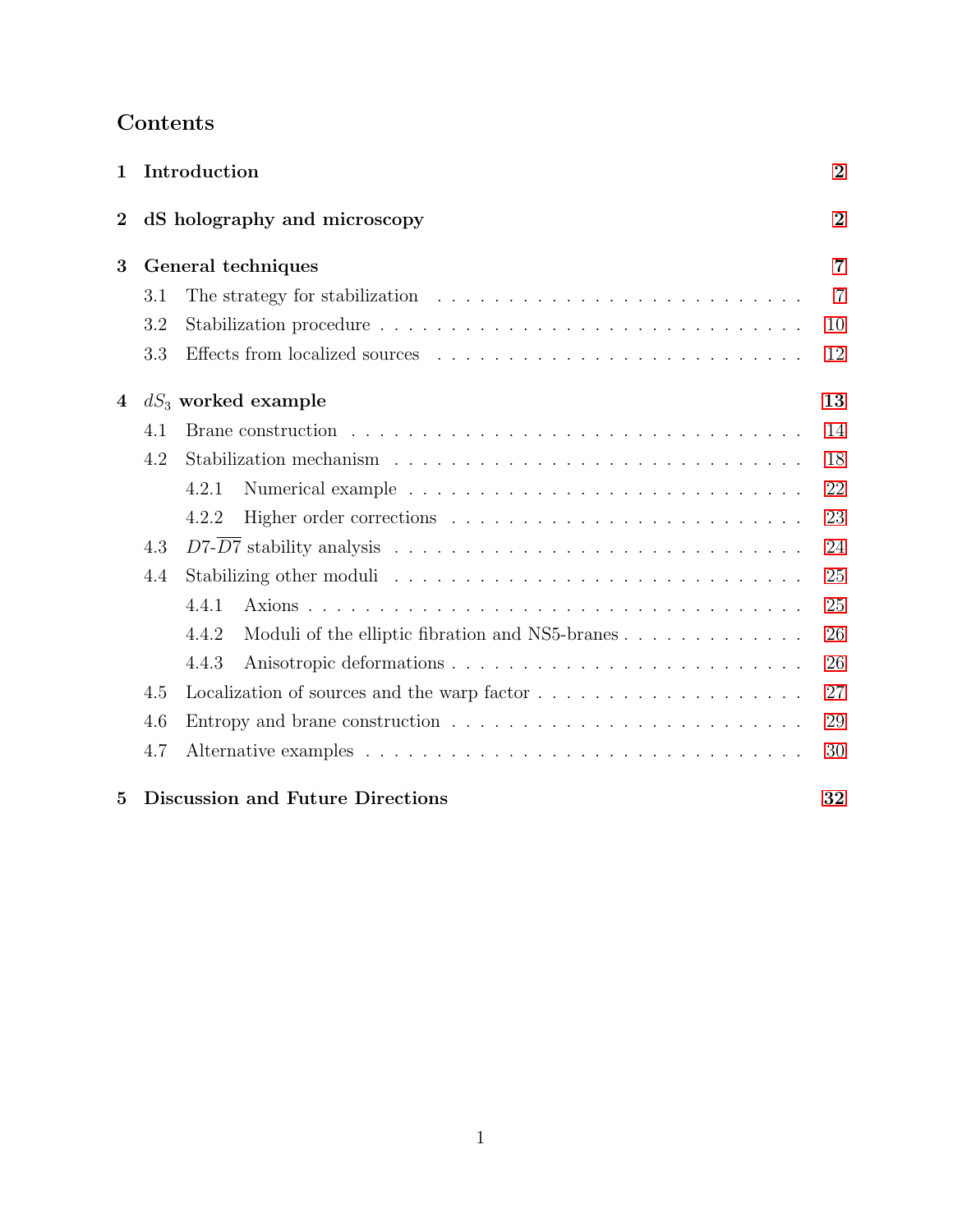## <span id="page-2-0"></span>1 Introduction

The Gibbons-Hawking entropy of the de Sitter horizon [\[1\]](#page-33-0) invites a microscopic interpretation and a holographic formulation of inflating spacetimes. Much progress was made in the analogous problem in black hole physics using special black holes in string theory whose microstates could be reliably counted, such as those analyzed in [\[2,](#page-33-1) [3\]](#page-33-2); this led to the AdS/CFT correspondence [\[4\]](#page-33-3). In contrast, a microscopic understanding of the entropy of de Sitter space is more difficult for several reasons including its potential dynamical connections to other backgrounds (metastability), the absence of a non-fluctuating timelike boundary, and the absence of supersymmetry.

In this paper, we develop a class of de Sitter constructions in string theory, built up from AdS/CFT dual pairs along the lines of [\[5\]](#page-33-4), which are simple enough to provide a microscopic accounting of the parametric scaling of the Gibbons-Hawking entropy. These models realize microscopically a semi-holographic description of metastable de Sitter space which had been derived macroscopically in [\[6\]](#page-33-5). It would also be interesting to connect this to other approaches to de Sitter holography such as [\[7,](#page-34-0) [8\]](#page-34-1) and to other manifestations of the de Sitter entropy such as  $[9]$ <sup>[1](#page-2-2)</sup>. The construction is somewhat analogous to neutral black branes analyzed in [\[11\]](#page-34-3).

We will begin in §[2](#page-2-1) by explaining the salient features of the holographic duality and of the de Sitter construction which realizes it microscopically. In §[3](#page-7-0) we will lay out our methods in more detail, applying them to worked examples of  $dS_3$  in §[4.](#page-13-0) Finally, §[5](#page-32-0) discusses further directions and ongoing work, including  $dS_4$  constructions in progress.

## <span id="page-2-1"></span>2 dS holography and microscopy

A semi-holographic duality follows simply by recognizing the de Sitter static patch as a warped compactification

<span id="page-2-3"></span>
$$
ds_{dS_d}^2 = dw^2 + \sin^2\left(\frac{w}{R_{dS}}\right) ds_{dS_{d-1}}^2.
$$
\n(2.1)

The warp factor  $\sin^2(w/R_{dS})$  goes to zero at  $w = 0, \pi R_{dS}$  and rises to a finite maximum in between, implying two warped throats and a propagating graviton in  $d-1$  dimensions. Such a semi-holographic duality is familiar in the study of warped compactifications (such as [\[12\]](#page-34-4)) and Randall-Sundrum models [\[13\]](#page-34-5). In these systems, the bulk of the throats admits a dual description in terms of a field theory (as in [\[14\]](#page-34-6)), but the finite maximum of the warp factor implies that this field theory is cut off at a finite scale and coupled to gravity [\[13,](#page-34-5) [15,](#page-34-7) [16\]](#page-34-8). The main observation in [\[6\]](#page-33-5) was that the same statements apply to de Sitter  $(2.1)$ .

<span id="page-2-2"></span><sup>&</sup>lt;sup>1</sup>See [\[10\]](#page-34-9) for a different proposal.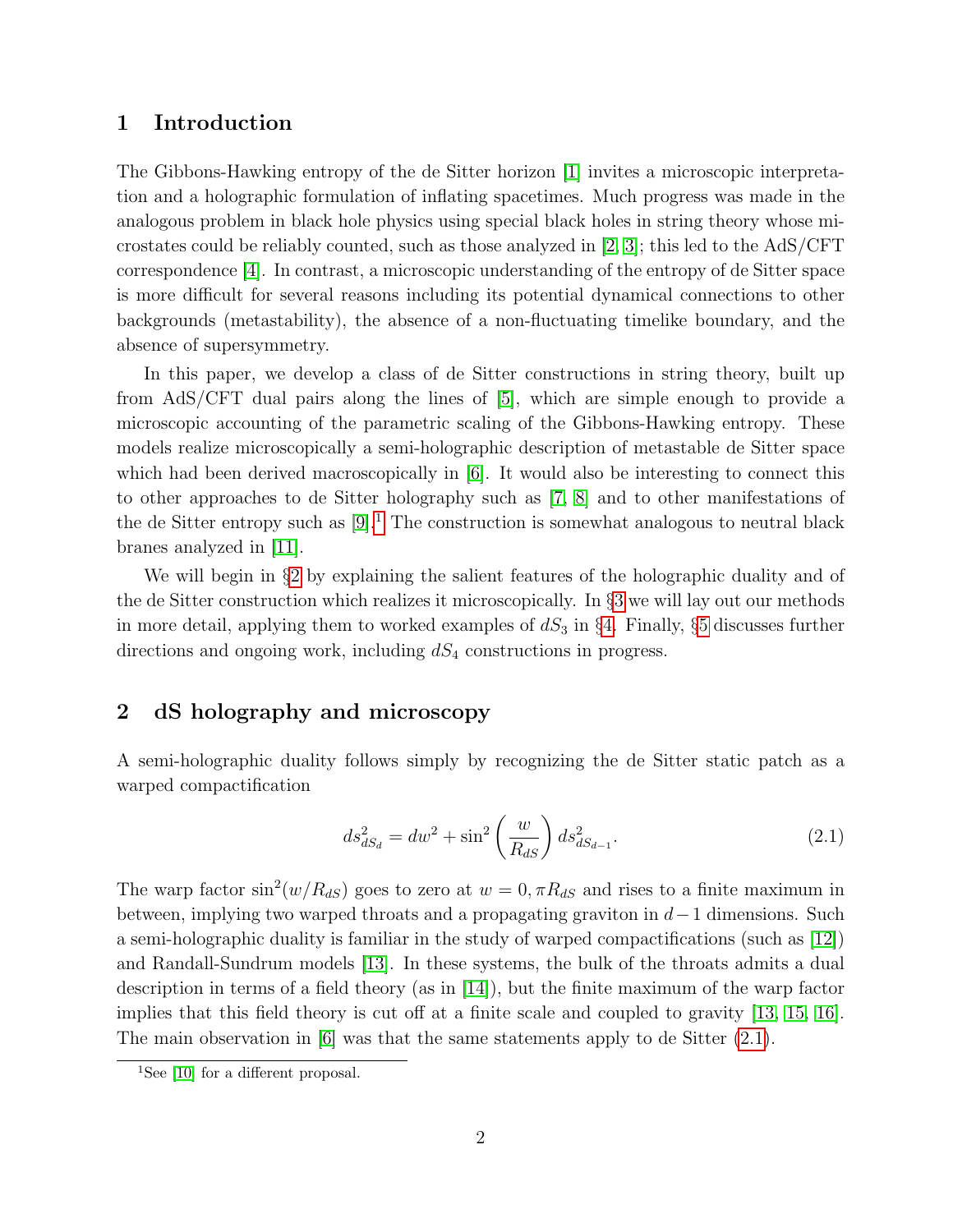This macroscopic derivation of a holographic description leaves open the question of what degrees of freedom build up the two throats microscopically. In this work, we find that 'uplifting' AdS/CFT brane constructions to de Sitter space automatically produces the twothroat structure, while revealing (example by example) the microscopic degrees of freedom that build up the throats.

Before turning to the detailed examples, let us explain the main features of the construction and its realization of de Sitter holography. Freund-Rubin solutions of the form  $AdS_d \times B^n \times T^{10-d-n}$ , with  $B^n$  positively curved and with fluxes threading through the compactification, provided the first examples of the holographic AdS/CFT duality [\[4\]](#page-33-3). These can be described in terms of a d-dimensional effective potential (as in  $[17]$ ), with a negative curvature-induced term arising from the dimensional reduction of the Einstein term  $\sqrt{gR}$ , played off against a positive term from the flux energy.

In the dual brane construction, these fluxes and the corresponding geometry arise from the presence of color branes (e.g. D3-branes in the canonical  $AdS_5 \times S^5$  example and D1-D5 for  $AdS_3 \times S^3 \times T^4$  probing the space transverse to their worldvolume directions. The space probed by these branes takes the form of a cone with base  $B<sup>n</sup>$ ,

$$
ds^2 = dw^2 + R(w)^2 ds_B^2
$$
\n(2.2)

with  $R(w) = w$ . For our purposes it will be useful to review how this comes about in the following way. The equations of general relativity applied to the radius  $R(w)$  of the base require

<span id="page-3-0"></span>
$$
\frac{(dR/dw)^2}{R^2} \sim +\frac{1}{R^2} \tag{2.3}
$$

with the  $+$  sign corresponding to the positive curvature of  $B<sup>n</sup>$ . This is a radial analogue of the Friedmann equation of cosmology, with  $R'/R$  (prime denoting differentiation with respect to the radial coordinate w) playing the role of Hubble, and we have included only the curvature term on the right hand side because this is all that contributes in the absence of the color branes. This has the solution  $R = w$ , giving the metric  $ds^2 = dw^2 + w^2 ds_B^2$  of a noncompact cone.

In the presence of the color branes, the near horizon  $AdS_d$  solution arises from a competition of the positive curvature of  $B_n$  against flux terms which must be included on the right hand side of  $(2.3)$  along with the curvature of the d noncompact dimensions.

Starting from these Freund-Rubin solutions, we will next add ingredients to "uplift" the AdS solution to dS, deriving an effective potential which has minima with positive cosmological constant. Then, we will ask what becomes of the original AdS/CFT brane construction in the process of uplifting.

The method we will use to achieve the uplifting is to introduce, among other things,

(i) Contributions which overcompensate the positive curvature in the original Freund-Rubin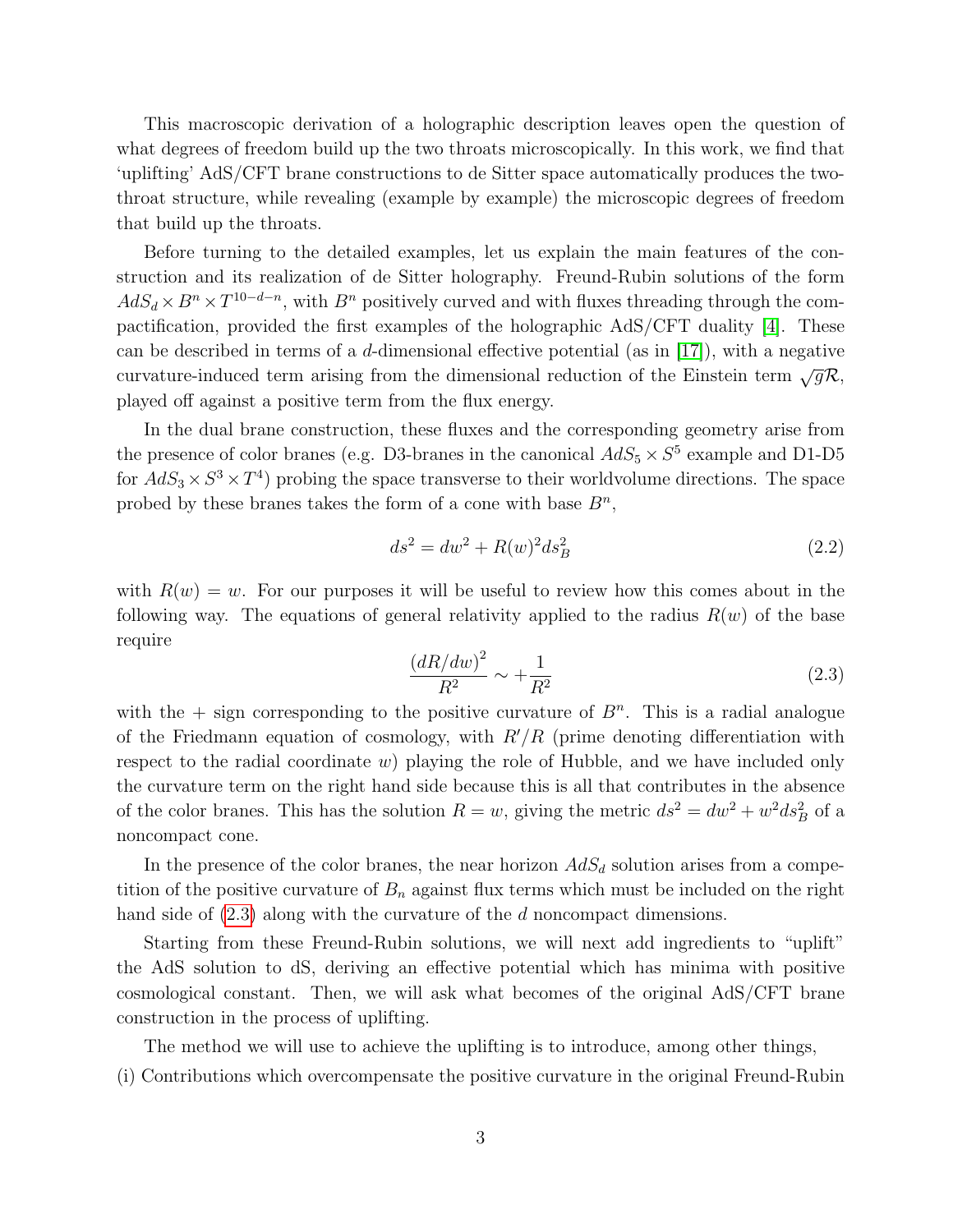compactification. One such ingredient is an elliptic fibration of the  $T^{10-n-d}$  over  $B^n$ ,

<span id="page-4-1"></span>
$$
T^{10-n-d} \rightarrow \mathcal{Y}_{10-d}
$$
\n
$$
\downarrow
$$
\n
$$
B^n \tag{2.4}
$$

which introduces negative contributions to the scalar curvature that compete with the negative potential term in the original Freund-Rubin compactification [\[5\]](#page-33-4). NS5-branes at real codimension two on the base B also compete with its curvature. D-branes wrapping all of  $B<sup>n</sup>$ (along with suitably stabilized anti-branes or other sources canceling their charge) dominate in the expansion in inverse radii and can play an important role in the uplifting, though they are subdominant in the string coupling and hence must be combined with other sources.

(ii) Orientifolds, at higher codimension than the leading uplifting term, to generate the intermediate negative term in the potential required to obtain a metastable minimum.

We will explain this and related methods in a detailed class of  $(A)dS_3$  examples in the remainder of the paper; further examples in four dimensions are in progress [\[18\]](#page-35-1). For now, let us assume such a construction exists and analyze its effect on the brane construction and the structure of the resulting holographic dual.

Elliptic fibrations (i) can be thought of as a configuration of 5-branes as in [\[19,](#page-35-2) [20\]](#page-35-3); we will call these "stringy cosmic 5-branes (SC5s)". Since they are extended in the radial direction, they are flavor branes and in general introduce both electric and magnetic matter. Neveu-Schwarz branes and spacefilling D-branes also contribute flavors. Orientifolds (ii) project the D-brane theory onto a different gauge group, flavor group, and matter content, with unitary groups replaced by orthogonal or symplectic groups.

More significantly, we would like to understand what happens to the space – the analog of the cone described above – on which the color branes live. We will in particular consider what uplifting does to the equation  $(2.3)$  satisfied by R (the radial modulus of the base) in the absence of the flux contributed by the color branes. In general, this problem is more complicated than in the simplest AdS/CFT models: removing the flux will destabilize many moduli in general, leading to radial and/or time evolution of more than just R. In a given construction, one may study this in detail. However, there is a general qualitative feature of the de Sitter brane construction which follows more simply.

Let us start with a configuration, at some initial time, in which the non-radial moduli are independent of  $w$ , and carry zero kinetic energy. We can then focus on the radial modulus R, solving its equation of motion by letting it vary radially with w. Given the uplifting, the radial Friedmann equation is now of the form

<span id="page-4-0"></span>
$$
\frac{R'(w)^2}{R^2} \sim -\frac{1}{R^{n_1}} + \frac{const}{R^{n_2}}\tag{2.5}
$$

We have taken into account that the positive-curvature term in  $(2.3)$  has been overcompensated. We have also included the orientifold stress-energy of the uplifted model, and in order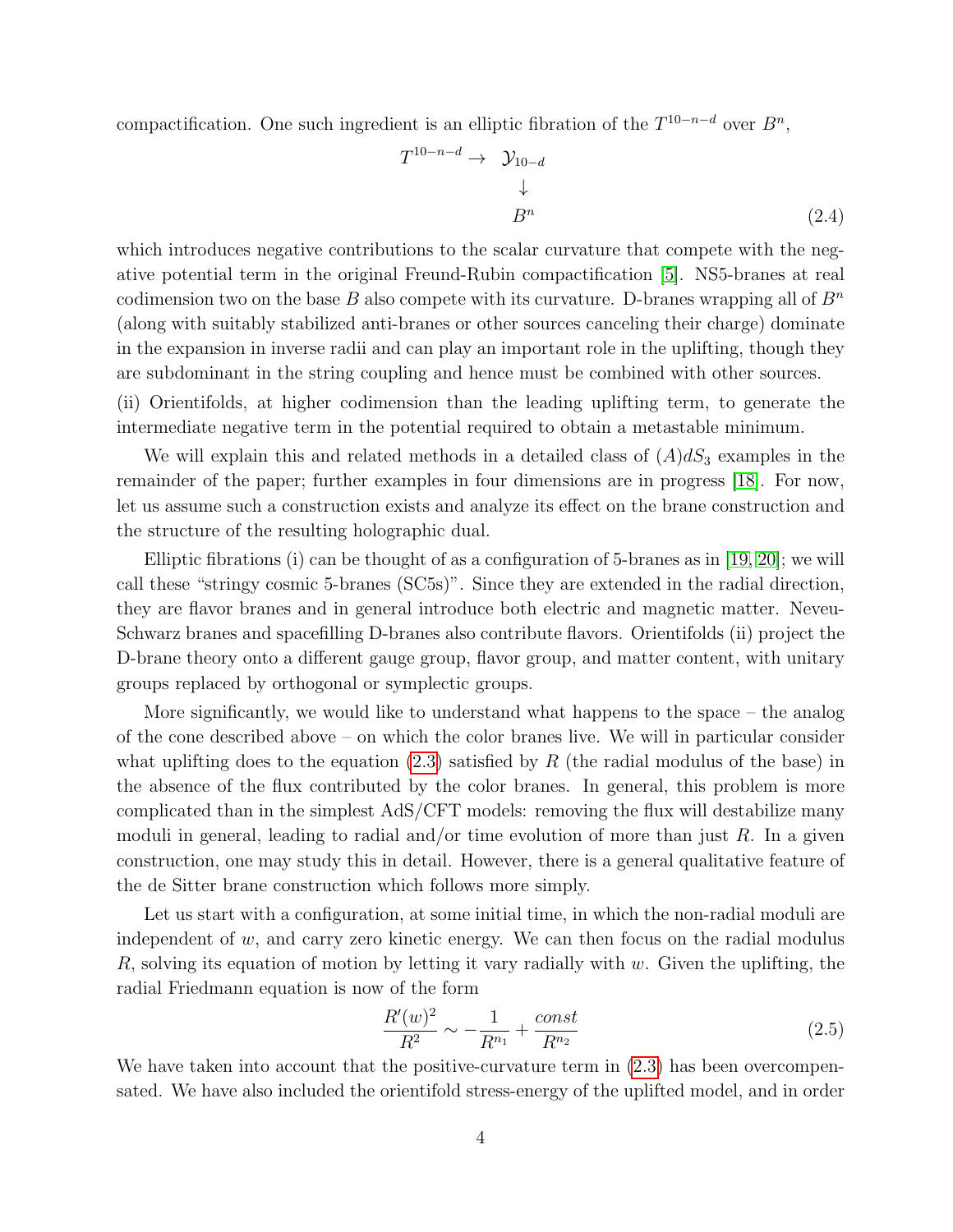for this to provide an intermediate negative term in the potential we must have  $n_1 < n_2$  $n_1 < n_2$ <sup>2</sup>.

Since  $n_2 > n_1$ , there will be points at which  $R'(w) = 0$ , so the radius R grows to a maximum size and then proceeds to decrease again. In the analogue Friedmann equation, this is like a closed universe in the radial direction. (Note that since we are discussing spatial rather than temporal evolution, the case of a closed universe follows from negative rather than positive curvature.) The cone of the AdS/CFT brane construction has become a compact space in the de Sitter case.

Now let us add back in the color branes. In the AdS case, we place color branes at the tip of a cone, and they warp the geometry to produce a Freund-Rubin flux compactification. In the dS case, since the radial direction is compact, there is a second tip where  $R$  shrinks to zero size. If we put color branes at one tip and anti-branes at the other, this again generates the flux which plays off against the other ingredients to stabilize the compactification. The two tips in the brane construction correspond to the two warped throats comprising the de Sitter static patch. That is, the brane construction corresponding to the uplifted model has automatically produced a microscopic realization of these throats!

As in the cosmological analogue, this geometry can develop curvature singularities at the tips where  $R(w)$  shrinks to zero size; these are radial analogues of a big bang and big crunch. These generalize the conical singularity in familiar AdS/CFT examples. The nature of the singularities depends on the powers  $n_1$  and  $n_2$  arising in [\(2.5\)](#page-4-0). The second (orientifold) term dominates the right hand side of [\(2.5\)](#page-4-0) near  $R = 0$ . In the case of negative curvature,  $n_1 = 2$ and  $n_2 > 2$ ; in this case the orientifold term induces a timelike singularity which is worse than conical. This has to do with the singularity at the cores of the orientifolds, which would be interesting to resolve. However, in our construction below this question is evaded, as the leading R-dependences in [\(2.5\)](#page-4-0) will yield  $n_1 = 0, n_2 = 2$  at fixed string coupling.

In the presence of the flux corresponding to  $N_c$  color branes, the right hand side of the radial Friedmann equation [\(2.5\)](#page-4-0) acquires one or more additional terms of the form  $\sim -N_c^2/R^{2n}$  (with  $2n > n_2$ ). This dominates at small R and prevents the crunch or bang singularity from happening. Once all the ingredients are included in a way which yields a complete stabilization mechanism,  $R'$  goes to zero for all w (as the moduli are stabilized) and the right hand side of  $(2.5)$  acquires new terms including the d-dimensional de Sitter curvature.

In the regime of couplings applicable to the de Sitter solution, the color branes are best described in terms of their dual gravity solution. The first, simplest examples of AdS/CFT dual pairs had a line of fixed points connecting the regimes of weak and strong coupling in the low energy limit of the brane construction. In cosmological solutions such as this (and also for generic gauge/gravity duals, even some such as [\[21\]](#page-35-4) closely related to the original examples of AdS/CFT), there is not a line of maximally symmetric solutions allowing one

<span id="page-5-0"></span><sup>&</sup>lt;sup>2</sup>For the purposes of the present heuristic discussion, we have not included kinetic mixing of moduli; we will address this below in  $(3.25)$  and find that it does not change the qualitative result.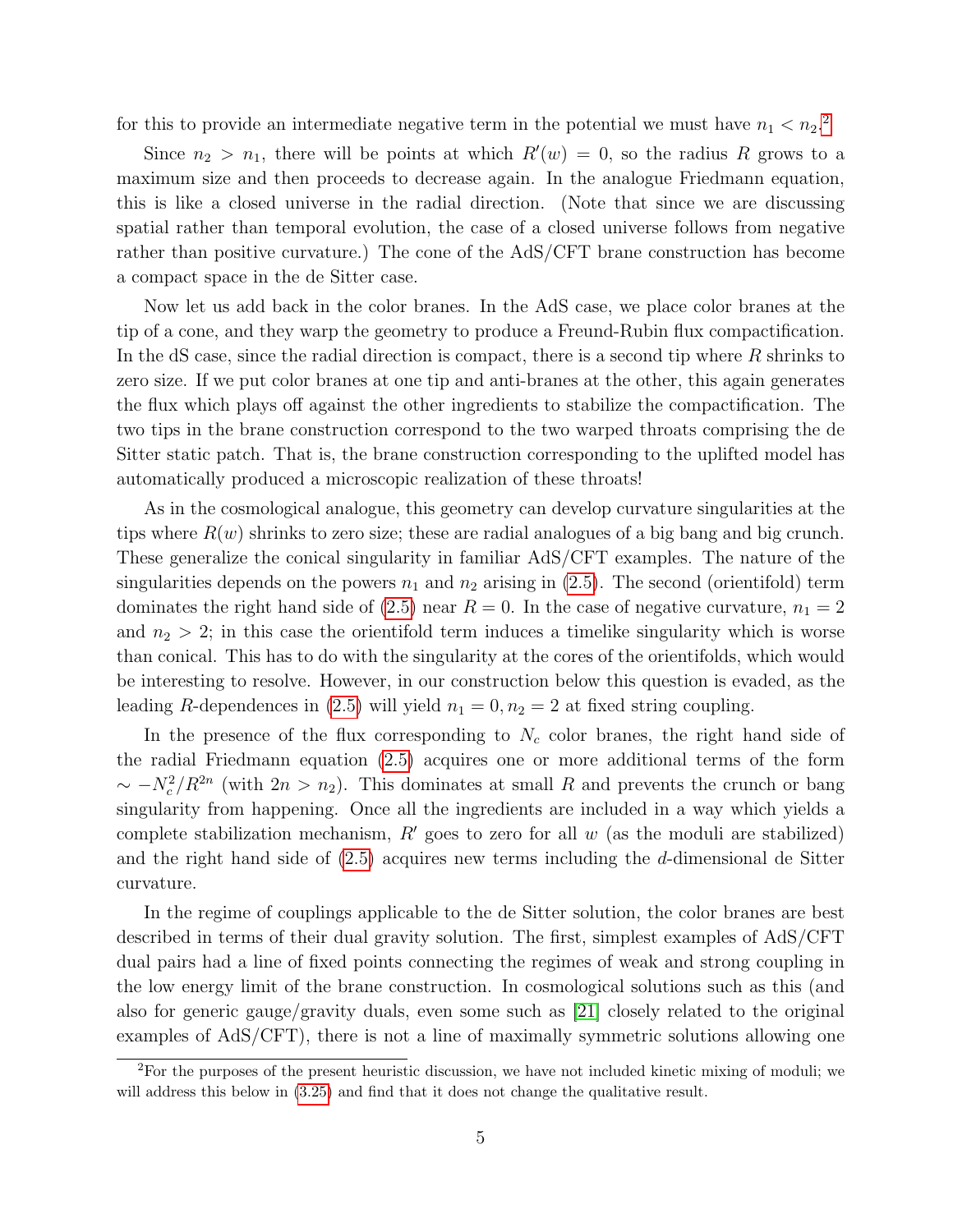

Figure 1: de Sitter brane constructions are compact as a result of the net positive potential energy carried by the flavor branes, curvature, and orientifolds. The two tips with color branes or antibranes correspond to the two warped throats of  $dS_d$  in the  $dS_{d-1}$  slicing.

to continue between weak and strong couplings regimes of the brane construction. One may, however, consider weakly coupled, but less symmetric, time dependent backgrounds by analyzing the runaway region near weak coupling and/or large radius.

As we discussed above, the dS/dS correspondence is 'semiholographic' in the sense that the Planck mass is finite and  $(d-1)$ -dimensional gravity does not decouple. Nevertheless, as we will show below, the dS entropy can be understood parametrically in terms of the degrees of freedom of the brane system. The reason for this is fairly simple – the ingredients we add to uplift add a small number of flavors and projections to the original AdS brane system, which does not change its entropy as a function of large quantum numbers such as the dimensions of the color groups.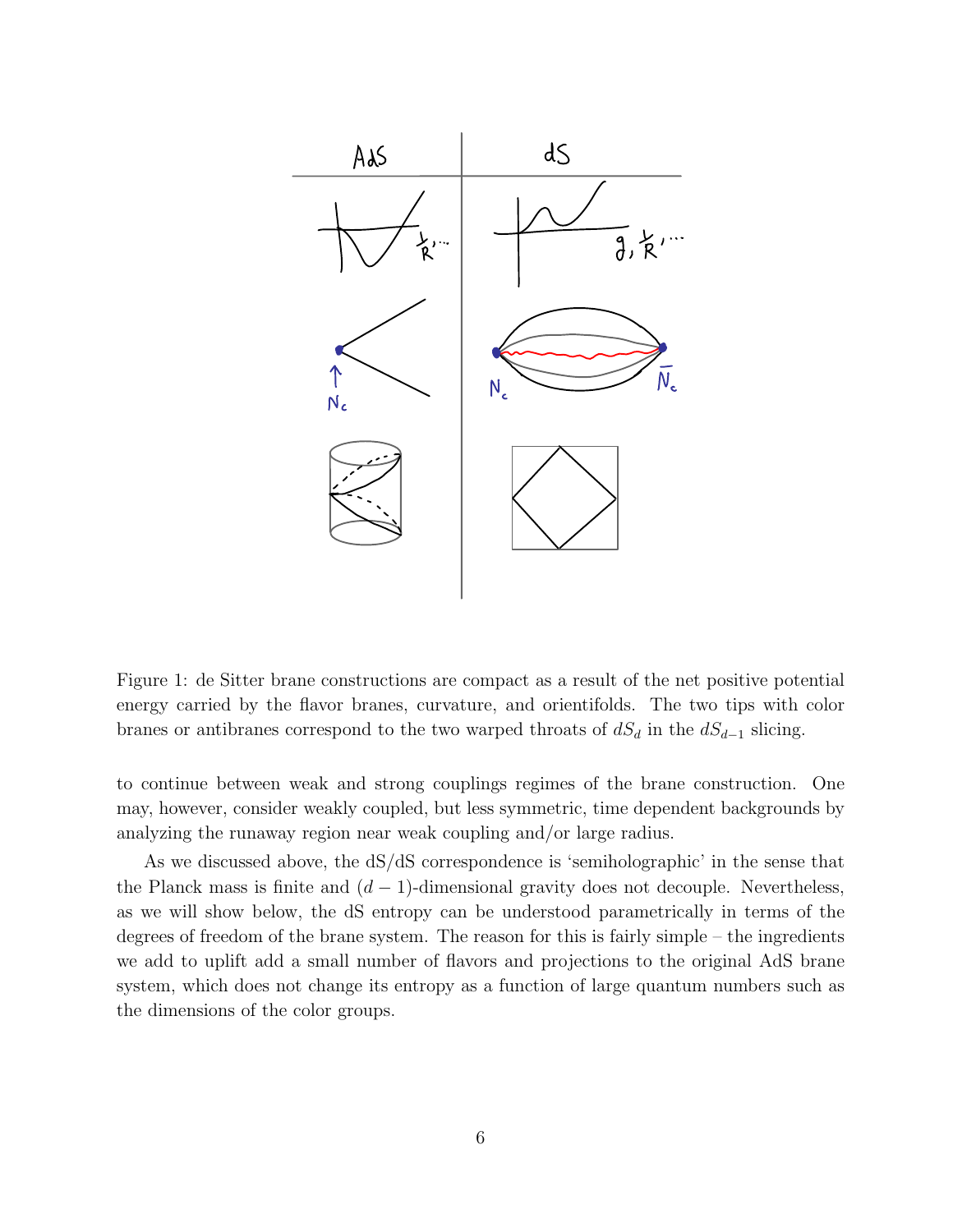## <span id="page-7-0"></span>3 General techniques

Our technique for stabilizing moduli while uplifting AdS/CFT dual pairs can be thought of as a combination of two familiar methods: Freund-Rubin stabilization, and the identification of elliptically fibered manifolds with branes on their base. In this section, we discuss the general methods involved in this construction before coming to an explicit class of examples in §[4.](#page-13-0)

de Sitter model-building in string theory (without a connection to a known holographic dual) has proceeded actively since the discovery of the late-time acceleration of the universe (see e.g. [\[17\]](#page-35-0) for some reviews with various perspectives on the problem). Following work anticipating the landscape and its role in interpreting the cosmological constant [\[22,](#page-35-5) [23\]](#page-35-6), early constructions make use of the positive leading potential from supercriticality [\[24\]](#page-35-7) or from anti-D3-branes [\[25\]](#page-36-0) in warped flux compactifications [\[12\]](#page-34-4) with non-perturbative contributions to the superpotential. The latter scenario has provided rich ground for low-energy supersymmetric model building in cosmology and particle physics, but particularly for the goal of understanding de Sitter holography microscopically it may be advantageous to seek simple and explicit de Sitter solutions using perturbative ingredients [\[26,](#page-36-1) [27\]](#page-36-2).

In this line of development, one lesson thus far has been that brane sources with tension  $\sim 1/g_s^2$  play a very useful role in de Sitter stabilization; certain no go results follow in their absence. These are a priori more difficult to control at weak string coupling than D-branes. One way in which the present work builds further in this direction is to realize such objects via elliptic fibration [\[20,](#page-35-3) [5\]](#page-33-4), which incorporates their backreaction. (In some cases we will find that the core sizes of required solitonic branes are controllably small in any case.)

#### <span id="page-7-1"></span>3.1 The strategy for stabilization

With their backreaction taken into account, the sets of  $N_{Dp}$  color branes described above are replaced by corresponding RR fluxes,

<span id="page-7-2"></span>
$$
\int_{\Sigma^{8-p}} F_{8-p} = N_{Dp} \Rightarrow F_{8-p} \sim \frac{N_{Dp}}{\text{vol}(\Sigma^{8-p})}
$$
\n(3.6)

where vol $(\Sigma^{8-p})$  denotes the volume of the surface threaded by the flux. Here we set  $\alpha' = 1$ and simplify the formulas by omitting numerical factors such as  $2\pi$ ; these will be taken into account in the explicit analysis in §[4.](#page-13-0) Also, the metric signature is taken to be  $(- + \ldots +)$ .

We look for solutions which are locally of the form

$$
dS_d \times B_n \times T^{10-n-d} \tag{3.7}
$$

in the presence of background fluxes [\(3.6\)](#page-7-2), plus the flavor branes and orientifolds. The radius of  $dS_d$  is denoted by  $R_{dS}$ . Notice that in general these localized sources will break the isometries of  $B_n \times T^{10-n-d}$ .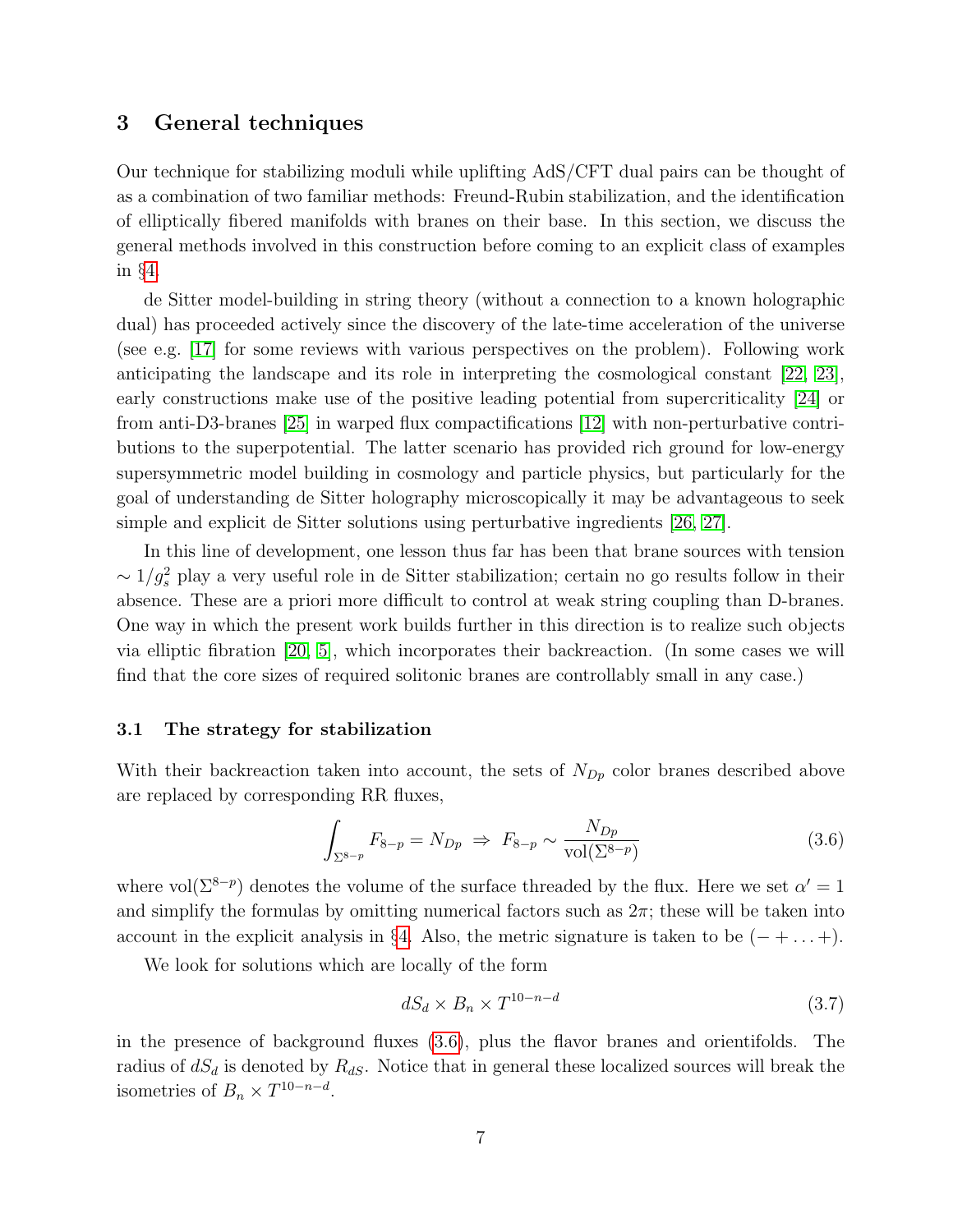There are two different approaches to this problem. First, one can work directly in ten dimensions, looking for solutions to the equations of motion derived from the (string frame) action

<span id="page-8-0"></span>
$$
S = \frac{1}{2\kappa_{10}^2} \int \sqrt{-g^{(10)}} \left[ e^{-2\phi} (\mathcal{R}^{(10)} + 4(\nabla\phi)^2 - \frac{1}{2}|H_3|^2) - \frac{1}{2} |\tilde{F}_n|^2 \right] + S_{CS} + S_{loc}.
$$
 (3.8)

Here  $S_{CS}$  denotes the type II Chern-Simons terms, and  $S_{loc}$  stands for contributions from localized sources,

<span id="page-8-3"></span>
$$
S_{loc} = -T_p \int \sqrt{-g^{p+1}} \,. \tag{3.9}
$$

This method is preferable when practical. However, explicit solutions to the equations of motion can be easily obtained only when enough isometries are present, which is not the case here.

Instead, we will analyze the d-dimensional effective field theory derived by compactifying [\(3.8\)](#page-8-0) on  $B_n \times T^{10-n-d}$ , anticipating a solution with internal dimensions small with respect to the de Sitter radius  $R_{dS}$ . This requires identifying the light scalar fields which must be stabilized,<sup>[3](#page-8-1)</sup> computing their effective potential, and finding a minimum with positive cosmological constant. In fact a minimum is not strictly necessary: in order to study accelerated expansion, one requires that any tachyonic masses be small compared to the Hubble scale of the de Sitter solution. A holographic or semi-holographic description of this situation would be interesting in itself.

To begin with, we will derive an approximate  $d$ -dimensional moduli potential by averaging the localized sources over the internal space, ignoring the warp factor. Then it must be checked that such a solution can be lifted to a full 10d configuration. The 10d consistency conditions will be discussed in §[3.3](#page-12-0) and addressed in our specific model in §[4.](#page-13-0)

Three of the moduli consist of the dilaton and internal volumes<sup>[4](#page-8-2)</sup>

$$
\tilde{R}_0^n \equiv \langle \text{vol}(B_n) \rangle , \quad L_0^{10-n-d} \equiv \langle \text{vol}(T^{10-n-d}) \rangle. \tag{3.10}
$$

In terms of these, the d-dimensional Planck scale from dimensional reduction is

<span id="page-8-4"></span>
$$
(M_d)^{d-2} = \frac{\tilde{R}_0^n L_0^{10-n-d}}{g_{s,0}^2}.
$$
\n(3.11)

It is useful to introduce fluctuating fields with vanishing VEV,

$$
g_s = g_{s,0}e^{\phi} , \ \tilde{R} = \tilde{R}_0e^{\sigma_R} , \ L = L_0e^{\sigma_L} . \tag{3.12}
$$

At fixed Planck scale,  $\phi$ ,  $\sigma_R$  and  $\sigma_L$  have kinetic terms independent of the overall volume.

<span id="page-8-2"></span><span id="page-8-1"></span> $3$  which we will loosely refer to as "moduli"

 ${}^4\text{We}$  use a tilde on the base size  $\tilde R_0$  because in explicit models such as orbifolds, the base may be anisotropic and we will find it useful to reserve the notation  $R$  for the curvature radius of the base.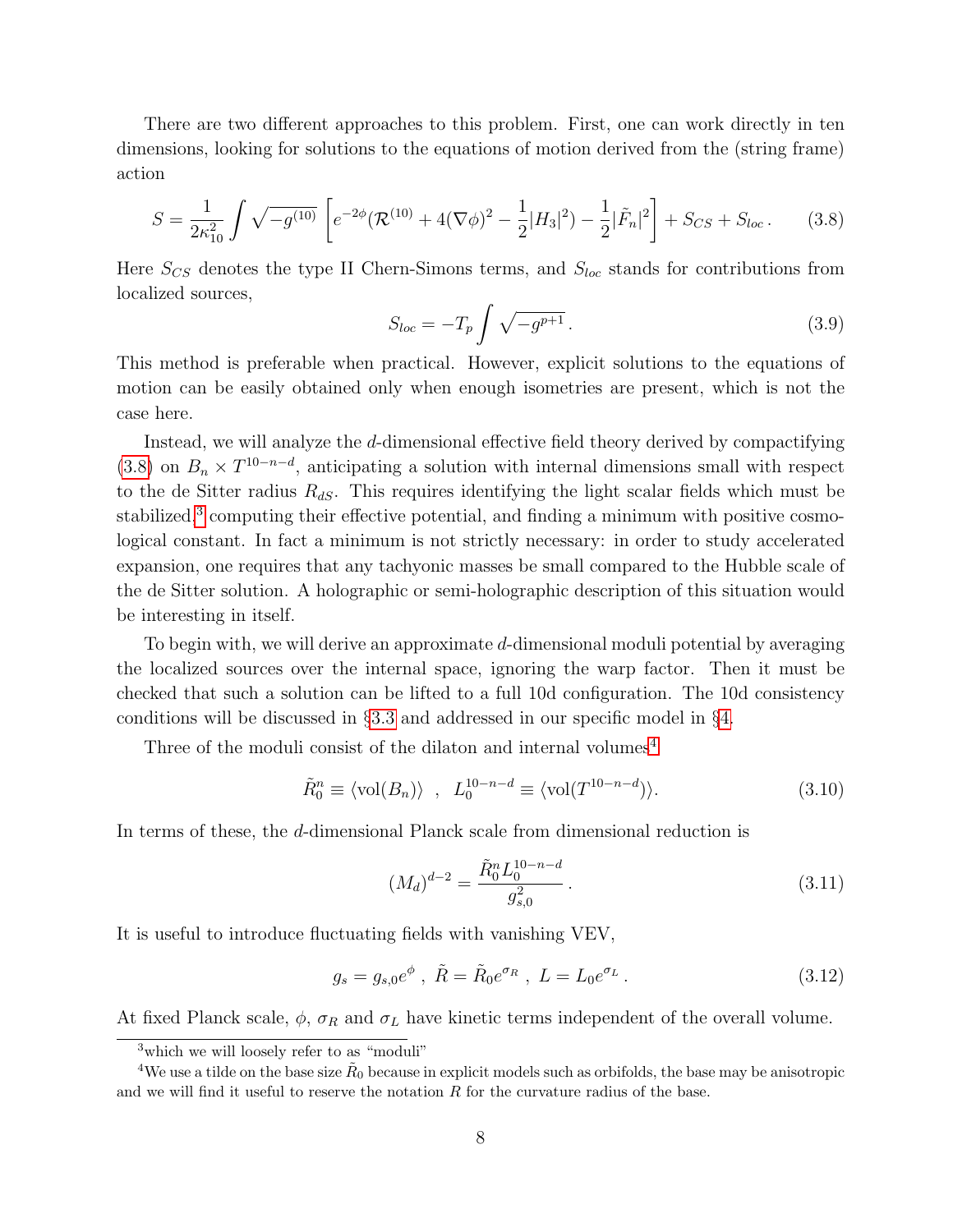The effective action becomes

$$
S_{eff} = M_d^{d-2} \int \sqrt{-g^{(d)}} e^{-2\phi + n\sigma_R + k\sigma_L} \mathcal{R}^{(d)} + \dots, \qquad (3.13)
$$

where here  $k = 10 - n - d$ . The dependence of the Einstein term on the fluctuating scalars is removed by a Weyl rescaling,

$$
g_{E\mu\nu}^{(d)} \equiv \left(e^{-2\phi + n\sigma_R + k\sigma_L}\right)^{2/(d-2)} g_{\mu\nu}^{(d)}.
$$
 (3.14)

From now on we work in Einstein frame and drop the 'E' subindex. Then, the action takes the form

<span id="page-9-3"></span>
$$
S_{eff} = \int \sqrt{-g^{(d)}} \left[ M_d^{d-2} \left( \mathcal{R}^{(d)} - G_{ij} g^{\mu\nu} \partial_\mu \sigma^i \partial_\nu \sigma^j \right) - \mathcal{U} \right] \,. \tag{3.15}
$$

The (positive definite) kinetic term metric  $G_{ij}$  for the moduli  $\sigma^i$  follows by dimensionally reducing  $\int \sqrt{-g^{(10)}} \mathcal{R}^{(10)}$  on  $B_n \times T^{10-n-d}$  in Einstein frame.<sup>[5](#page-9-0)</sup> In our normalization for the moduli,  $G_{ij}$  has order one eigenvalues that depend on d and n. There is kinetic mixing between R and L  $(G_{RL} \neq 0)$ , reflecting the fact that the overall volume modulus arises from the combination  $\tilde{R}^n L^k$ .

The d-dimensional Einstein frame potential energy reads

<span id="page-9-2"></span>
$$
\mathcal{U} \equiv M_d^d \left( \frac{g_s^2}{\tilde{R}^n L^{10-d-n}} \right)^{d/(d-2)} \left[ -\frac{1}{g_s^2} \int \sqrt{g^{(10-d)}} \left( \mathcal{R}^{(10-d)} - 4(\nabla \phi)^2 - \frac{1}{2} |H_3|^2 \right) + \sum_{loc, q} T_q \operatorname{vol}(\Sigma_{q+1-d}) + \tilde{R}^n L^{10-n-d} \sum_p \frac{N_{Dp}^2}{\operatorname{vol}(\Sigma_{q,p})^2} \right]. \tag{3.16}
$$

The first two factors come from the Weyl rescaling and the fact that we work at fixed ddimensional Planck mass  $M_d$ . The second term inside the square brackets is the contribution from the localized sources [\(3.9\)](#page-8-3), and  $\Sigma_{q+1-d}$  is the cycle wrapped by the q-brane along the internal directions. For D-branes/O-planes,  $T_q \sim 1/g_s$ ; NS5, KK5 and SC5-branes have tension  $T \propto 1/g_s^2$  that can compete against curvature if they sit at real codimension two on the base  $B_n$ <sup>[6](#page-9-1)</sup>. The last term is produced by the flux backreaction eq. [\(3.6\)](#page-7-2) from the color branes.

So far, we are ignoring contributions from the warp factor derived carefully in [\[29,](#page-37-0) [30\]](#page-37-1) which we will address below. Note that as is standard, with the Weyl rescaling factor in place each term in the effective potential goes to zero at weak coupling or large radius.

<span id="page-9-0"></span><sup>&</sup>lt;sup>5</sup>When backreaction from localized sources is important, a slightly more complicated metric ansatz is required and kinetic terms receive warping corrections. We refer the reader to [\[28\]](#page-36-3) for details. Here we will consistently work in the limit of small warping, where such effects can be ignored.

<span id="page-9-1"></span><sup>&</sup>lt;sup>6</sup>The 10d dilaton can vanish or blow up at the cores of localized sources. In our discussion,  $g_s$  denotes the d-dimensional field, which corresponds to an average value of the 10d mode away from the sources. A similar comment applies to the complex and Kähler moduli of  $T^{10-n-d}$ , which can degenerate at the positions of SC5 branes.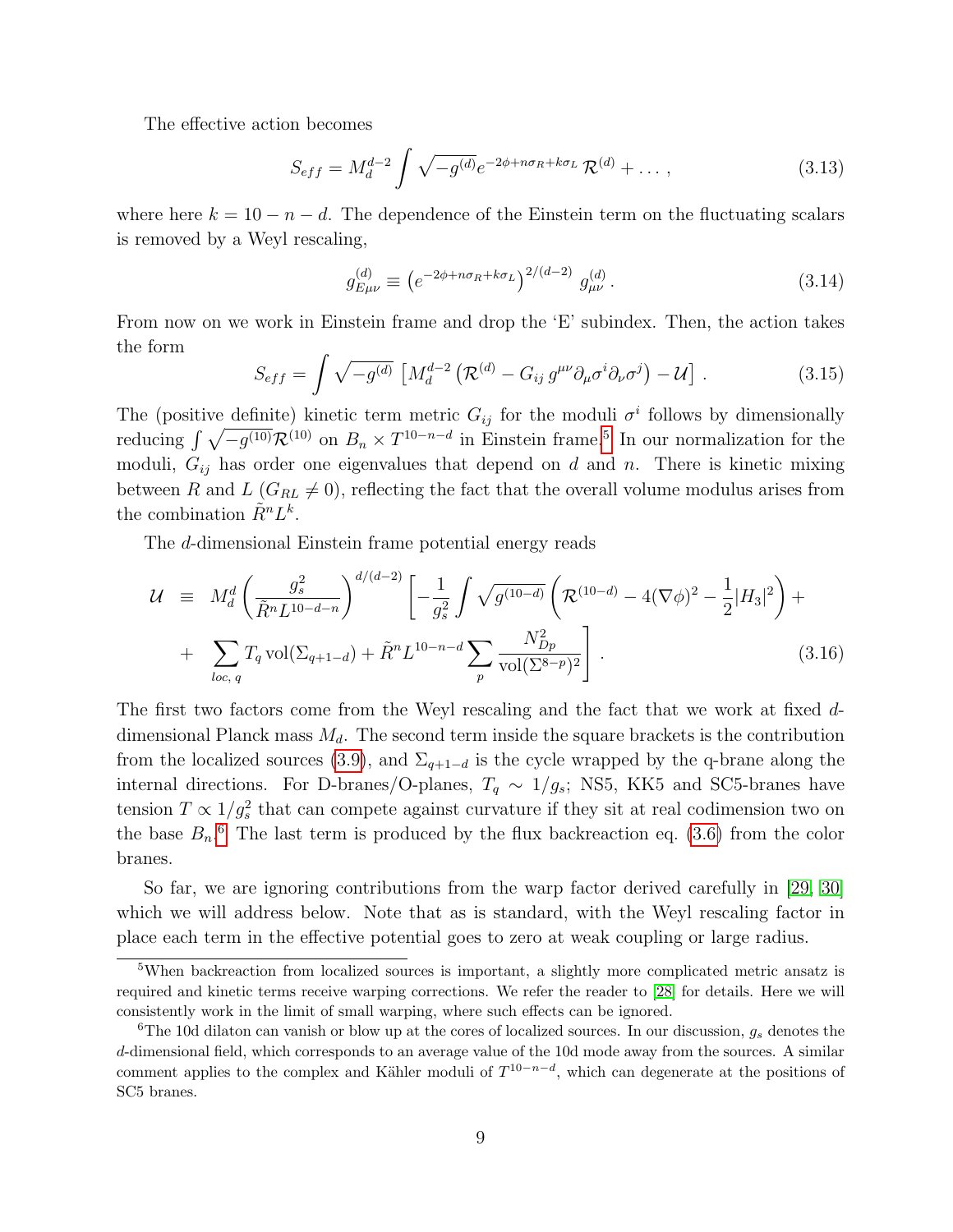#### <span id="page-10-0"></span>3.2 Stabilization procedure

Minima of Eq. [\(3.16\)](#page-9-2) are conveniently analyzed with the "abc" method of [\[26\]](#page-36-1), as follows. Before adding the torus fibration, we have curvature

$$
\mathcal{R}^{(10-d)} \sim \frac{1}{R^2} \,, \tag{3.17}
$$

where as mentioned above, the curvature radius R may differ from the  $n^{th}$  root of the volume  $\tilde{R}$  in anisotropic models such as orbifolds. The potential energy from positive curvature is

$$
\mathcal{U}_R \sim -M_d^d \left(\frac{g_s^2}{\tilde{R}^n L^{10-n-d}}\right)^{2/(d-2)} \frac{1}{R^2} \,. \tag{3.18}
$$

The calculations simplify in terms of the variable

<span id="page-10-1"></span>
$$
\eta \equiv \frac{1}{R} \left( \frac{g_s^2}{\tilde{R}^n L^{10-n-d}} \right)^{1/(d-2)} \tag{3.19}
$$

which gives  $U_R \sim -M_d^d \eta^2$ . We note the useful relation between the Planck scale [\(3.11\)](#page-8-4) and the stabilized value of the moduli,

<span id="page-10-3"></span>
$$
M_d = (\eta_0 R_0)^{-1} \,. \tag{3.20}
$$

Stringy cosmic branes and NS5 branes give positive contributions to  $\eta^2$ , competing with and potentially over-cancelling the curvature potential energy if they arise at real codimension two on the base  $B_n$ . Orientifold planes and D-branes contribute terms of order  $\eta^{(d+2)/2}$ with opposite signs; the net effect should give a negative coefficient in front of  $\eta^{(d+2)/2}$  (denoted below by  $-b(\sigma)$ , with  $b(\sigma) > 0$ ). Flux energy scales like  $\eta^d$  and always gives a positive coefficient  $c(\sigma) > 0$ . Putting everything together, we find an effective potential with the structure

<span id="page-10-2"></span>
$$
\mathcal{U} = M_d^d \eta^2 \left( a(\sigma) - b(\sigma) \eta^{(d-2)/2} + c(\sigma) \eta^{d-2} \right) , \qquad (3.21)
$$

where here  $\sigma^I$  are the moduli different from the combination in Eq. [\(3.19\)](#page-10-1). The functions  $a(\sigma)$ ,  $b(\sigma)$  and  $c(\sigma)$  are computed from [\(3.16\)](#page-9-2).

Let us first consider the AdS case, where only the fluxes (related to color branes) and positive internal curvature are kept:

$$
a(\sigma) = -1 \ , \ b(\sigma) = 0 \ , \ c(\sigma) = R^d \tilde{R}^n L^{10-n-d} \sum_p \frac{N_{Dp}^2}{\text{vol}(\Sigma^{8-p})^2} \,. \tag{3.22}
$$

The  $\sigma$  fields are stabilized at the critical points of  $c(\sigma)$  (denoted by  $\sigma_0$ ). Plugging this back into eq. [\(3.21\)](#page-10-2) gives a minimum

$$
\eta_0^{d-2} = \frac{2}{d c_0} , \mathcal{U}_0 = -M_d^d \frac{d-2}{d} \eta_0^2 \tag{3.23}
$$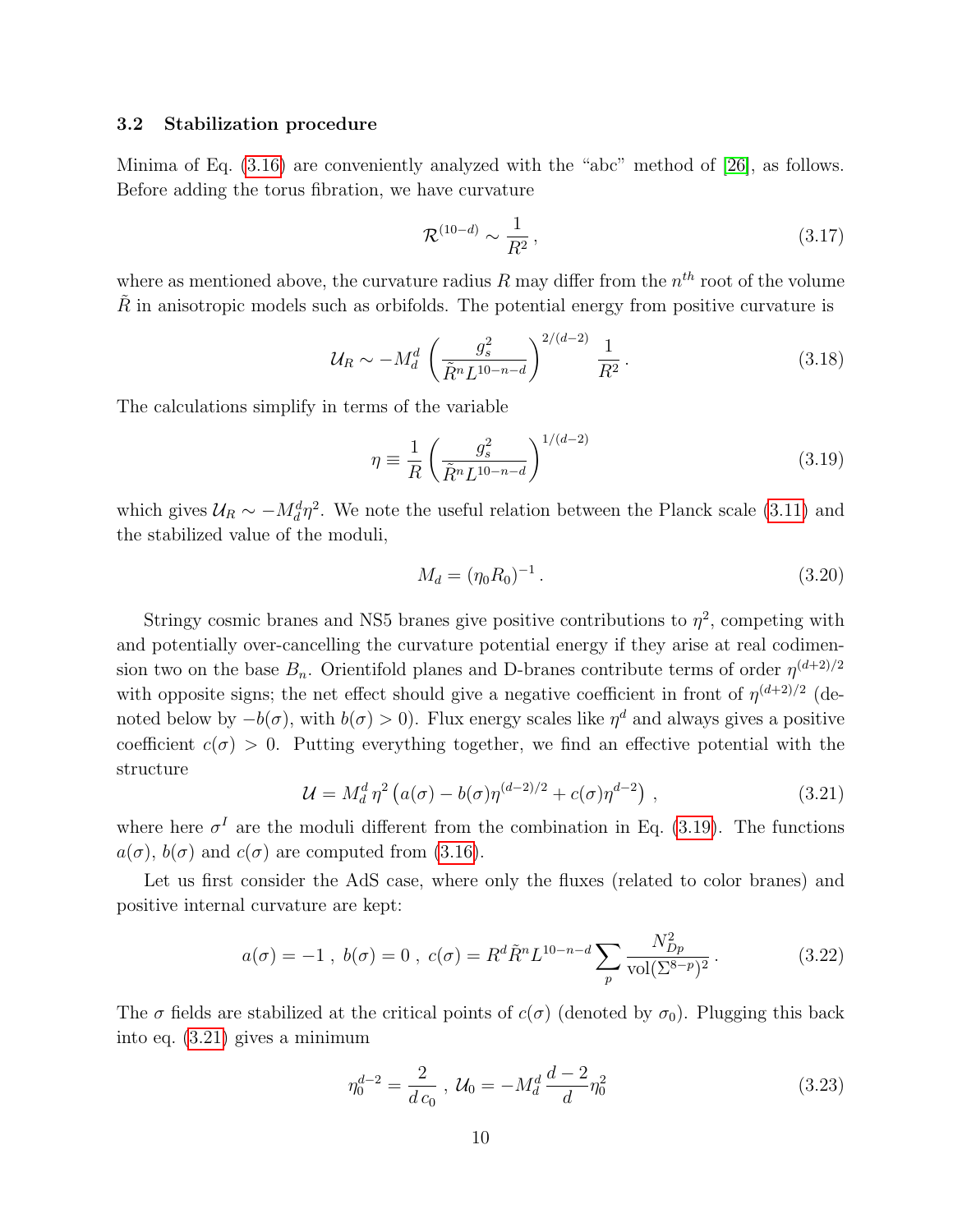and a cosmological constant (see eqs. [\(3.15\)](#page-9-3) and [\(3.20\)](#page-10-3))

$$
\Lambda_{min} = \frac{\mathcal{U}_0}{M_d^{d-2}} = -\frac{d-2}{d} \frac{1}{R_0^2} \,. \tag{3.24}
$$

Of course, this is the well-known result that Freund-Rubin solutions supported only by flux and positive curvature have an AdS radius of the same order of magnitude as the internal curvature radius,  $R_{AdS}^2 \approx R_0^2$ .

Moving on to the dS case, the ingredients described above give uplifting terms that set  $a(\sigma) > 0$ , orientifolds plus D-branes to set  $b(\sigma) > 0$ , and flux contributions as in the AdS case. It is instructive to first analyze the background solution in the absence of color branes (a and b nonzero, but  $c = 0$ ). This will make contact with the discussion of the radial Friedmann equation [\(2.5\)](#page-4-0).

We focus on the radial evolution (coordinate w in the slicing of Eq.  $(2.1)$ ) of the volume moduli R and L. As discussed above, generically some of the moduli will become time dependent; here we restrict to an initial time where the kinetic energy is small compared to the gradient energy from radial variation. Neglecting this time dependence we can extremize the effective action [\(3.15\)](#page-9-3) with respect to  $g_{00}^{(d)}$ , obtaining

<span id="page-11-0"></span>
$$
G_{ij}\nabla^w\sigma^i\nabla_w\sigma^j = \frac{d-2}{d}\mathcal{R}^{(d)} - \frac{\mathcal{U}}{M_d^{d-2}}.
$$
\n(3.25)

The left hand side is a positive definite quadratic combination of  $R'(w)/R$  and  $L'(w)/L$ . In general,  $R'(w) \neq 0$  sources radial dependence in L through the kinetic mixing. We can solve for  $L'(w)/L$  in terms of  $R'(w)/R$ . Then using the expression [\(3.16\)](#page-9-2) for the potential energy, the right hand side of Eq. [\(3.25\)](#page-11-0) has the structure discussed in [\(2.5\)](#page-4-0) (after a conformal rescaling that relates 10- and d-dimensional Einstein frames). Namely,  $\mathcal{U}$  has both positive and negative contributions so that the right hand side in [\(3.25\)](#page-11-0) admits nontrivial roots for R.  $R(w)$  grows until it reaches this value, and then decreases again. As discussed in §[2,](#page-2-1) the effective description reveals that the background space is compact.

Next, placing the color branes and antibranes at the tips  $R = 0$  gives a nonzero  $c(\sigma)$ . There exists a solution with positive energy for

<span id="page-11-1"></span>
$$
1 < \frac{4ac}{b^2} < \frac{(d+2)^2}{8d} \,,\tag{3.26}
$$

evaluated at the minimum of the other moduli  $\sigma^I$ . The strategy is to first minimize

$$
\delta(\sigma) \equiv \frac{4ac}{b^2} - 1\tag{3.27}
$$

at a small value, with the potential and minimum then becoming

$$
\mathcal{U} = M_d^d \eta^2 \left( a \left( 1 - \frac{b}{2a} \eta^{(d-2)/2} \right)^2 + \frac{b^2}{4a} \delta \eta^{d-2} \right) \Rightarrow \eta_0^{(d-2)/2} = \frac{2a_0}{b_0} \,. \tag{3.28}
$$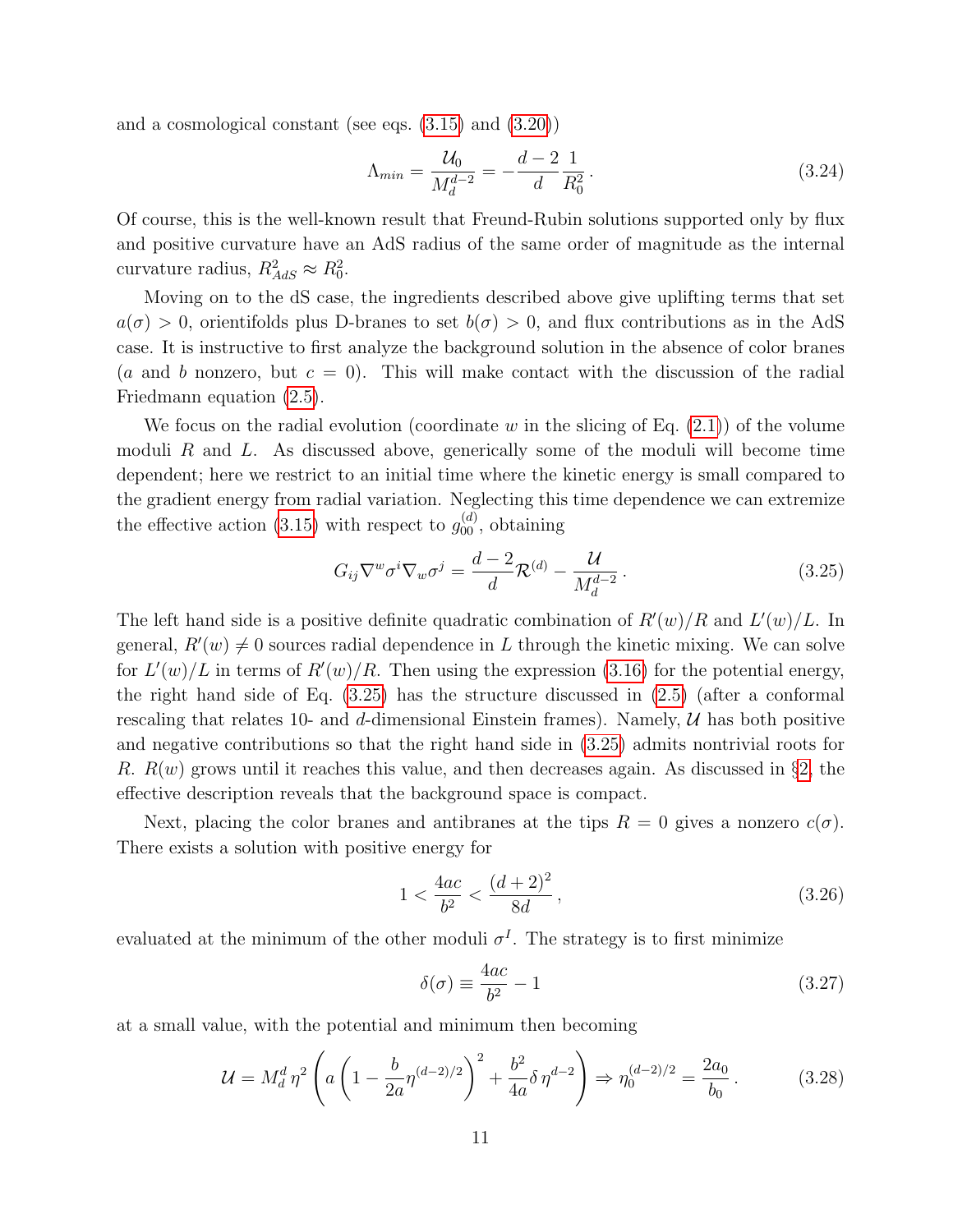The positive cosmological constant gives a dS radius

<span id="page-12-1"></span>
$$
R_{dS}^2 \approx \frac{R_0^2}{\delta_0 a_0} \,. \tag{3.29}
$$

Small values of  $\delta$  and/or a then lead to solutions with small internal dimensions relative to the de Sitter radius. This was studied for AdS compactifications in [\[5\]](#page-33-4), and will arise in a different way in the examples in the present work.

#### <span id="page-12-0"></span>3.3 Effects from localized sources

Let us now discuss the ten dimensional consistency of the solutions. Using the dimensionally reduced theory, approximating the sources as smeared, we have explained how the ingredients described above can combine to give a solution of the form  $dS_d \times B_n \times T^{10-n-d}$ . Now we shall analyze the model from a 10d perspective. We would like to understand under what circumstances there exists a 10d solution to Eq. [\(3.8\)](#page-8-0) that, after averaging over the internal space, gives results approximately consistent with the ones derived from [\(3.16\)](#page-9-2).

The equations of motion must be solved pointwise in ten dimensions. Some of the ingredients such as O-planes are localized in the internal dimensions; i.e. their charge and stress-energy are delta-function supported in some directions. According to the effective theory [\(3.16\)](#page-9-2), these O-planes play off against fluxes and net negative internal curvature to stabilize the moduli. However, the fluxes and internal negative curvature are not deltafunction localized at the positions of the O-planes, and so these effects alone cannot play off of each other pointwise to give 10d solutions.

The missing contributions come from p-forms and warping [\[29,](#page-37-0) [30\]](#page-37-1), which must be consistently included in the effective potential. As we will shortly review, these effects are small when the sources are dilute enough or have little enough tension that the gravitational and RR potentials they source are small in the bulk of the internal geometry. In our construction in the next section, this will hold for D-branes and orientifold planes; the elliptic fibration itself does not correspond to well-localized sources, but contributes to the curvature-induced potential energy in a manner we can compute using a sigma model.

Let us discuss explicitly the gravitational backreaction. Gravitational and p-form effects are of the same order of magnitude for BPS objects, so the two analyses are parallel. As argued in e.g. [\[29,](#page-37-0) [30\]](#page-37-1), the contribution that accounts for the localized stress-energy of the sources is a warp factor  $e^A$  multiplying the  $(A)dS_d$  metric which varies over the internal dimensions (as well as conformal factors in the internal metric, depending on one's conventions for the fiducial internal metric). We will look for solutions with  $A \ll 1$  away from the cores of the localized sources.

The equation of motion for the warp factor is of the form

<span id="page-12-2"></span>
$$
\nabla^2 A - (\nabla A)^2 = -\mathcal{R}^{(10-d)} + g_s^2 |F|^2 + g_s^2 T^{loc} - g_s^2 \mathcal{U}
$$
\n(3.30)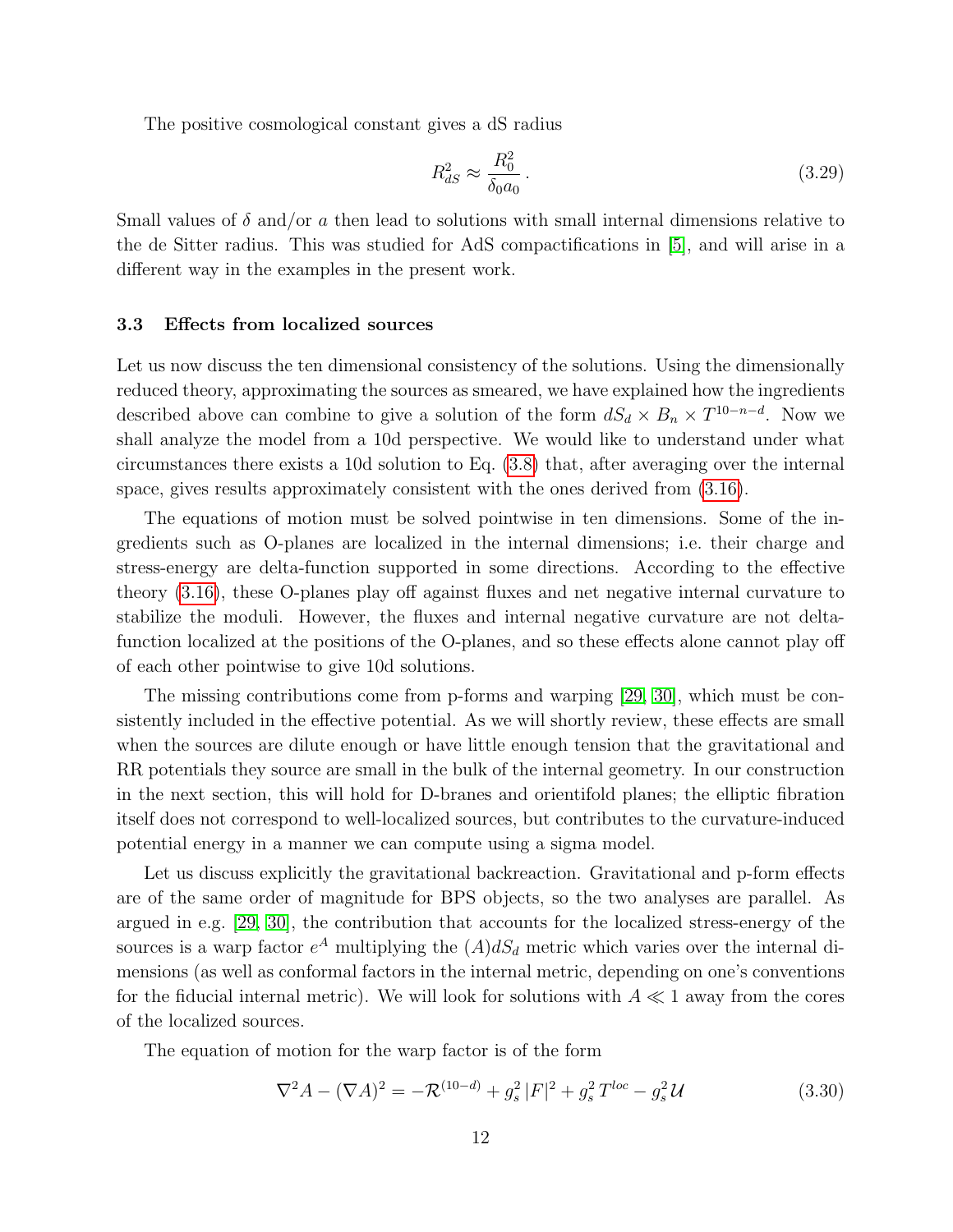where we have replaced various powers of  $e^A$  by 1, anticipating a solution with  $A \ll 1$ . Here  $\mathcal{R}^{(10-d)}$  is curvature, F is flux and U is the d-dimensional effective potential, a constant independent of the internal coordinates. This equation has the property that for delocalized sources the right hand side would vanish and no nontrivial warp factor would be generated.

The corrections to the effective potential  $\mathcal U$  are of order  $(\nabla A)^2/g_s^2$ . If  $A \ll 1$ , and hence  $\nabla^2 A \gg (\nabla A)^2$ , this means that the corrections are negligible. That is, the  $\nabla^2 A$  term dominates over the  $(\nabla A)^2$  term in the equation of motion, providing a mechanism to solve the 10d equations in the presence of the unsmeared, localized sources; while at the same time the correction to the effective potential is of order  $(\nabla A)^2$ , a subdominant effect. Here we are assuming that no special tuning or cancellations occur among the terms in the effective potential.

As mentioned above, a similar criterion applies to the p-form potential fields. The corrections to the effective potential are of order  $|\nabla C_p|^2$  (as can be read directly from the ten-dimensional action [\(3.8\)](#page-8-0)), while the equations of motion require nonzero  $\nabla^2 C_p$ .

## <span id="page-13-0"></span> $4$  dS<sub>3</sub> worked example

Our  $dS_3$  construction builds up from the venerable D1-D5 system [\[3\]](#page-33-2) corresponding to an  $AdS_3 \times S^3/\mathbb{Z}_k \times T^4$  near-horizon geometry (with the  $\mathbb{Z}_k$  acting freely on the  $S^3$ ). The freedom to take the orbifold order  $k$  large will be used to stabilize the internal curvature at a small value. Before analyzing the  $dS_3$  construction in detail, we should point out that in our model the internal curvature and string coupling, though consistently small, cannot be taken to be parametrically small. Indeed, specific details of the internal geometry will be found to limit the order of k and the amount of flux that can be turned on in order to get a  $dS$  solution. Ongoing constructions in higher dimensions [\[18\]](#page-35-1) suggest that this is not a general property of our approach.

To summarize the construction: we will first consider a nontrivial fibration – allowing the  $T^4$  to vary its shape or size over the  $S^3/\mathbb{Z}_k$  – as in [\[5,](#page-33-4) [19,](#page-35-2) [20\]](#page-35-3).

<span id="page-13-1"></span>
$$
T^2 \times T^2 \to \mathcal{Y}_7
$$
  
\n
$$
\downarrow
$$
  
\n
$$
S^3/\mathbb{Z}_k
$$
\n(4.31)

This, together with a set of NS5-branes, will contribute positive curvature energy and help to 'uplift' the negative potential energy of the  $S^3/\mathbb{Z}_k$ . We will then include orientifolds which produce an intermediate negative term in the potential. Fluxes corresponding to the color D1- and D5-branes contribute a third set of positive terms.

We begin by discussing these ingredients in detail in §[4.1.](#page-14-0) In §[4.2](#page-18-0) we obtain the 3d effective potential and find a  $dS_3$  solution with the radii and string coupling self-consistently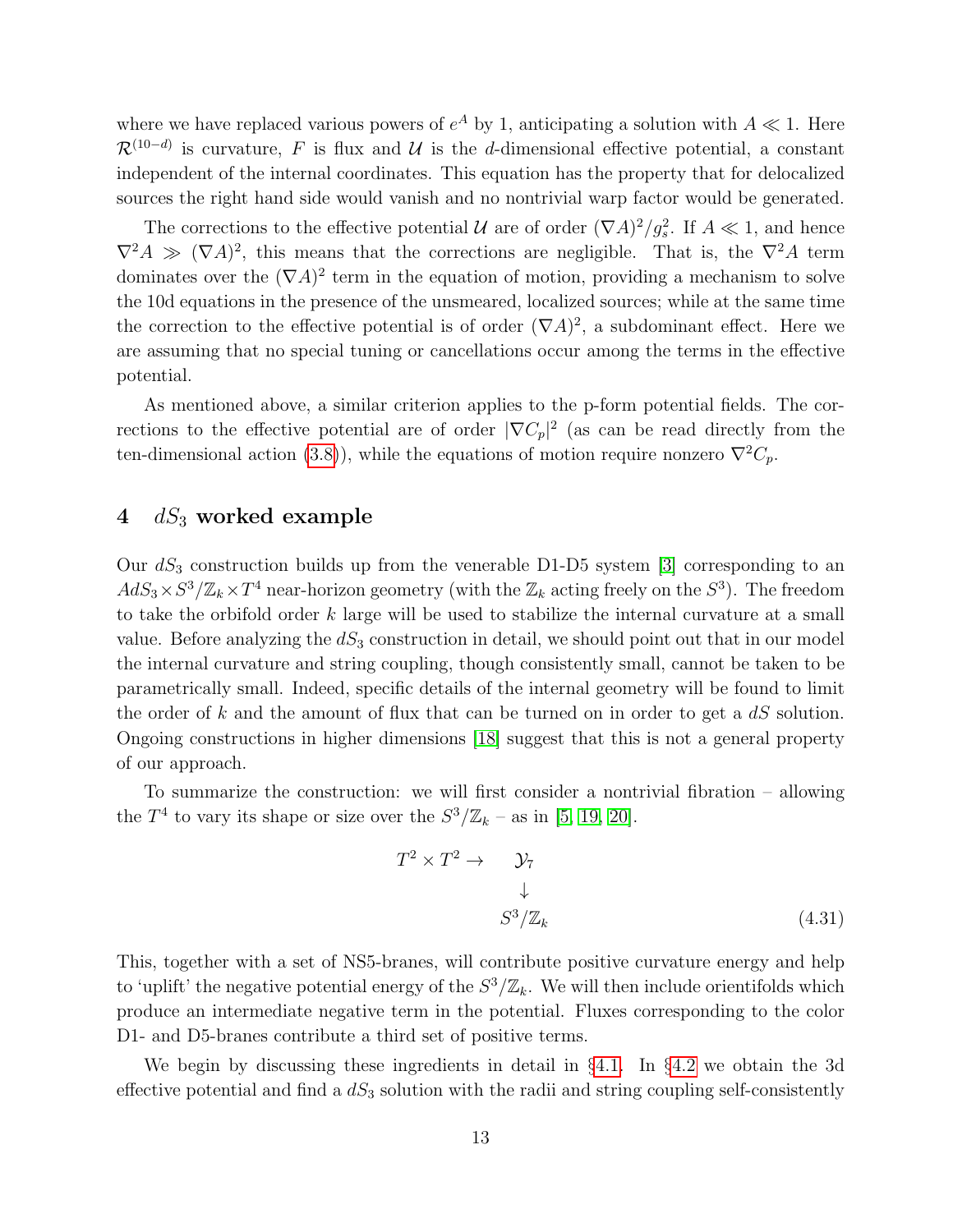stabilized. Other modes are included in §[4.3](#page-24-0) and §[4.4,](#page-25-0) and the construction is analyzed from the 10d viewpoint in §[4.5.](#page-27-0) In §[4.6](#page-29-0) we estimate the de Sitter entropy, and we end in §[4.7](#page-30-0) by commenting on other three-dimensional alternative examples.

#### <span id="page-14-0"></span>4.1 Brane construction

Our construction requires ingredients which are collected in the following table:

<span id="page-14-1"></span>

|                                   |                       | $0 \quad 1$             |                |         |                                               | 2 3 4 5                   | 6 7 8 9                   |              |             |                           |        |
|-----------------------------------|-----------------------|-------------------------|----------------|---------|-----------------------------------------------|---------------------------|---------------------------|--------------|-------------|---------------------------|--------|
| D1                                | $\mathbf X-\mathbf X$ |                         |                |         |                                               |                           |                           |              |             |                           |        |
| D5                                | $X - X$               |                         |                |         |                                               |                           |                           | X X X X      |             |                           |        |
| O5                                |                       | $X \tX$                 | $X$ X          |         |                                               |                           |                           |              |             | $X - X$                   |        |
| O5'                               |                       | X X                     | $\mathbf X$    |         | $\mathbf X$                                   |                           |                           | X X          |             |                           |        |
| $\rho 5$<br>$\rho 5'$             |                       | $\mathbf{X}-\mathbf{X}$ |                | $X - X$ |                                               |                           |                           |              |             | $X - X$                   | (4.32) |
|                                   |                       | $X \tX$                 |                |         |                                               | $X$ X                     |                           | $X - X$      |             |                           |        |
| NS5                               |                       | $X - X$                 | $X$ X          |         |                                               |                           | $\mathbf X$               | $\mathbf{X}$ |             |                           |        |
| NS5'                              |                       |                         | $X \times  X $ |         |                                               | $\boldsymbol{\mathrm{X}}$ |                           |              | $\mathbf X$ | $\boldsymbol{\mathrm{X}}$ |        |
| $D7, \overline{D7}$ x x           |                       |                         |                |         | $\mathbf{X}=\mathbf{X}-\mathbf{X}-\mathbf{X}$ |                           |                           |              | X X         |                           |        |
| $D7', \overline{D7'}$ x x x x x x |                       |                         |                |         |                                               |                           | $\boldsymbol{\mathrm{X}}$ |              |             | X                         |        |

We will shortly explain each of these ingredients. First let us describe the underlying geometry. The  $T<sup>4</sup>$  lies along the 6789 directions. The 2345 directions correspond to the radial and  $S^3/\mathbb{Z}_k$  directions. As discussed above, the radial direction is compact due to the effects of flavor branes and curvature. The color D1 and D5 branes (and the corresponding antibranes) are then placed at the tips where  $S^3/\mathbb{Z}_k$  vanishes. From the expression for the potential energy below, in the present construction these are conical singularities.

Let us denote  $\phi_1 = x_2 + ix_3$ ,  $\phi_2 = x_4 + ix_5$ . We can realize the  $S^3$  as a Hopf fibration:  $|\phi_1|^2 + |\phi_2|^2 = R^2$ , with the fiber circle along the  $\gamma \equiv \arg(\phi_1) + \arg(\phi_2)$  direction. The base  $\mathbb{CP}^1$  of the Hopf fibration is given by gauging this direction. The  $\mathbb{Z}_k$  orbifold acts as  $(\phi_1, \phi_2) \to e^{2\pi i/k}(\phi_1, \phi_2)$ , i.e. by a shift on  $\gamma$ . The scalar fields we must stabilize include the string coupling  $g_s$ , the sizes  $R\sqrt{\alpha'}$ ,  $R_f\sqrt{\alpha'}$  of the base and fiber of the  $S^3/\mathbb{Z}_k$ , and the size  $L\sqrt{\alpha'}$  of the  $T^2$  factors in the geometry. We will address these first. In general, we must consider all deformations of the 10d fields which are sourced by our ingredients to check if any are unstable. We will find that axions and anisotropic metric modes are either projected out or are stabilized by the dynamics of our model.

The ingredients are as follows:

• (1) a variation of the Kähler moduli  $\rho = b_T + iL^2$  of each  $T^2$  over the base  $\mathbb{CP}^1$ . Here  $b_T \sim B_{67}L^2 = B_{89}L^2$  comes from the 67 and 89 components of the NS-NS two-form potential.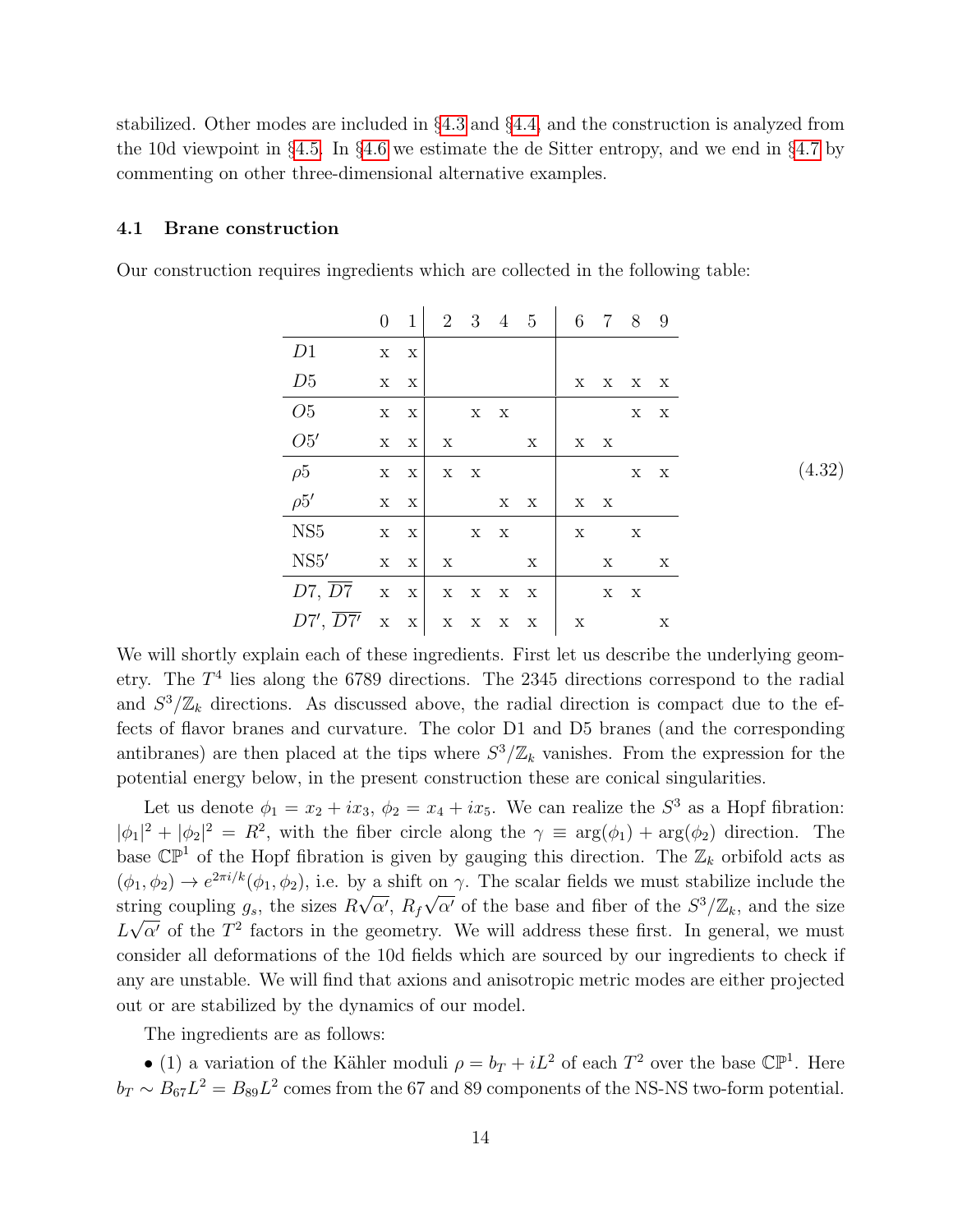This introduces complex codimension-two branes, i.e. "stringy cosmic fivebranes" (SC5- branes), as was described in [\[20\]](#page-35-3);  $\rho$  degenerates at points on the  $\mathbb{CP}^1$  corresponding to the positions of these branes. In general, both the complex structure moduli  $\tau$  and the complexified Kähler moduli  $\rho$  of the  $T^2$  fibers could become singular, corresponding to two types of stringy cosmic fivebranes, which we shall call  $\tau$ 5- and  $\rho$ 5-branes respectively. In the present construction, for simplicity we will use only  $\rho$ 5-branes.

The set of  $\rho$ 5-branes makes two important contributions to the potential energy. First, recall that a varying complex structure  $\tau$  over the base  $\mathbb{CP}^1$  subtracts from the scalar curvature. Since T-duality interchanges  $\tau$ -fibrations with  $\rho$ -fibrations, the same holds for the  $\rho$ 5-branes. A slightly more subtle effect is the following. Appropriate sets of  $(p,q)$   $\rho$ 5-branes set boundary conditions for  $\rho = b_T + iL^2$  at their cores, fixing the size L of (and the axion  $b_T$  on) the corresponding  $T^2$  fiber to be some value  $L_*$  (and  $b_*$ ), usually of string scale. As we introduce other ingredients into our construction, they can cause the (averaged) size L of the  $T^2$  fibers to increase, and the variation of L (and  $b_T$ ) results in extra gradient energy of order

<span id="page-15-1"></span>
$$
\int_{\mathcal{Y}_7} d^7 y \sqrt{g} \frac{|\nabla \rho|^2}{g_s^2 \rho_2^2} \sim \frac{\hat{n}_\rho}{g_s^2 R^2 (\alpha')^{3/2}} \frac{L^4 R^3}{k} \left( \left( \log \frac{L^2}{L_*^2} \right)^2 + \frac{(b_T - b_*)^2}{L^4} \right) \tag{4.33}
$$

deriving from the curvature of the fibration. We write  $\hat{n}_{\rho}$  here to denote the number of stacks of coincident  $\rho$ 5-branes which introduce a boundary condition. This is distinct from the total number of  $\rho$ 5-branes. We will use the contribution from the gradient energy sourced by the  $\rho$ 5-branes to help stabilize L.

To be specific, we will use the following  $\rho$ 5-brane configuration. Let us describe it in terms of its T-dual, in order to provide a geometrical description in terms of a gauged linear sigma model (GLSM) [\[31\]](#page-37-2). For reasons which will become clear shortly, we will find it useful to consider branes which locally pin the elliptic fibers at an order one value in string units, using as few branes as possible to accomplish this. We take a (2,2)-supersymmetric GLSM with charges

<span id="page-15-0"></span>

|  |  | $\Phi_1$ $\Phi_2$ $X_1$ $Y_1$ $Z_1$ $P_1$ $X_2$ $Y_2$ $Z_2$ $P_2$ |  |  |
|--|--|-------------------------------------------------------------------|--|--|
|  |  | $0 \t 0 \t 2 \t 3 \t 1 \t -6 \t 0 \t 0 \t 0 \t 0$                 |  |  |
|  |  | $0 \t 0 \t 0 \t 0 \t 0 \t 0 \t 2 \t 3 \t 1 \t -6$                 |  |  |
|  |  | 6 6 0 0 -1 0 0 0 -1 0                                             |  |  |

under a  $U(1)^3$  gauge symmetry. The D-terms take the form

$$
\sum_{j=1}^{2} (2|x_j|^2 + 3|y_j|^2 + |z_j|^2 - 6|p_j|^2 - \ell)^2
$$
\n
$$
+ (6|\phi_1|^2 + 6|\phi_2|^2 - |z_1|^2 - |z_2|^2 - \xi)^2
$$
\n(4.35)

Here the Fayet-Iliopoulos parameters correspond to size moduli  $\xi \sim R^2$  and  $\ell \sim L^2$ .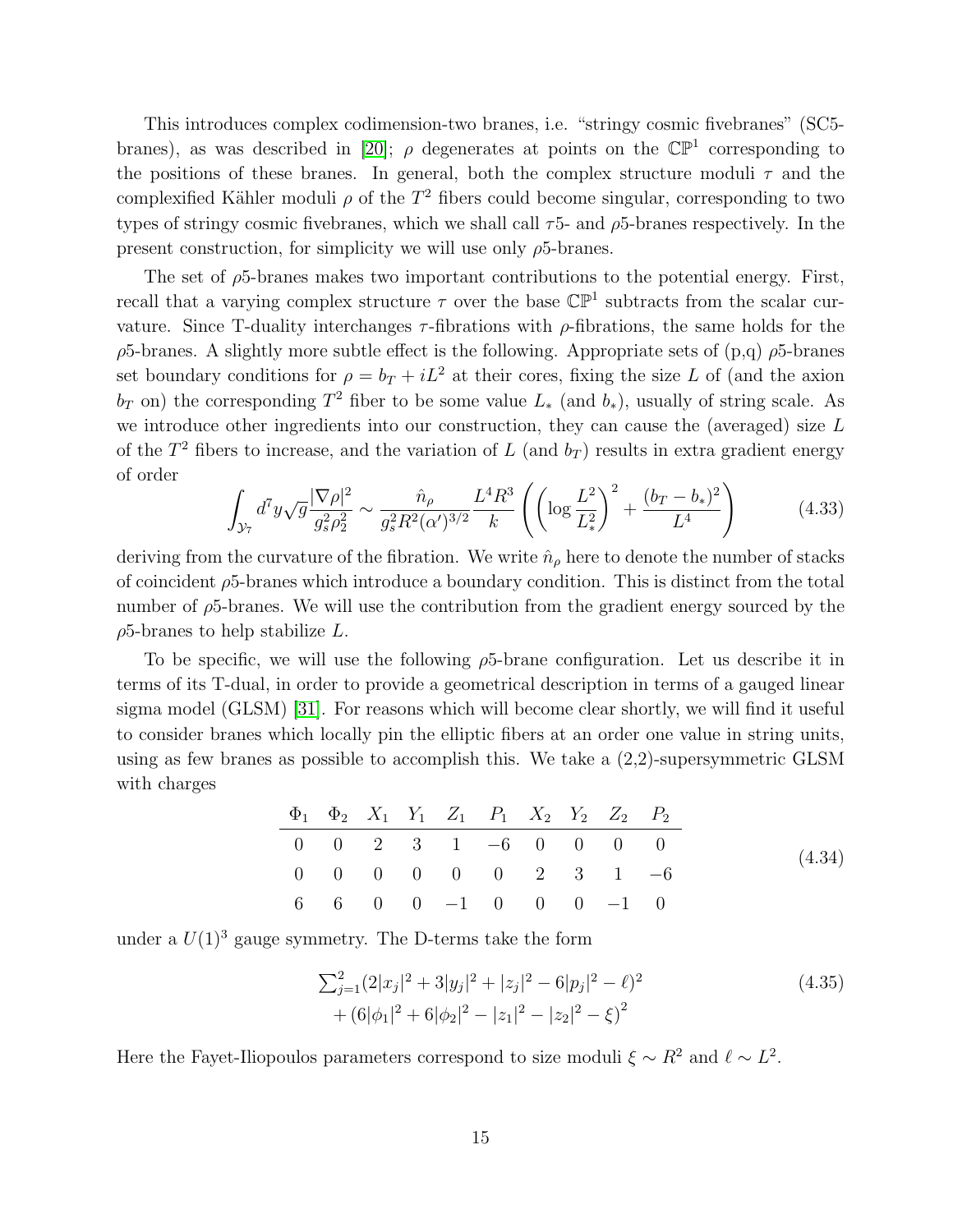We take a gauge-invariant superpotential of the form

$$
\int d^2\theta \sum_{j=1}^2 P_j \left\{ Y_j^2 - X_j^3 - Z_j^6 g_j(\phi_1, \phi_2) - X_j Z_j^4 f_j(\phi_1, \phi_2) \right\} \tag{4.36}
$$

with  $g_1 = \phi_1, g_2 = \phi_2$  of degree 1 and  $f_j = 0$  in order to respect the gauge invariances [\(4.34\)](#page-15-0). This gives the  $T<sup>2</sup>$  fibrations as the vanishing loci of Weierstrass polynomials of the form

$$
y_j^2 - x_j^3 - z_j^6 g_j(\phi) - x_j z_j^4 f_j(\phi) = 0
$$
, for  $j = 1, 2$ .

Each  $T^2$  degenerates over a codimension 2 surface,  $\phi_1 = 0$  or  $\phi_2 = 0$  respectively. These each correspond to singularities with fixed  $\rho \to e^{i\pi/3}$ . Since  $f = 0$  everywhere, the fibration has constant

$$
\rho = \rho_* = j^{-1}(0) = e^{i\pi/3}
$$

everywhere, not just at these special points where the  $\rho$ 5-branes sit. In our complete construction, other ingredients will source  $\rho$ , and deviations from the constant value  $\rho_*$  will cost gradient energy [\(4.33\)](#page-15-1).

So far, the two  $T^2$ s vary over a base  $\mathbb{CP}^1$  with homogeneous coordinates  $\phi_1$  and  $\phi_2$ . In this model as it stands, there is a (spacetime supersymmetric)  $\mathbb{Z}_6$  orbifold singularity at  $z_1 = z_2 = 0$  descending from the third  $U(1)$  gauge symmetry in the table [\(4.34\)](#page-15-0).

In our model of interest [\(4.31\)](#page-13-1), the base is not in fact  $\mathbb{CP}^1$ ; it is instead a  $\mathbb{Z}_k$  orbifold of a Hopf fibration over this  $\mathbb{CP}^1$ , a Lens space. In the GLSM, the third  $U(1)$  gauge transformation parameterizes the Hopf fiber. For our purposes, we need the model obtained by reducing this continuous gauge identification to a  $\mathbb{Z}_k$  identification.

As in [\[5\]](#page-33-4) we can obtain the elliptic fibration over  $S<sup>3</sup>$  (including the Hopf fiber) as the base of a cone. We introduce the radial direction of this cone along with the Hopf fiber by adding another chiral field  $\Phi_0$  to the GLSM, assigning  $\Phi_0$  charge -10 under the third  $U(1)$ . (We insist here that the sum of charges cancel, producing a non-compact Calabi-Yau fourfold, in order to preserve SUSY among the  $\rho$ 5-branes.) In order to incorporate the  $\mathbb{Z}_k$  orbifold we also mod out by

$$
(\phi_1, \phi_2, z_1, z_2) \to (\alpha^6 \phi_1, \alpha^6 \phi_2, \alpha^{-1} z_1, \alpha^{-1} z_2)
$$

where  $\alpha = e^{2\pi i/k}$  (with the other fields invariant).

From the vanishing of the discriminant  $\Delta = 27g^2 + 4f^3$ , this model introduces  $n<sub>\rho</sub> = 4$  $\rho$ 5-branes, significantly fewer than the 24 which would fully cancel the curvature of the  $\mathbb{CP}^1$ . This agrees with the fact that beta function for the Fayet-Iliopoulos (FI) parameter  $R^2 \sim \xi$ describing the size of the base is  $(12-2)/12 = 20/24$  times what it would be in the absence of the nontrivial fibration. (This beta function is proportional to the curvature; in the GLSM it is proportional to the sum of the charges of the fields under the  $U(1)$  gauge symmetry corresponding to this FI parameter.) In this model, the number of defects itself is 2; i.e.  $\hat{n}_{\rho} = 2$  in [\(4.33\)](#page-15-1). We will use these numbers for definiteness in our analysis.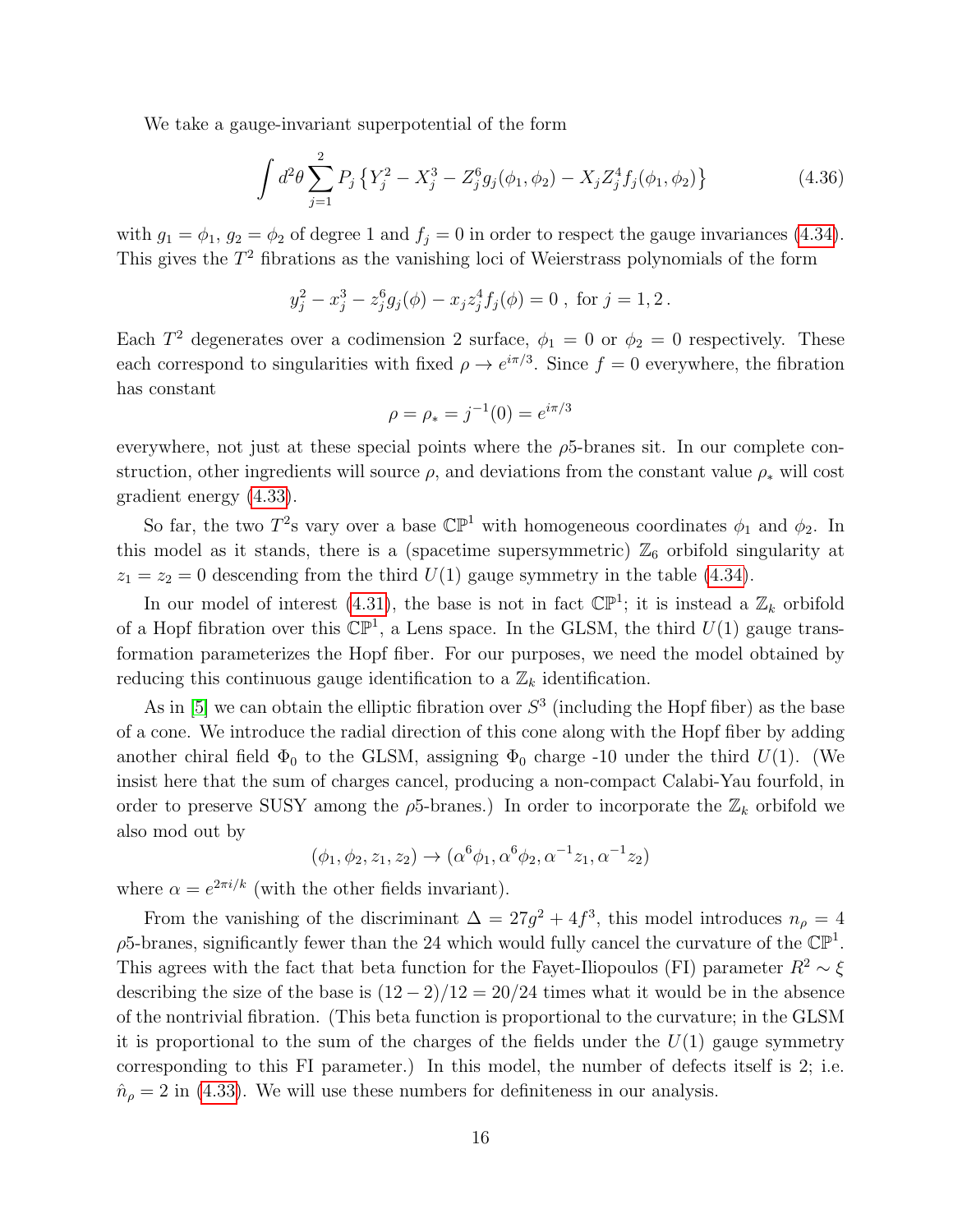Since we do not require the fibration to nearly cancel the curvature, the singularities analyzed in [\[5\]](#page-33-4) do not arise. A priori we do not require a hierarchy between the dS and internal curvatures in order to study conceptual questions about de Sitter holography; however, we will obtain such a hierarchy in our explicit construction below for somewhat different reasons from those in [\[5\]](#page-33-4).

The additional ingredients are as follows:

• (2)  $N_{D5}$  units of RR  $F_3$  flux on the  $S^3/\mathbb{Z}_k$ , and  $N_{D1}$  units of RR  $F_7$  flux on  $\mathcal{Y}_7$  [\(4.31\)](#page-13-1).

• (3) An orientifold five-plane wrapped on an unorbifolded  $S^1$  in  $S^3/\mathbb{Z}_k$  times one  $T^2$ . The O5-plane acts as an orientation reversal combined with a reflection on the other  $T^2$  and on two of the directions of the  $S^3/\mathbb{Z}_k$ . We include a second O5-plane on an orthogonal  $S^1$ and the other  $T^2$ . Note that the orbifold enhances the effect of the orientifold planes relative to the  $\rho$ 5-branes and other sources which wrap the fiber circle. In general in de Sitter model building, one needs a negative intermediate term in the potential which competes with the leading term. This requires the ratio of their coefficients to be large; in our case this ratio is given effectively by  $k$ .

In terms of the elliptic fibration given above, the orientifold projection acts as  $\phi_1 \to \mp \overline{\phi}_1$ ,  $\phi_2 \to \pm \phi_2$ , and  $x_j$ ,  $y_j$ ,  $z_j$ , and  $P_j$  are also projected to their conjugates.

It is interesting to study this effect – that orientifolds counteract positive energy sources – in a ten dimensional description. The O5 metric, at distances large compared to the string scale, looks like

$$
ds^{2} = (1 - (\alpha' g_{s}/r^{2}))^{-1/2} (-dt^{2} + dx_{\parallel}^{2}) + (1 - (\alpha' g_{s}/r^{2}))^{1/2} dx_{\perp}^{2}
$$
(4.37)

The O-planes contract the space around them, more strongly so near the object. Now consider starting from a metric with a deficit angle induced by a stringy cosmic brane, and orientifold it. The contraction induced by the O5 will have a more pronounced effect near its core than farther away, since the effect dies off at large  $r$  away from the  $\overline{O5}$ . This reduces the deficit angle.

• (4) An NS5-brane wrapped on an unorbifolded  $S^1$  in  $S^3/\mathbb{Z}_k$  and stretched along a one-cycle of each  $T^2$ . Include another one wrapped on orthogonal directions. For future convenience, we will take these branes to wrap along the orientifold loci in the base  $\mathbb{CP}^1$ , which has the effect of reducing the NS5-brane tensions and of projecting out their slippage modes. An important issue which we will address below is the backreaction of these NS5-branes. In our ultimate construction below we will ensure that their core sizes are significantly smaller than the base radius.

• (5) Dp-branes and anti-Dp-branes: to begin with, we will consider a D7-brane wrapped on  $S^3/\mathbb{Z}_k$  and stretched along a one-cycle of each  $T^2$ , and an anti D7-brane wrapped on the same cycle but in a different discrete Wilson line vacuum. Include also another such pair wrapping the other cycle of each  $T^2$ . We put each anti-brane in a nontrivial discrete Wilson line vacuum in order to prevent perturbative brane-antibrane annihilation, as we will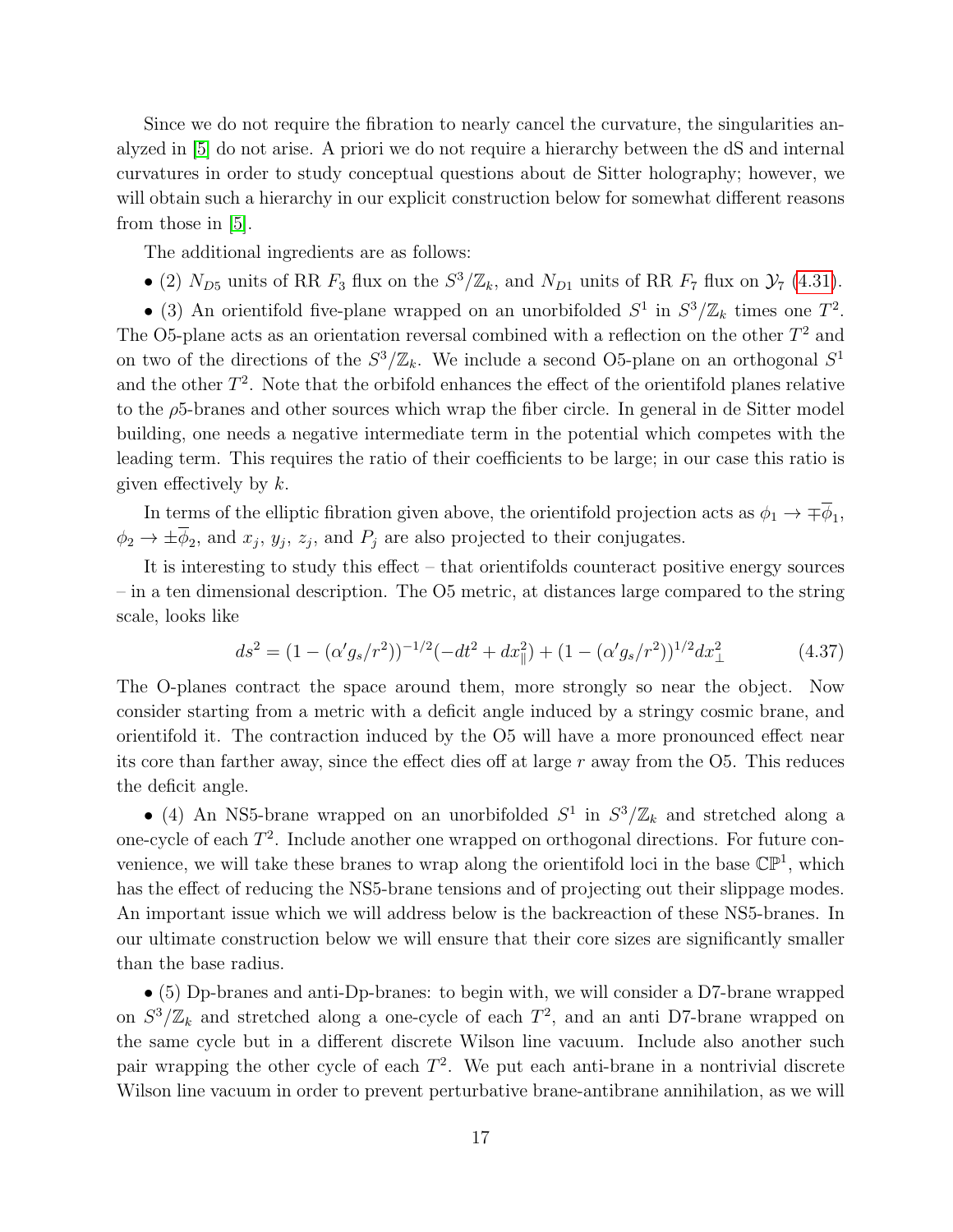explain in §[4.3.](#page-24-0) In order to decrease the curvature of the base  $B_n$ , we will find that a simple variant with D5-branes replacing the D7-branes is advantageous. We will discuss this below in section §[4.7](#page-30-0) after working through the D7-brane version of the model.

These ingredients all together break supersymmetry. However, pairwise many preserve supersymmetry and hence do not attract or repel to leading order. As in the standard  $AdS_3$ model, the D1-D5 color branes are replaced by fluxes in the solution. In particular, all the other ingredients are pairwise mutually supersymmetric except the  $D7-\overline{D7}$  pair, whose stability we will explain in detail below.

#### <span id="page-18-0"></span>4.2 Stabilization mechanism

To begin with, we will write down a naïve 3d effective potential obtained by averaging each source over the compact directions. This procedure ignores warping which develops as a result of the varying degree of localization of the sources in the internal dimensions [\[29,](#page-37-0) [30\]](#page-37-1). We will show this to be a self-consistent approximation by analyzing the form of the equations determining the warp factor, finding that the warping necessary to solve the 10d equations of motion contributes a subdominant term to the 3d potential energy (as discussed in general terms in §[3.3\)](#page-12-0). In essence, we find that the stabilized values of the coupling and inverse radii are small enough to justify our expressions for the stress energy contributed by the various ingredients we have listed.

We denote the radii of the base and fiber of the  $S^3/\mathbb{Z}_k$  in string units by R and  $R_f$ , so that the volume of  $S^3/\mathbb{Z}_k$  is  $2\pi^2 R^2 R_f$ . Below we find  $R_f \sim R/k$ . Note that the curvature radius of  $S^3/\mathbb{Z}_k$  is R. The radii of the  $T^4$  are denoted by  $L_6$ ,  $L_7$ ,  $L_8$ , and  $L_9$  with  $L_6L_7L_8L_9 \equiv L^4$ . We also need to consider the field  $b_T \sim L^2 B_{67} = L^2 B_{89}$  sourced by the  $\rho$ 5-branes. Define

$$
\tilde{\eta} \equiv \frac{g_s}{R^2 L^2} \ , \quad \beta \equiv \frac{k R_f}{R} \ . \tag{4.38}
$$

We find it more convenient to work with the combination  $\tilde{\eta}$  instead of the variable  $\eta = k\tilde{\eta}^2/\beta$ defined in  $(3.19)$ . Transforming to 3d Einstein frame as in  $(3.16)$ , we obtain

$$
\mathcal{U} \approx 16 M_3^3 k^3 \left\{ \left( 4\pi^2 - \frac{2\pi^2}{3\beta^2} \left[ 24 - n_\rho - \hat{n}_\rho \left( \left( \log \frac{L^2}{L_*^2} \right)^2 + \frac{(b_T - b_*)^2}{L^4} \right) \right] + \frac{\pi k n_{NS5}}{L^2 \beta^3} \right) \frac{\tilde{\eta}^4}{k} - \left( 2\pi R^2 - \frac{n_{D7} R^4 \beta}{2k} \right) \frac{\tilde{\eta}^5}{\beta^3} + 4\pi^2 \left( N_{D5}^2 L^4 + \frac{(N_{D1} + b_T^2 N_{D5})^2}{L^4} + 2b_T^2 N_{D5}^2 \right) \frac{k \tilde{\eta}^6}{\beta^4} \right\} \tag{4.39}
$$

Here  $M_3$  is the reduced Planck mass. The first term is the metric flux contribution from the Hopf fibration over  $\mathbb{CP}^1$ , and the second term (i.e. the square bracket) represents the net curvature introduced by the elliptic fibration  $(2.4)$ , with the presence of  $\rho$ 5-branes. The boundary values  $L_*$  and  $b_*$  are determined from the GLSM as

<span id="page-18-1"></span>
$$
\rho_* = b_* + iL_*^2 = e^{i\pi/3}.
$$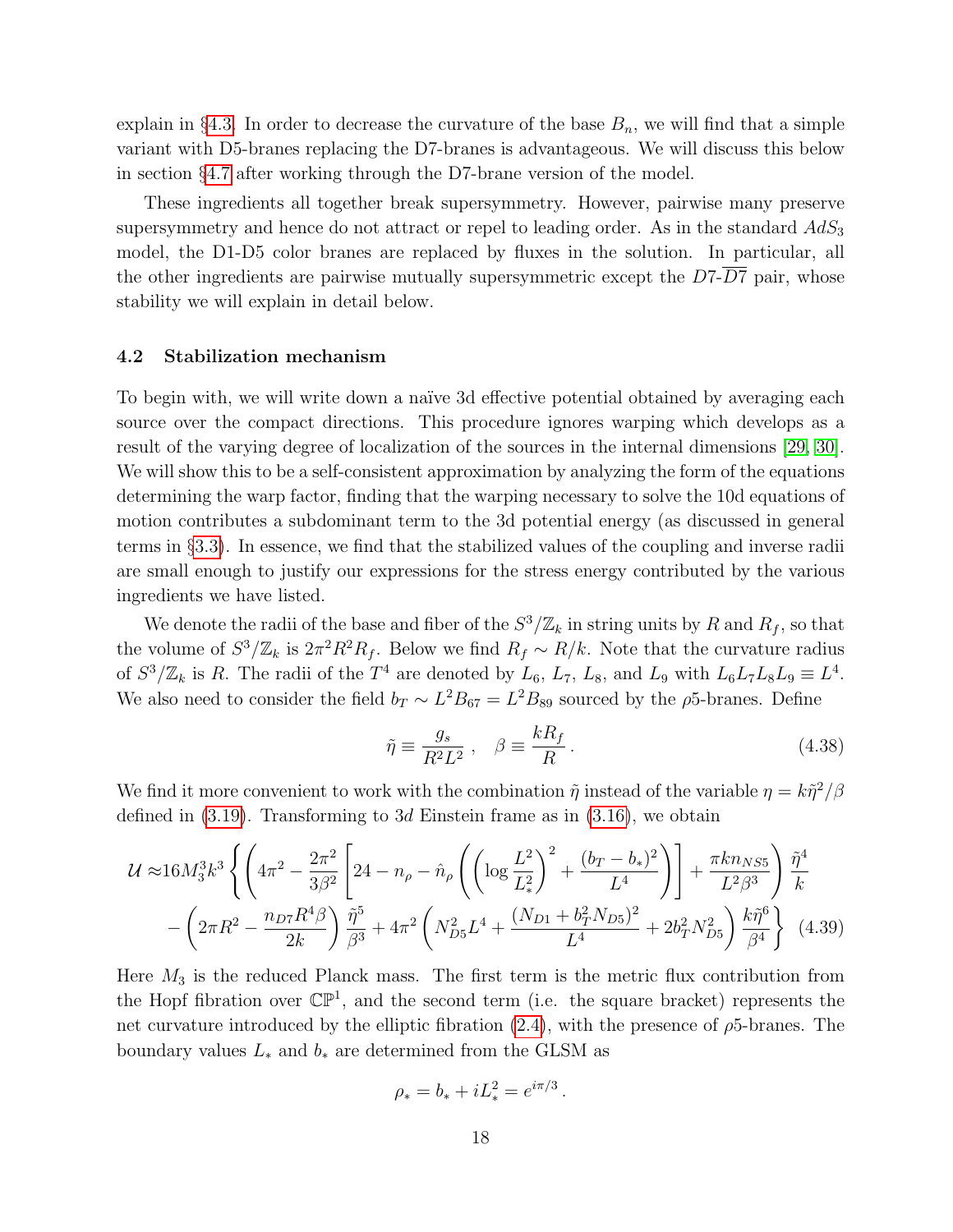The third contribution to  $\tilde{\eta}^4$  comes from the tension of NS5-branes.

The  $\tilde{\eta}^5$  term receives a negative contribution from the O5-planes, plus a positive term from the D7- and anti D7-branes. For the RR flux contributions we have three terms, the first coming from  $|F_3|^2$ , the second from  $|F_7 + \frac{1}{2}B_2 \wedge B_2 \wedge F_3|^2$  (which can be understood by T-dualizing the type IIA coupling  $|F_4 + \frac{1}{2}B_2 \wedge B_2 \wedge F_0|^2$  three times), and the final term from  $|B_2 \wedge F_3|^2$  (since we do not have  $F_5$  in our construction).<sup>[7](#page-19-0)</sup>

We have included numerical factors such as  $2\pi$ , according to

$$
T_p = \frac{1}{(2\pi)^p g_s \alpha^{(p+1)/2}}, \ 2\kappa_{10}^2 = (2\pi)^7 \alpha^{/4},
$$

and the quantization of the p-form fluxes

$$
\frac{1}{(2\pi\sqrt{\alpha'})^{p-1}}\int_{\Sigma_p}F_p\in\mathbb{Z}\,.
$$

In this expression for the potential, and elsewhere, we have set  $\alpha' = 1$  for simplicity. The various sets of flavor branes including the elliptic fibration, and the orientifolds, are supersymmetric in themselves and also pairwise supersymmetric with each other. As a result, their contributions to the potential are well approximated by their underlying BPS tension formulae. Not all factors are known precisely, however; for example the term proportional to  $log(L^2)$  is an approximation of the gradient term [\(4.33\)](#page-15-1) by  $\nabla^2 \to \frac{2}{3R^2}$  which we believe to be a reasonable estimate up to factors close to one (based on computations with trial sinusoidal wavefunctions).

We have included the effect of the orientifolds as well as the  $\mathbb{Z}_k$  projection in reducing the volume, but we do not know the precise internal geometry taking into account the effects of all the ingredients. In our best controlled examples below, we will find that starting from the above expression for the potential energy, the curvature in string units,  $\mathcal{R}\alpha'$ , comes out to be of order 10<sup>-3</sup> (with other examples giving  $\mathcal{R}\alpha' \sim 10^{-2}$  or  $10^{-1}$  depending on the details of the Dp-branes used in the construction). For this reason, although we will not obtain parametrically large radii, we expect corrections to be reasonably small. Because we will tune the de Sitter cosmological constant to be somewhat smaller than the internal curvature scale,  $\mathcal{O}(\alpha')$  corrections can affect the depth of the de Sitter minimum. However, since the individual terms in the potential are much larger than this, these effects should only shift the stabilized values of the moduli by a small amount.

<span id="page-19-0"></span><sup>&</sup>lt;sup>7</sup>We should point out that although naïvely the zero modes from  $B_{67}$  and  $B_{89}$  would be projected out by the orientifolds, a nonzero expectation value  $b_* \neq 0$  is allowed because  $\rho_* = e^{i\pi/3}$ ,  $e^{2\pi i/3}$  are related by a modular transformation. As explained around [\(4.33\)](#page-15-1), the fluctuation  $b_T \sim L^2 B_{67} = L^2 B_{89}$  away from  $b_*$  has nontrivial dependence along the internal directions, so it does not correspond to a zero mode. Physically, this variation is sourced by a competition between  $\rho$ 5 branes and RR fluxes. With these caveats, we will sometimes refer to  $b_T$  as an "axion"; however, it should not be confused with the  $B_2$  zero modes analyzed below in §[4.4.](#page-25-0)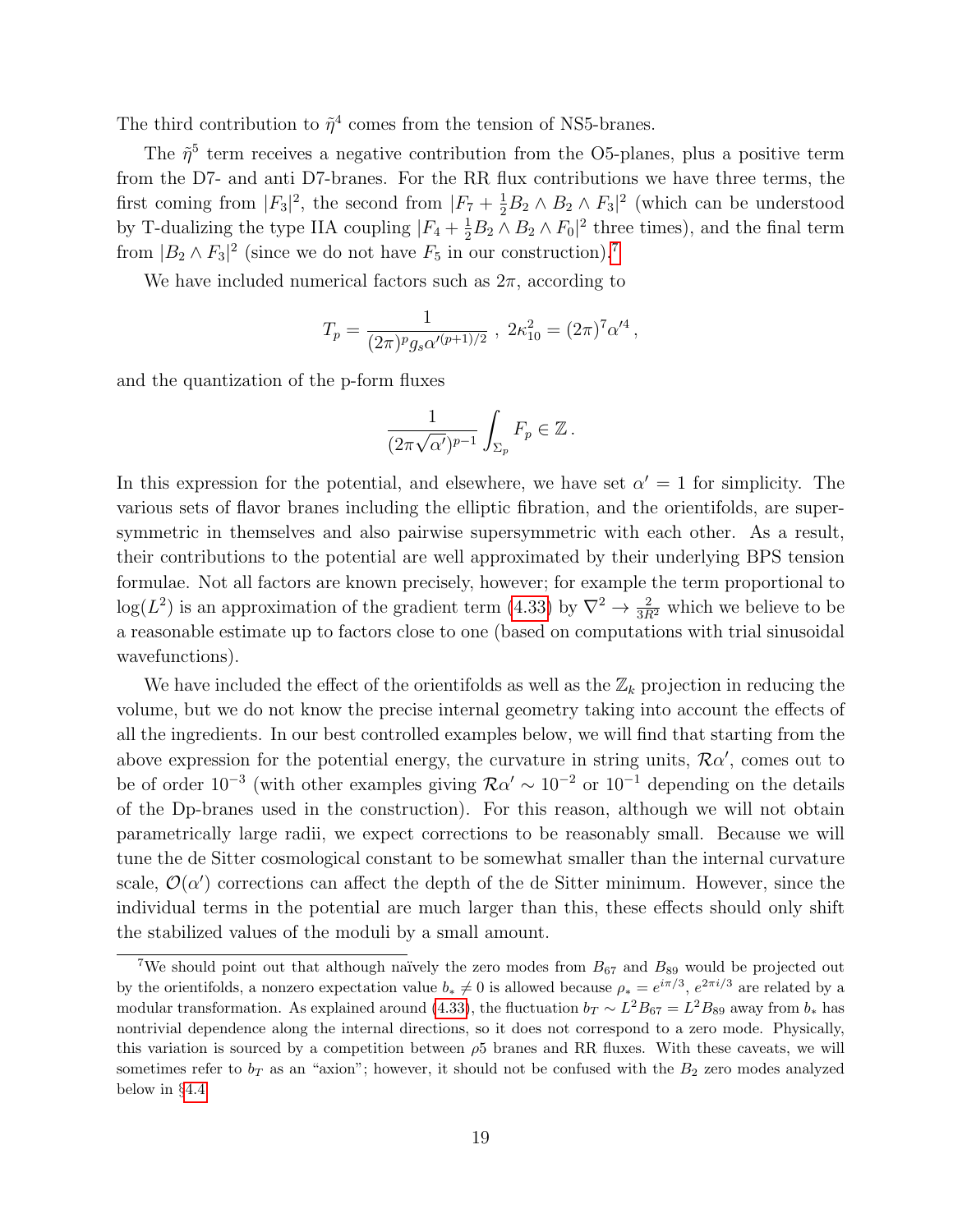At this point it may be useful to emphasize an important distinction between curvature radii and size moduli. The curvature of our internal dimensions goes like  $1/R^2$ , but does not get large when the radii  $R_f$  and L of the Hopf and elliptic fibrations become small. These can (and will) be closer to the string scale than  $R$  without driving up the curvature and resulting  $\alpha'$  corrections.

The potential [\(4.39\)](#page-18-1) has the form

<span id="page-20-0"></span>
$$
\mathcal{U} \sim M_3^3 (a\tilde{\eta}^4 - b\tilde{\eta}^5 + c\tilde{\eta}^6) \tag{4.40}
$$

which allows us to use the 'abc' technique in [\[26\]](#page-36-1) to stabilize the moduli. We first minimize  $4ac/b^2$  as a function of all other moduli besides  $\tilde{\eta}$  –see discussion around [\(3.26\)](#page-11-1). If we can use discrete quantum numbers to tune the minimal value of  $4ac/b^2$  to be close to but slightly greater than 1, the potential [\(4.40\)](#page-20-0) will have a de Sitter minimum with  $\tilde{\eta}$  stabilized near

$$
\tilde{\eta} \approx \frac{2a}{b} \approx \frac{b}{2c} \,. \tag{4.41}
$$

The only R dependence of the potential comes from the coefficient  $b$ , so we can easily minimize it with respect to  $R$  at

<span id="page-20-2"></span>
$$
R^2 = \frac{2\pi k}{n_{D7}\beta} \,. \tag{4.42}
$$

After that the middle term is reduced to  $-2\pi^2k\tilde{\eta}^5/(n_{D7}\beta^4)$  and  $4ac/b^2$  becomes

$$
\frac{4ac}{b^2} = \frac{16n_{D7}^2}{k^2} \left\{ \beta^4 - \frac{1}{6} \left[ 24 - n_\rho - \hat{n}_\rho \left( \left( \log \frac{L^2}{L_*^2} \right)^2 + \frac{(b_T - b_*)^2}{L^4} \right) \right] \beta^2 + \frac{kn_{NS5}}{4\pi L^2} \beta \right\}
$$

$$
\times \left( N_{D5}^2 L^4 + \frac{(N_{D1} + b_T^2 N_{D5})^2}{L^4} + 2b_T^2 N_{D5}^2 \right) \tag{4.43}
$$

Let us focus next on the stabilization of  $\beta$ . This follows from the factor in curly brackets, which has a three-term structure analogous to [\(4.40\)](#page-20-0):

<span id="page-20-3"></span>
$$
\{\dots\} \equiv \tilde{a}\beta - \tilde{b}\beta^2 + \beta^4 \tag{4.44}
$$

where

$$
\tilde{a} = \frac{k n_{NS5}}{4\pi L^2}, \quad \tilde{b} = \frac{1}{6} \left[ 24 - n_{\rho} - \hat{n}_{\rho} \left( \left( \log \frac{L^2}{L_*^2} \right)^2 + \frac{(b_T - b_*)^2}{L^4} \right) \right]
$$
(4.45)

In this case, if we can minimize  $\tilde{a}^2/\tilde{b}^3$  with respect to L and  $b_T$  at

<span id="page-20-1"></span>
$$
\frac{\tilde{a}^2}{\tilde{b}^3} = \frac{4}{27} + \epsilon,\tag{4.46}
$$

with a small positive  $\epsilon$  (analogously to  $1 \lesssim 4ac/b^2$ ), then we can minimize  $\{\ldots\}$  with respect to  $\beta$  at a positive small value of  $\{\ldots\},\$ 

$$
\{\ldots\} = \frac{3}{4}\tilde{b}^2\epsilon \ , \ \ \beta = \sqrt{\frac{\tilde{b}}{3}}\left(1 - \frac{9}{8}\epsilon\right) \ . \tag{4.47}
$$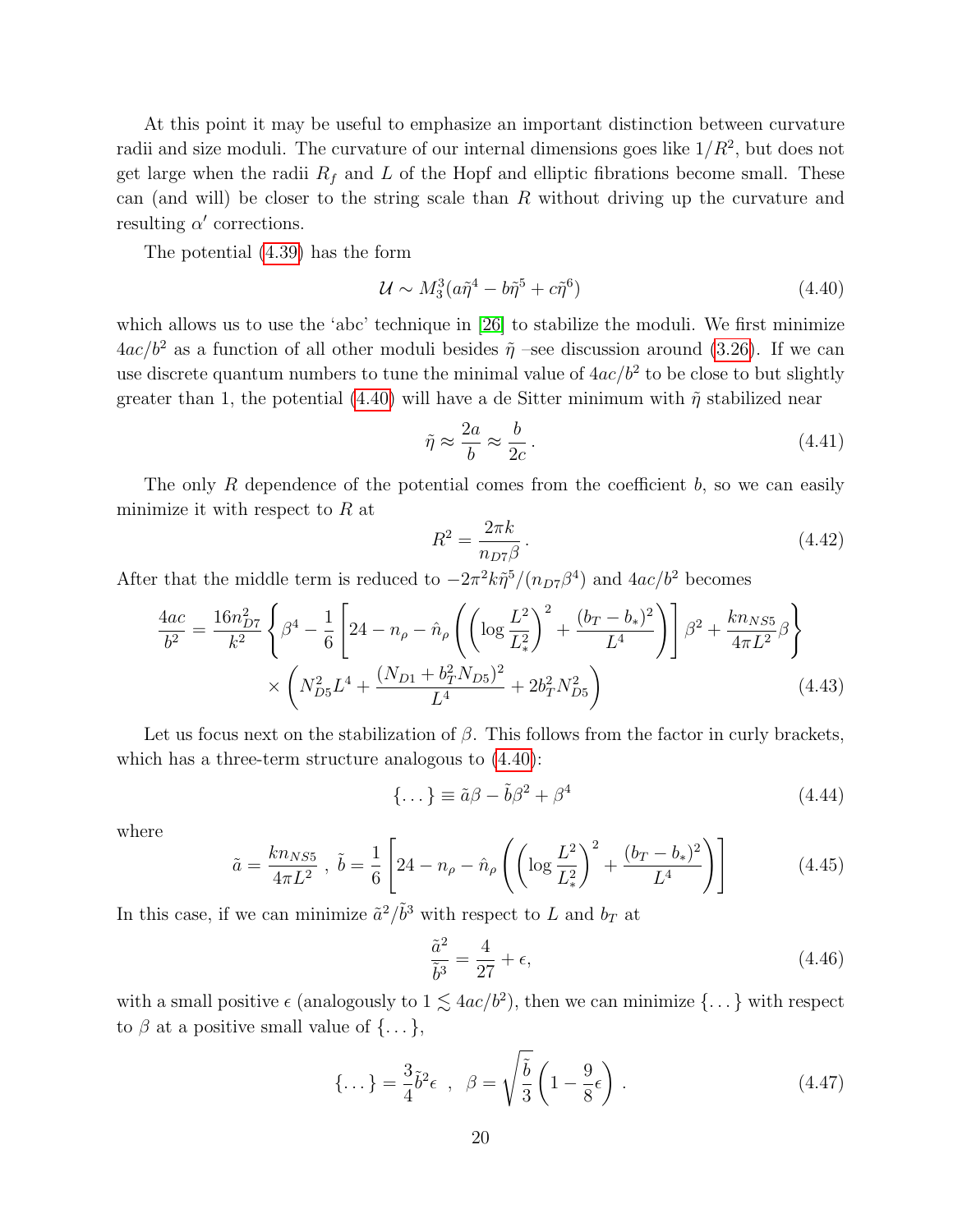This will in turn help us to tune  $4ac/b^2$  to be slightly larger than 1 and will give a parametrically small string coupling.

Minimizing  $\tilde{a}^2/\tilde{b}^3$  with respect to the axion  $b_T$  gives  $b_T = b_*$ . The RR flux contributions to the potential want to push  $b_T$  to 0 but as long as  $\epsilon$  is small they are subdominant and only cause a small deviation away from  $b_T \approx b_*$ . Therefore  $\tilde{b}$  is reduced to  $\frac{1}{6}$ [24 –  $n_\rho$  –  $\hat{n}_{\rho}(\log(L^2/L_*^2))^2]$ . Minimizing  $\tilde{a}^2/\tilde{b}^3$  respect to  $L^2$  requires

<span id="page-21-1"></span>
$$
24 - n_{\rho} - \hat{n}_{\rho} \left( \log \frac{L^2}{L_*^2} \right)^2 = 3\hat{n}_{\rho} \log \frac{L^2}{L_*^2}
$$
 (4.48)

which we would like to satisfy with a large (though limited) L. This relation determines  $L$ , and then Eq. [\(4.46\)](#page-20-1) fixes  $kn_{NS5}$ ,

<span id="page-21-0"></span>
$$
kn_{NS5} = \frac{4\pi}{3} \beta \hat{n}_{\rho} \left( \log \frac{L^2}{L_*^2} \right) L^2 + \mathcal{O}(\epsilon).
$$
 (4.49)

Therefore, the order of the orbifold is limited by L.

An explicit example of an appropriate  $\rho$  fibration was given above, with  $n_{\rho} = 4$  and  $n<sub>ρ</sub> = 2$ . With these numbers, we find  $L = 2.5$  and  $kn<sub>NS5</sub> = 88$ ; this gives  $\epsilon = 0.0016$ .

Before going on, let us note that in order to minimize  $4ac/b^2$  with respect to L (and requiring  $(4.49)$ , it is enough to take

$$
L^2 = \sqrt{\frac{N_{D1}}{N_{D5}} + b_*^2}.\tag{4.50}
$$

This is also the scaling of the D1-D5 AdS solution. However, this is not strictly necessary, because deviations from this equality produce a tadpole from the flux factor that is suppressed by  $\epsilon$  as compared to the mass squared responsible for the first equality. Such a contribution then causes only a small deviation from the solution [\(4.48\)](#page-21-1). For simplicity, though, in the formulas below we specialize to the scaling  $L^4 \sim N_{D1}/N_{D5}$ .

Altogether we obtain (dropping numerical factors)

<span id="page-21-2"></span>
$$
\frac{4ac}{b^2} \sim \frac{n_{D7}^2}{k^2} \left[ 24 - n_\rho - \hat{n}_{\rho 5} (\log(L^2/L_*^2))^2 \right]^2 \epsilon N_{D1} N_{D5} \sim 1. \tag{4.51}
$$

Setting  $n_{NS5} \sim n_{D7} \sim 1$ , Eq. [\(4.46\)](#page-20-1) implies that, parametrically,  $k \sim L^2 \approx \sqrt{N_{D1}/N_{D5}}$ , and [\(4.51\)](#page-21-2) reduces to  $N_{D5} \sim 1/\sqrt{\epsilon}$ , which gives large  $N_{D5}$  and even larger  $N_{D1}$ . With them it should be possible to tune  $4ac/b^2$  to be close to but slightly greater than 1. After minimizing  $4ac/b^2$  we find a de Sitter minimum at  $\tilde{\eta} \approx 2a/b \sim \epsilon/k^2$ . The moduli and dS radius scale as follows with the parameters:

<span id="page-21-3"></span>
$$
R_f \sim \frac{R}{k}
$$
,  $R^2 \sim L^2 \sim k \sim \sqrt{\frac{N_{D1}}{N_{D5}}}$ ,  $N_{D5} \sim \sqrt{\frac{1}{\epsilon}}$ ,  $g_s \sim \epsilon$ ,  $R_{dS}^2 \sim \frac{R^2}{\epsilon}$  (4.52)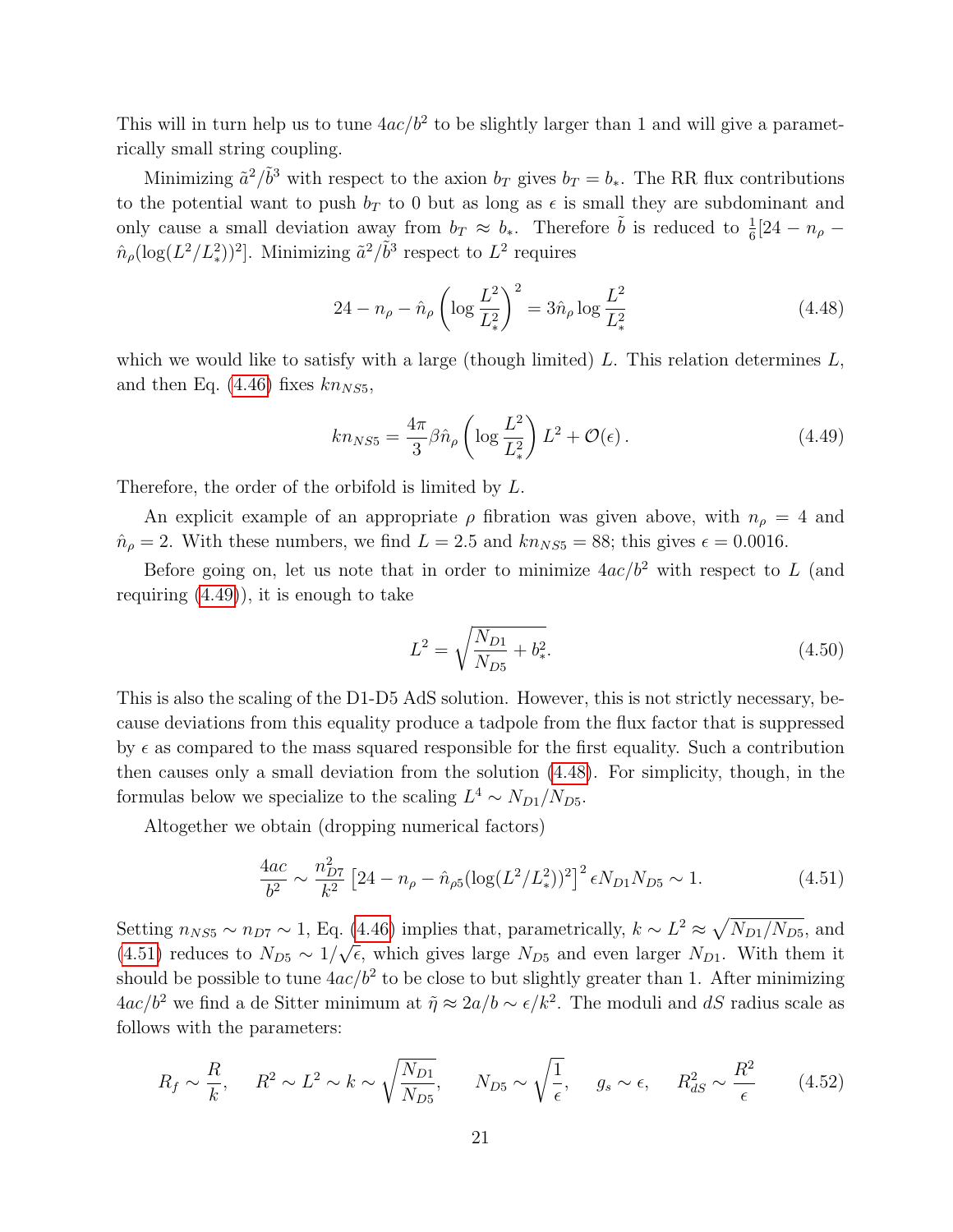Note that we have obtained large radius and weak string coupling, thanks to the small  $\epsilon$ . From eq. [\(3.29\)](#page-12-1), tuning  $a \propto \epsilon$  to be small also produces a hierarchy  $R_{dS} \gg R$ . So our model features parametrically small internal dimensions (compared to the dS scale), giving a gap between 3d moduli and internal KK excitations.

Importantly, the size of  $L$  is limited by  $(4.48)$ . The fact that this relation is logarithmic helps drive up the value of  $L$ , but it is limited by the size of the other terms; as mentioned above we take the minimal values we can obtain for  $n_{\rho}$  and  $\hat{n}_{\rho}$ .

#### <span id="page-22-0"></span>4.2.1 Numerical example

We can check this numerically for the potential estimated above, and the results are summarized in the following tables:

| Input data       |                | Stabilized moduli        |       |        |  |  |  |
|------------------|----------------|--------------------------|-------|--------|--|--|--|
| $n_{\rho}$       | 4              | $\, R \,$                | 9.2   |        |  |  |  |
| $\hat{n}_{\rho}$ | $\overline{2}$ |                          |       |        |  |  |  |
| $\rho_*$         | $\exp(i\pi/3)$ | $kR_f$                   | 7.5   |        |  |  |  |
| $n_{NS5}$        | $\overline{2}$ | L                        | 2.5   | (4.53) |  |  |  |
| $n_{D7}$         | 4              | $b_T$                    | 0.48  |        |  |  |  |
| $\boldsymbol{k}$ | 44             | $g_s$                    | 0.02  |        |  |  |  |
|                  |                |                          | 0.002 |        |  |  |  |
| $N_{D1}$         | 156            | $rac{\epsilon}{4ac/b^2}$ | 1.003 |        |  |  |  |
| $N_{D5}$         | 5              |                          |       |        |  |  |  |

Here  $n_{NS5} = 2$  and  $n_{D7} = 4$  are the fewest number of branes required for the setup to have the necessary symmetries in the  $T<sup>4</sup>$  directions. As can be seen from the above tables, our initial data fix the moduli in a de Sitter minimum. The axion is stabilized at  $b_T = 0.48$  very close to  $b_* = 0.5$ .

Comparing these numbers to the parametrics above, we see that numerical prefactors break the parametric degeneracy between  $L$  and  $R$ ; also,  $N_{D5}$  is somewhat smaller than expected, but nevertheless  $g_s \ll 1$ . The relation  $L^2 = \sqrt{N_{D1}/N_{D5}}$  has not been enforced exactly, but this is a small effect since the contribution of the corresponding tadpole will be suppressed by  $\mathcal{O}(\epsilon)$ . The primary use of the flux quantum numbers  $N_{D1}$  and  $N_{D5}$  was not to fix L, as might be supposed from the form of the effective potential, but to keep  $4ac/b^2$ within the allowed range. Interestingly, it is even possible to stabilize all moduli without color fivebranes as long as  $\epsilon \ll 1$ . In particular we find a dS minimum with  $N_{D1} = 262$ ,  $N_{D5} = 0$ , and all other parameters approximately as above. We will comment further on this possibility when we discuss the scaling of the entropy.

It is worth commenting on the size of  $\epsilon$ , since taking  $\epsilon \ll 1$  is responsible for achieving a weak string coupling and also boosts the number of degrees of freedom. In particular, in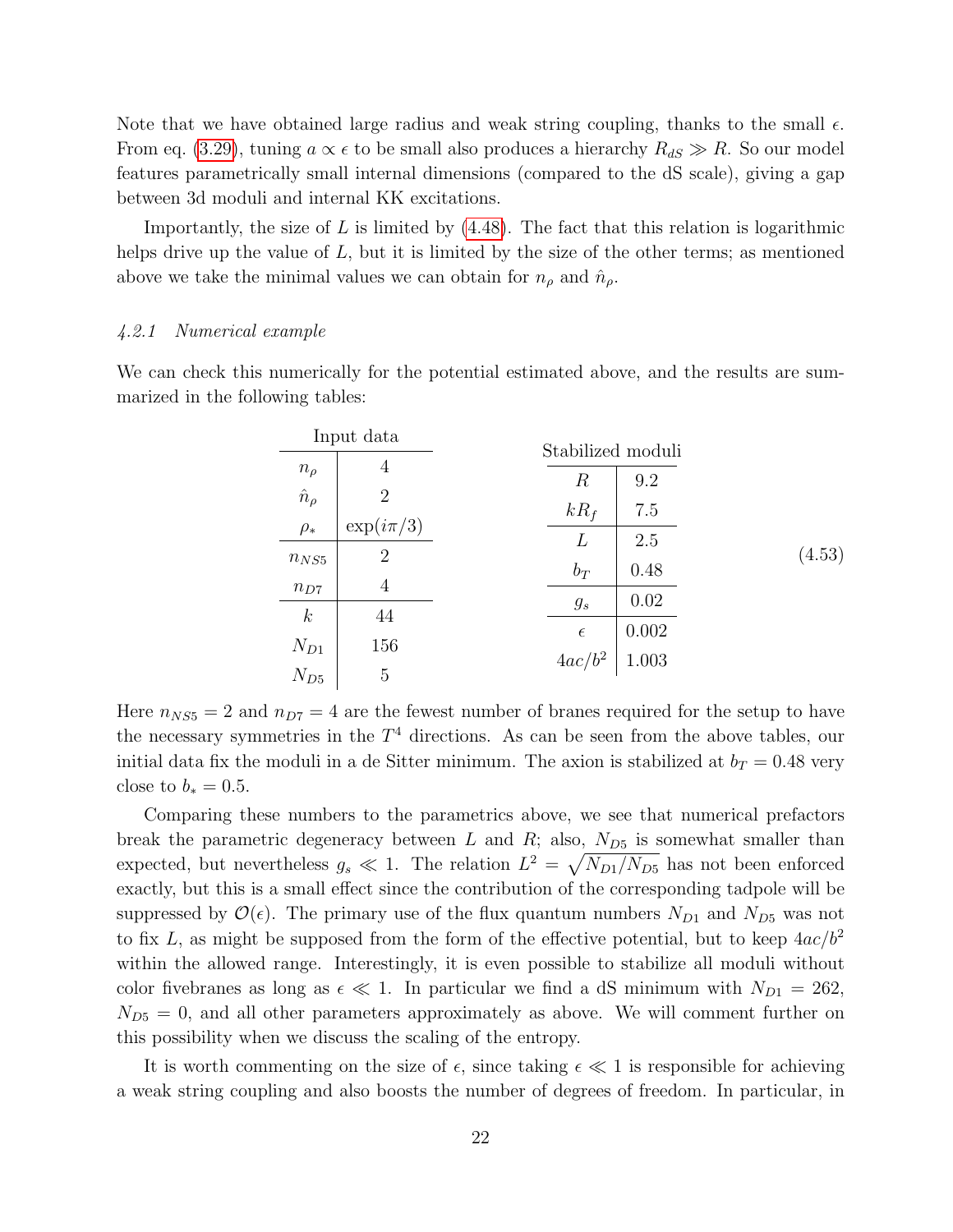three-term stabilization mechanisms (as opposed to the two-term Freund-Rubin mechanism), there is a priori extra freedom to tune the  $(A)dS$  radius large. Our ability to tune  $\epsilon$  small is limited by the size of the large quantum numbers in the problem. We can express this in terms of  $k \sim L^2$  (which is limited by [\(4.48\)](#page-21-1)). For example, if we shift  $k \to k+1$ , we shift [\(4.46\)](#page-20-1) and hence  $\epsilon$  by  $\sim kN_{D5}/N_{D1} \sim 1/k$ . Shifting  $N_{D1}$  by one would seem to shift  $\epsilon$  by an amount of order  $1/N_{D1}$ , however, this effect is suppressed by  $\epsilon$  and the effect of changing  $N_{D1}$  is negligible when  $\epsilon$  is small.

The mass matrix is positive definite for the input data and the stabilized values found above, and yields masses of order  $1/R$  and  $\sqrt{\epsilon}/R$ . This follows from the fact that the canonically normalized fields are  $\sigma_R \equiv M_3^{1/2}$  $\log^{1/2} \log R, \sigma_L \equiv M_3^{1/2}$  $3^{1/2} \log L, \Phi \equiv M_3^{1/2}$  $3^{1/2} \log g_s$  and  $\sigma_f \equiv M_3^{1/2}$  $3^{1/2}$  log  $R_f$ . Differentiating U twice with respect to each  $\sigma$  yields contributions of the order of a typical term in  $\mathcal{U}/M_3$  which sources it; this is of order  $1/R^2$  for the moduli  $\sigma_f$ and  $\sigma_L$ , and of order  $\epsilon/R$  for  $\sigma_R$  and  $\Phi$ . To the extent that we tune the de Sitter minima to be smaller than the height of the moduli barriers, these masses are larger than the de Sitter Hubble scale, and for  $\epsilon \ll 1$ , the masses of  $\sigma_L$ ,  $\sigma_f$  are parametrically larger. For the numbers given above, the smallest of the masses is about one order of magnitude above the Hubble scale.

#### <span id="page-23-0"></span>4.2.2 Higher order corrections

Finally, let us consider  $\alpha'$  and quantum corrections. Quantum effects are controlled by  $g_s^2 \sim \epsilon$ , and are further suppressed by the KK scale  $1/R^2$  (they have to vanish in the limit in which supersymmetry is restored). These can therefore be safely ignored.

On the other hand, a slightly conservative estimate for the size of the  $\mathcal{O}(\alpha')$  corrections to the GLSM is given by the curvature

$$
\alpha' \mathcal{R} \sim \frac{8}{R^2} \sim 0.1\tag{4.54}
$$

in the example above. The factor of 8 comes from relating the  $\mathbb{CP}^1$  and  $S^3$  radii. This is on the edge of control, since we do not understand all  $\mathcal{O}(1)$  factors arising from the backreacted geometry and from the gradient energy terms. Such corrections will not affect the moduli stabilization barriers, which are not suppressed by  $\epsilon$ , but can alter the stabilized value of the Hubble scale.

Strictly speaking, when studying the numerics for the case of small  $\epsilon$  we must start with the corrected effective potential to leading order in  $\mathcal{O}(\alpha')$  and then tune k to find  $\epsilon$  small and positive, of order  $\gtrsim 1/k$ . We stress once again that the numerics quoted in our example are meant to illustrate the stabilization procedure but are not to be taken as exact. However, metastable de Sitter solutions from our effective potential are quite generic, and we expect the exact solution to be not qualitatively different. Moreover, at the end of the section we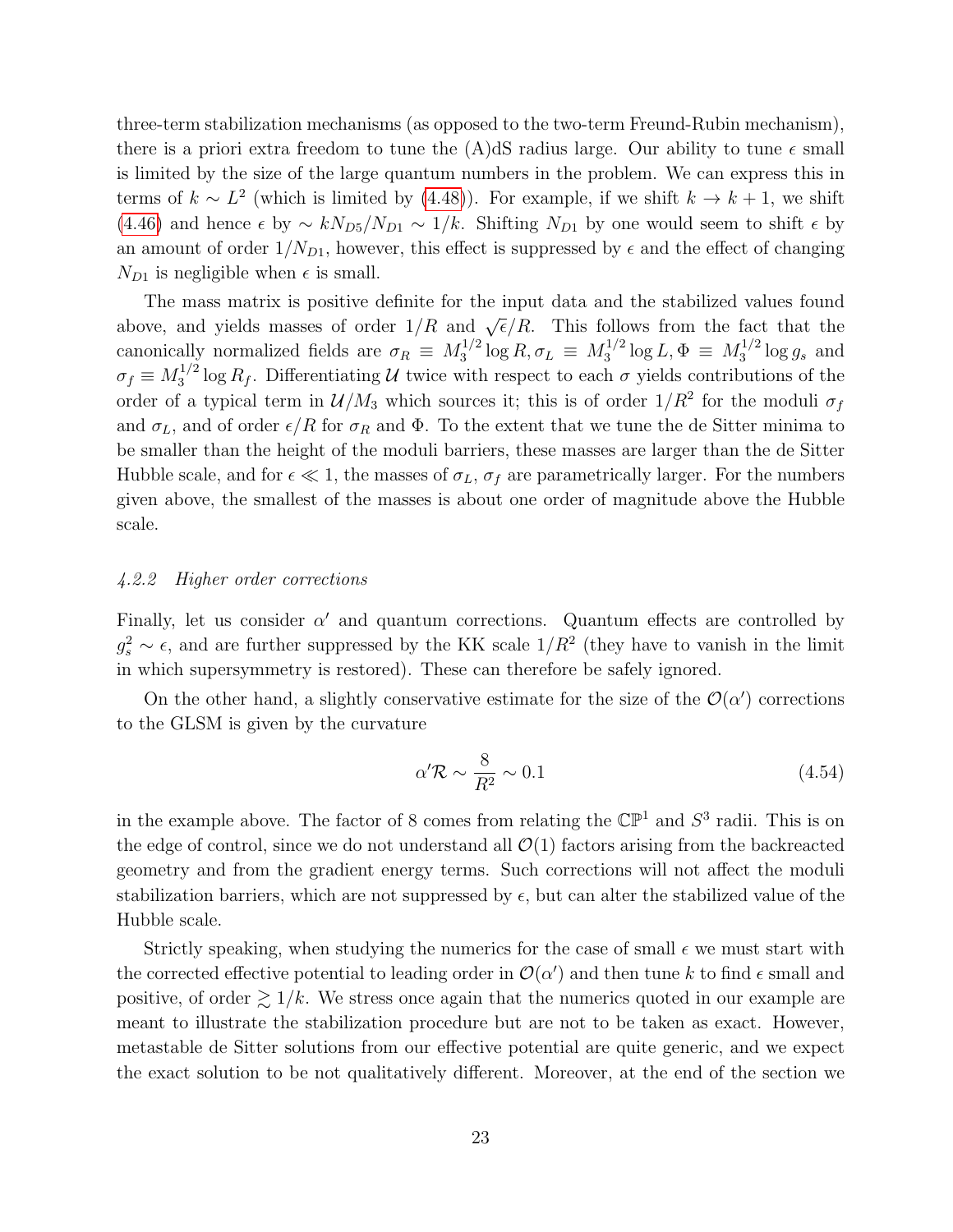present a simple way of pushing the curvature to significantly smaller values, by replacing the flavor D7-branes by flavor D5-branes.

### <span id="page-24-0"></span>4.3 D7- $\overline{D7}$  stability analysis

Let us now elaborate on the stability of the D7- and anti D7-brane pairs, ingredient (5) above. These wrap a  $T^2$  fiber and the full  $S^3/\mathbb{Z}_k$ . The latter introduces fractional Wilson line vacua. There are  $k$  distinct Wilson line vacua (i.e. non-gauge-equivalent flat connections)

$$
\left(e^{i\int_{fiber}A}\right)^k = 1 \quad \Rightarrow \quad \int_{fiber} A = \frac{2\pi n}{k} \,, \quad n = 0, \dots, k - 1. \tag{4.55}
$$

Explicit expressions for these vacua on a Lens space  $S^3/\mathbb{Z}_k$  were given in e.g. [\[32\]](#page-37-3). Let us put the D7-branes in their  $n = 0$  vacuum and the anti D7-branes in a vacuum with  $n \sim k/2$ . We must assess potential instabilities of this configuration from brane-antibrane strings (assessing whether there is a tachyon), and from gauge field modes. Because the fiber circle is small, for some purposes it is useful to analyze this in a T-dual description.

One can see by periodicity of the gauge field or by T-duality that the size of the circle seen by the Wilson lines is of order

<span id="page-24-1"></span>
$$
\tilde{R}_f \sim \frac{1}{R_f} \sim \frac{k}{R} \sim \sqrt{k} \tag{4.56}
$$

where in the last two relations we used our stabilization mechanism  $(4.52)$ . This circle being much larger than string scale, the brane and antibrane are separated by a parametrically large distance even if they sit at the same position on the transverse  $T^2$ .

Next let us analyze the Wilson lines for potential instabilities. Because the Wilson line vacua are discrete, there is a positive contribution to the mass squared in varying away from the corresponding flat connection. This scales like the square of the field strength. Since  $F \sim \delta A/R$  (R being the size of the space transverse to the fiber circle), this mass squared goes like  $1/R^2$ .

There is also a negative contribution to the mass squared from the attraction of the brane and antibrane. This can perhaps be seen and estimated most easily in a T-dual description, with an inverted circle radius [\(4.56\)](#page-24-1) and a T-dual string coupling  $\tilde{g}_s \sim g_s/R_f \sim g_s k/R$ . The (anti) D7-branes are turned into (anti) D6-branes, wrapping the base  $\mathbb{CP}^1$  times the  $T^2$ and sitting in diametrically opposite positions on the dual circle. The attractive potential between each brane/antibrane pair is (using the scaling  $\tilde{R}_f \sim \sqrt{k} \sim R$ )

$$
\mathcal{U}_{7\bar{7}} \sim -M_3^3 \left(\frac{g_s^2}{R^2 R_f L^4}\right)^3 \left(\tilde{g}_s^2 \times \frac{1}{\tilde{g}_s^2} \times R^2 L^2\right) \sum_{n_1, n_2, n_3 = -\infty}^{\infty} \frac{1}{|\vec{x} - \vec{n}R|}.
$$
 (4.57)

The first factor here is the usual Einstein frame conversion factor, the  $\tilde{g}_s^2$  is the 10d Newton's constant in the T-dual frame, the  $1/\tilde{g}_s^2$  is the product of tensions, the  $R^2L^2$  is the volume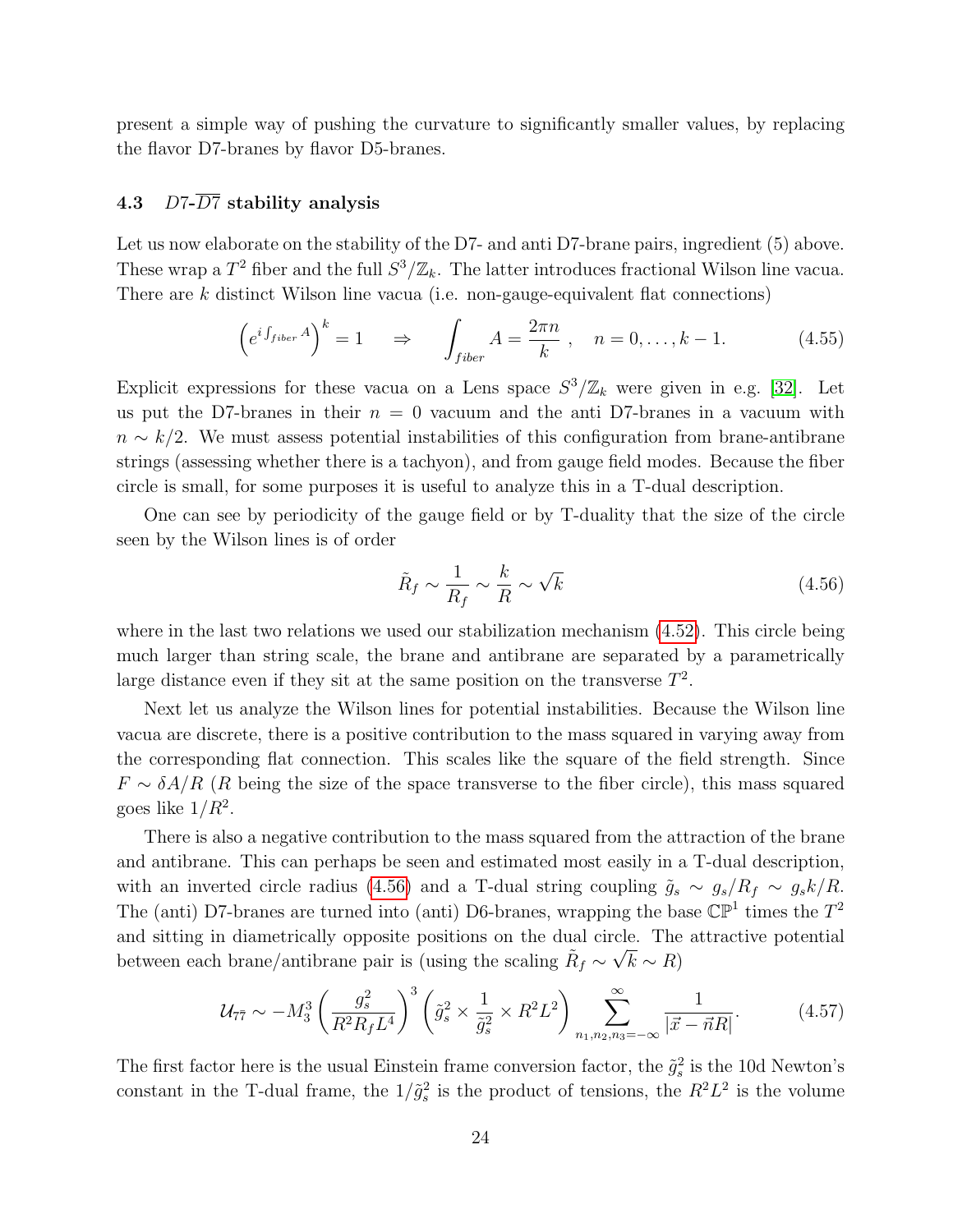over which the D6-branes are wrapped, and the last factor is the codimension 3 potential. The sum over  $\vec{n} = (n_1, n_2, n_3)$  represents the compactification; we can work on the covering space with a periodic array of localized sources, and then later project by translations in order to compactify.

This potential gives a negative mass squared to the attraction mode between the brane and antibrane pair. Expanding around  $x \sim R/2$ , we get

$$
\mathcal{U}_{7\bar{7}} \sim -M_3^3 \left(\frac{g_s^2}{R^2 R_f L^4}\right)^3 \frac{L^2}{R} \left(x - \frac{R}{2}\right)^2. \tag{4.58}
$$

Switching to a canonically normalized kinetic term  $\mathcal{L}_{kin} \sim R^2 L^2 \dot{x}^2 / \tilde{g}_s \sim \dot{\phi}^2$ , we get the negative contribution to the mass squared from the attraction of the brane and antibrane pair:

$$
\delta m^2 \sim -M_3^3 \left(\frac{g_s^2}{R^2 R_f L^4}\right)^3 \frac{L^2}{R} \frac{\tilde{g}_s}{L^2 R^2} \sim -\frac{g_s}{R^2}.\tag{4.59}
$$

Although this is parametrically of the same order of magnitude as the Hubble scale (remember that the Hubble scale is tuned), it is parametrically smaller than the positive mass squared arising in deformation away from a flat connection. This mode is therefore perturbatively stable.

#### <span id="page-25-0"></span>4.4 Stabilizing other moduli

So far we have addressed R,  $R_f$ , L,  $b_T$ ,  $g_s$  and the D7- $\overline{D7}$  stability. In this section we will address the other possibly light directions in scalar field space. In order to holographically formulate inflationary spacetimes, we must require that all modes be lifted, or if tachyonic that the tachyonic mass be much smaller than the de Sitter Hubble scale.

#### <span id="page-25-1"></span>4.4.1 Axions

First, there are potentially light scalars arising as axions from the RR forms and from the B-field. The zero modes surviving the orientifold projection are

<span id="page-25-2"></span>
$$
C_2 = c_1 dx^6 \wedge dx^7 + c_2 dx^8 \wedge dx^9
$$
  
\n
$$
B_2 = b_1 dx^7 \wedge dx^8 + b_2 dx^6 \wedge dx^9 + b_3 dx^6 \wedge dx^8 + b_4 dx^7 \wedge dx^9.
$$
\n(4.60)

The zero modes from  $C_0$ ,  $B_{67}$  and  $B_{89}$  are projected out by the orientifold action. (Recall that the field  $b_T \sim L^2 B_{67} = L^2 B_{89}$  analyzed before varies along the internal dimensions, so it does not correspond to a zero mode; see discussion around Eq. [\(4.33\)](#page-15-1)). Finally, the scalars from  $C_4$  threading nontrivial cycles are projected out by the orientifold action.

We have analyzed the dependence of the potential energy of these modes coming from fluxes and from the wrapped D-branes, finding a positive mass matrix for our parameters.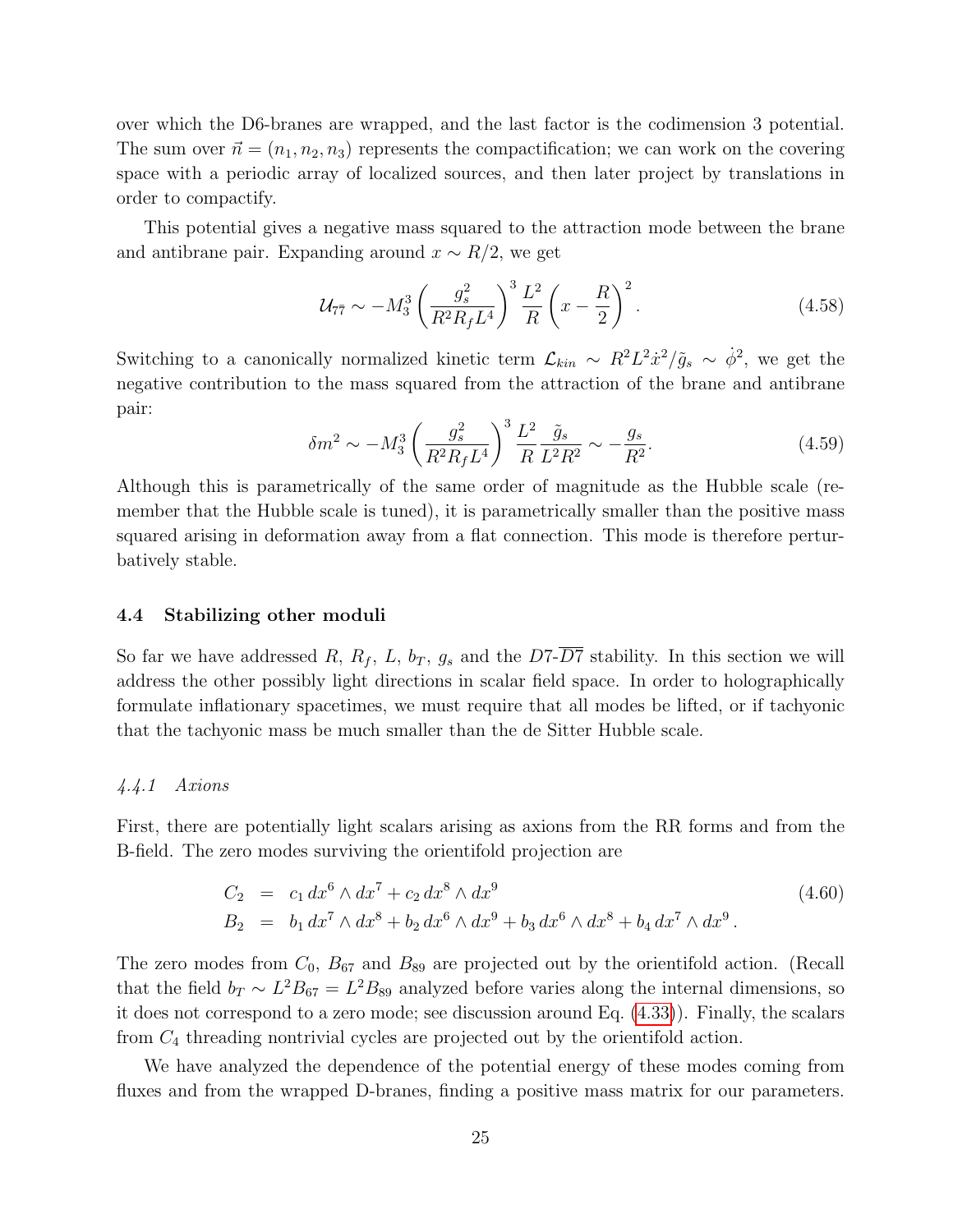This follows more simply by noting first that the underlying D1-D5 AdS/CFT system has no tachyons (even allowed tachyons) from axions. The additional ingredients which uplift the system to de Sitter do not render their mass matrix tachyonic. The orientifolds as just noted project out some modes. The Dp-branes contribute positive masses to Neveu-Schwarz axions along their worldvolumes; similarly, NS5-branes would contribute positively to the mass squareds for RR axions, though in any case those along the NS5-brane worldvolumes are projected out by the O-planes. The stabilization of  $L$  works slightly differently in the de Sitter case as compared to  $AdS$ . This affects the mass matrix for the b axions, but in a way that yields a positive mass squared solution for appropriate values of  $N_{D1}/N_{D5}$ , including those of our numerical examples.

The  $\rho$  fibration contributes a subtle effect lifting  $C_2$ , as follows. S-dualizing the  $|\tilde{F}_7|^2$ term described above and integrating by parts gives a term proportional to  $|B_2 \wedge C_2 \wedge F_3|^2$ .<sup>[8](#page-26-2)</sup> The combined effect of  $F_3$  flux through the base  $S^3/\mathbb{Z}_k$  and  $B_2 = b_*(dx^6 \wedge dx^7 + dx^8 \wedge dx^9)$ produced by the  $\rho$ 5 branes gives positive mass terms to both  $c_1$  and  $c_2$  in [\(4.60\)](#page-25-2).

#### <span id="page-26-0"></span>4.4.2 Moduli of the elliptic fibration and NS5-branes

The moduli of the elliptic fibration are flat to leading order since they come from superpotential terms in a (2,2) sigma model. In the explicit model given above with linear polynomials  $g^{(j)}(\phi)$ , there is only one such deformation.

The NS5-branes wrap contractible cycles in the base  $\mathbb{CP}^1$  and could possess slippage modes if they were not wrapped on the orientifold loci in these directions. In this case the NS5-branes are frozen in place by the orientifold action. It can be checked that the full solitonic field configuration corresponding to the NS5-brane is compatible with the orientifold action; the compatibility condition is equivalent to the condition that these ingredients be mutually supersymmetric.

#### <span id="page-26-1"></span>4.4.3 Anisotropic deformations

The setup [\(4.32\)](#page-14-1) is rather symmetric, and the potential is automatically extremized with respect to directions that break the symmetry. However, we must ensure that such directions are not too tachyonic. It is energetically favorable for orientifolds to wrap larger cycles. Because of this, the O5 and O5' contribute negatively to the mass squared for anisotropies of the tori. However, the  $\rho$ 5-branes and NS5-branes contribute positively to the mass squared of these modes. The quantity  $4ac/b^2$  [\(4.43\)](#page-20-2) is deformed in the following way by these contributions

$$
\frac{4ac}{b^2} \propto \frac{\epsilon \tilde{b}^2 + \gamma_1 \phi^2}{b_0^2 + \gamma_2 \phi^2}
$$
\n(4.61)

<span id="page-26-2"></span><sup>&</sup>lt;sup>8</sup>See e.g. [\[33\]](#page-37-4). The expressions for  $\tilde{F}_7$  and  $\tilde{H}_7$  can be understood by using S- and T-duality and from the anomalous D-brane couplings  $S_{WZ} = \int e^B \wedge \sum_p C_p$ .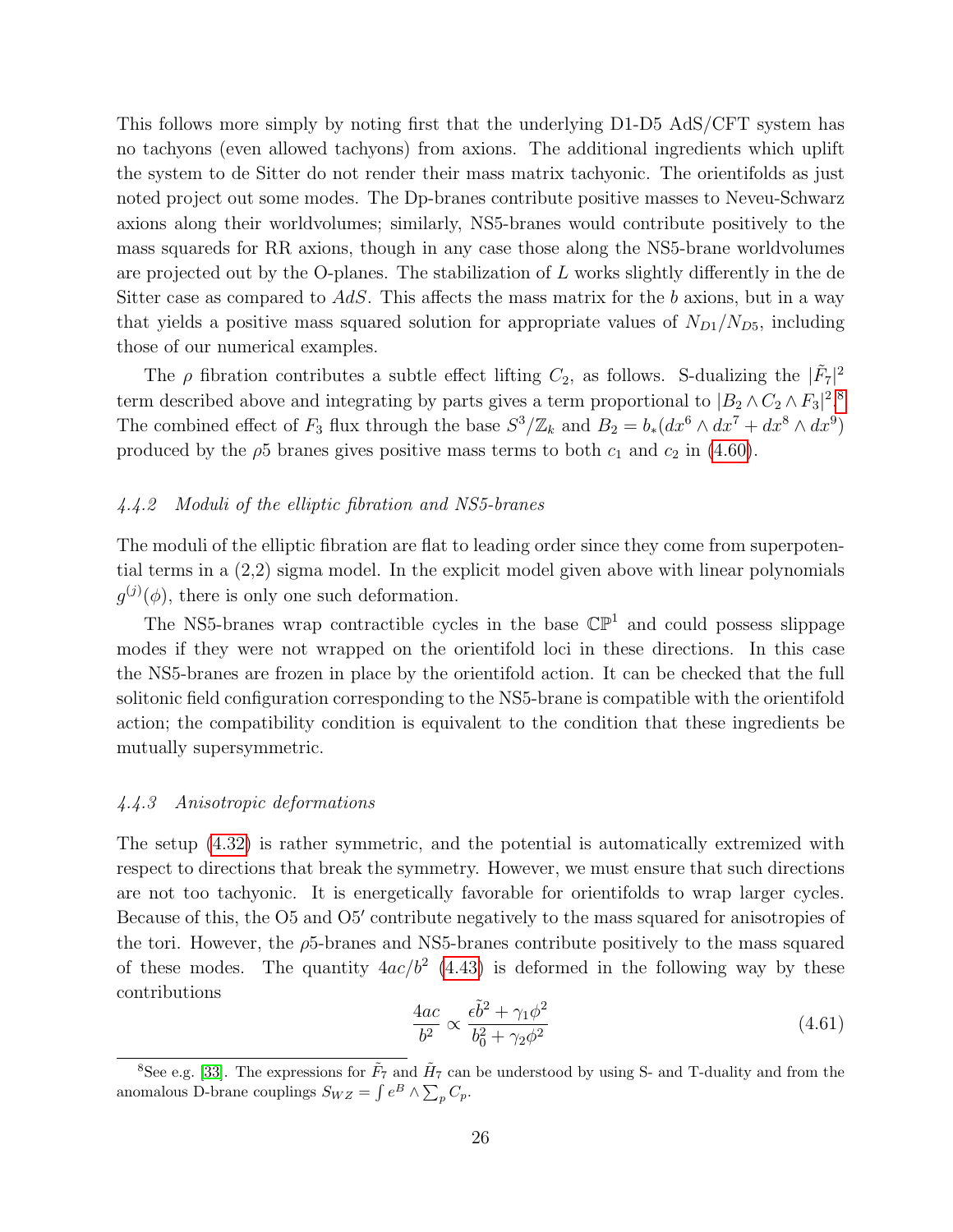where  $\gamma_1$  and  $\gamma_2$  are positive quantities which do not scale down with  $\epsilon$ . The  $\gamma_2$  term comes from the orientifold. The tachyonic mass squared that it imparts is suppressed by the power of  $\epsilon$  in the numerator. There is no such suppression of the positive mass squared from the  $\rho$ 5s or NS5s. So the net effect is a positive mass squared for these anisotropic modes.<sup>[9](#page-27-1)</sup>

However, anisotropies of the base are more subtle. The O-planes that we have prescribed can elongate without breaking any of the symmetry. To see this, we can coordinatize the  $S<sup>3</sup>$ as follows. Set  $\tilde{\phi}_1 \equiv x_3 + ix_4 \equiv \rho_1 e^{i\gamma_1}, \tilde{\phi}_2 \equiv x_2 + ix_5 \equiv \rho_2 e^{i\gamma_2}$ . The round  $S^3$  metric is

$$
ds^{2} = |d\tilde{\phi}_{1}|^{2} + |d\tilde{\phi}_{2}|^{2} = d\rho_{1}^{2} + \rho_{1}^{2}d\gamma_{1}^{2} + d\rho_{2}^{2} + \rho_{2}^{2}d\gamma_{2}^{2}
$$
\n(4.62)

with  $\rho_1^2 + \rho_2^2 = R^2$ . Using this latter relation, we can set  $\rho_1 = R \sin \kappa, \rho_2 = R \cos \kappa$  with  $0 \leq \kappa \leq \pi/2$ . This gives metric

$$
ds^2 = d\kappa^2 + \sin^2 \kappa d\gamma_1^2 + \cos^2 \kappa d\gamma_2^2 \tag{4.63}
$$

The O5 lies along  $\gamma_1$  at  $\kappa = 0$ , while the O5' lies along  $\gamma_2$  at  $\kappa = \pi/2$ . It is possible to shrink the  $\kappa$  direction without breaking any of the symmetry, elongating the  $\gamma$  directions to maintain constant volume. Therefore, the O-planes alone produce a tadpole in this direction.

However, because of the tuning down of  $\epsilon$  above, the NS5-branes and  $\rho$ 5-branes each contribute more to the forces in the problem. Indeed, while the O-planes compete against the net term  $\{\ldots\} \propto \epsilon \ll 1$  above [\(4.44\)](#page-20-3), NS5-branes and  $\rho$ 5-branes contribute larger, individual contributions to {. . . }. The NS5-branes push oppositely to the orientifold planes. The  $\rho$ 5-branes stretch in the  $\kappa$  direction, so the combined effects of the  $\rho$ 5-branes and NS5branes together stabilize this direction.

#### <span id="page-27-0"></span>4.5 Localization of sources and the warp factor

After having found a consistent solution in the 3d effective theory, we should analyze the ten dimensional consistency of the construction. Following the discussion in §[3.3,](#page-12-0) let us argue that the localization of the sources will not appreciably change the potential [\(4.39\)](#page-18-1), though it requires taking into account a slowly varying warp factor.

In the effective 3d theory [\(4.39\)](#page-18-1) the localized sources (for instance O5 planes) play off against fluxes and net negative internal curvature to stabilize the moduli. Since these are not delta-function localized at the positions of the O5-planes, solving the 10d EOMs pointwise requires a warp factor  $e^A$  multiplying the  $(A)dS_3$  metric which varies over the internal dimensions [\[29,](#page-37-0) [30\]](#page-37-1):

$$
ds^{2} = e^{2A(y)}ds^{2}_{AdS_{3}} + e^{-2A(y)}\tilde{g}_{ij}dy^{i}dy^{j}
$$
\n(4.64)

<span id="page-27-1"></span><sup>&</sup>lt;sup>9</sup>The mode  $L_{78}^2 \neq L_{69}^2$  is a special case: the only contribution is a positive mass term from D7-branes. The energy of the other ingredients (NS5s,  $\rho$ 5s and orientifolds) is independent of this field. In the case where the D7-branes are replaced by flavor D5s wrapping  $S^3/\mathbb{Z}_k$ , this direction becomes flat at the classical level.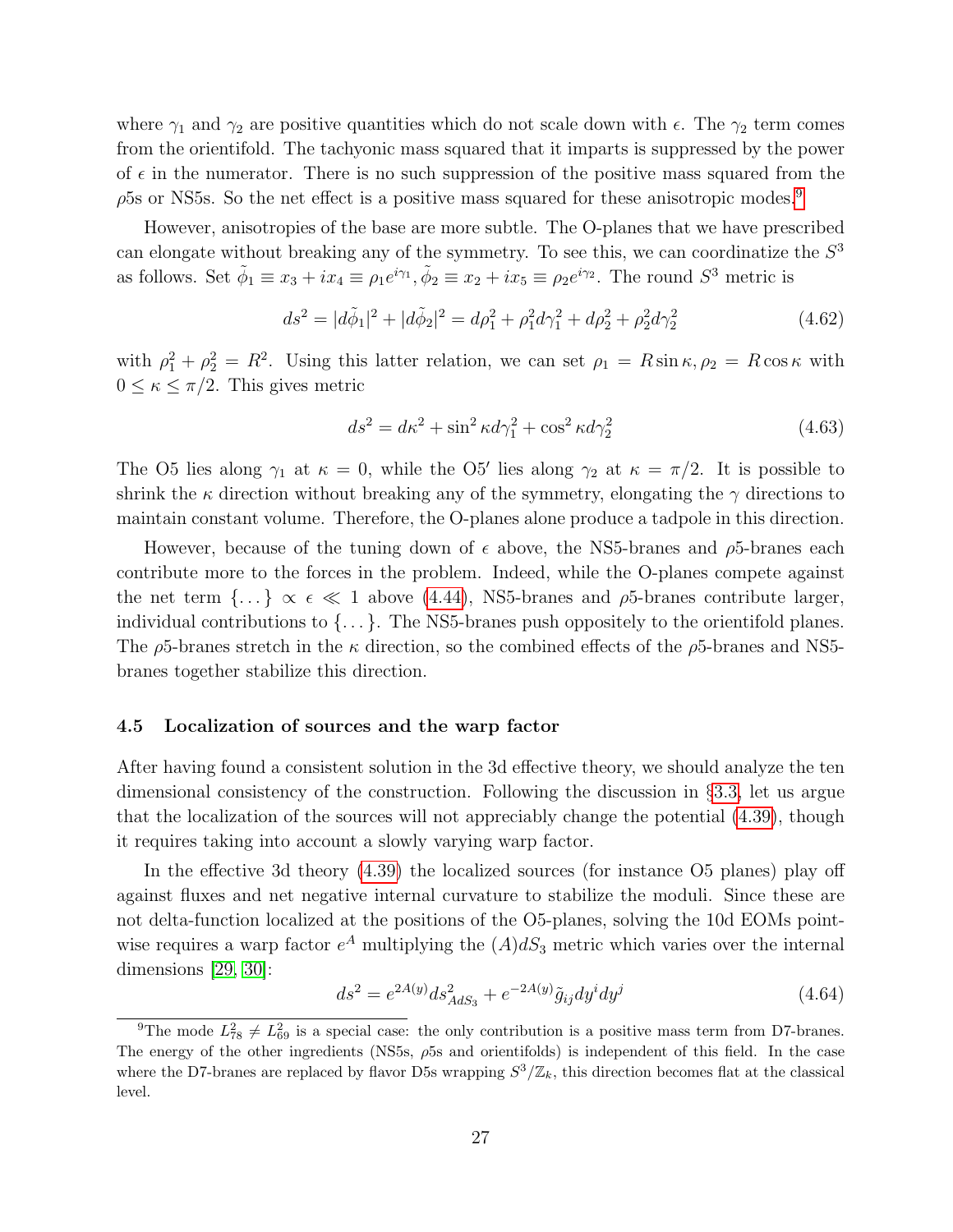Recall from the discussion around [\(3.30\)](#page-12-2) that if the equation for the warp factor can be solved (by having nonzero  $\nabla^2 A$ ) with  $A \ll 1$ , then the corrections to the effective potential are negligible since they are of order  $(\nabla A)^2/\kappa^2$ . This provides a mechanism for solving the 10d equations in the presence of localized sources while keeping corrections to the potential subdominant. Therefore, let us check that in the present construction the condition  $A \ll 1$ holds away from the cores of the localized sources (whose tensions already take the cores into account).

First consider the O5-planes as a source for A. Note that the fiber circle being small, these effectively wrap a T-dual circle of size  $\tilde{R}_f \sim 1/R_f$ ; there are three directions  $\vec{y}_\perp$  transverse to the O5s. Schematically we have

$$
\nabla^2 A(\vec{y}_\perp) \sim \frac{1}{g_s} \frac{1}{R_f} g_s^2 \sum_{n_R, n_1, n_2} \delta^{(3)}(\vec{y}_\perp - \vec{y}_0 - \vec{n}R) + \text{other sources},\tag{4.65}
$$

the first factor here being the  $1/g_s$  tension, the second the wrapped T-dual circle, and the  $g_s^2$  factor arising from Newton's constant  $\kappa^2$ . Once again, we can work on the covering space with a periodic array of localized sources, and then later project by translations in order to compactify. Let us look at A at a point  $\vec{y}_\perp$  halfway in the middle of the localized O5 sources. This gives us

$$
A\left(\frac{R}{2}, \frac{L}{2}, \frac{L}{2}\right) \sim g_s \frac{1}{R_f} \sum_{n_R, n_1, n_2} \frac{1}{\sqrt{R^2 \left(n_R - \frac{1}{2}\right)^2 + L^2 \left(n_1 - \frac{1}{2}\right)^2 + L^2 \left(n_2 - \frac{1}{2}\right)^2}}
$$
  
+ contributions from other sources. (4.66)

In the covering space, the sum on  $\vec{n}$  represents the contributions from localized sources farther and farther away from the point  $\vec{y}_\perp$ . As discussed above, if all sources were smeared, the gradient of A would cancel. So the full expression for A, including all localized and homogeneous sources, is essentially the difference between the sum on  $\vec{n}$  and the integral over  $\vec{n}$ . Since L and R are of the same order of magnitude, the overall contribution to the warp factor is  $A \sim \mathcal{O}(g_s)$ , and the localization of the source can be ignored. Similarly, the gravitational potential sourced by the D7-branes is suppressed by  $g_s$ , leading to  $A \ll 1$  when combined with the full complement of sources.

The  $\rho$ 5-branes would produce  $A \sim 1$  in a similar way if we treated them as putatively localized sources of stress-energy. Indeed, they do have long-range effects on the geometry; they correspond to a nontrivial fibration [\(2.4\)](#page-4-1) described by a Weierstrass model. The corrected target space is described by the infrared regime of the gauged linear sigma model (GLSM) presented above. Their contribution to the curvature and hence to the moduli potential is of the same form as it would be in the na¨ıve estimate based on the tension of an isolated brane. The most familiar example of this is the case of elliptically fibered Calabi-Yau manifolds, where the fibration exactly cancels the curvature of the base. This occurs for example in the case of 24 stringy cosmic fivebranes on a base  $\mathbb{CP}^1$ . More generally, the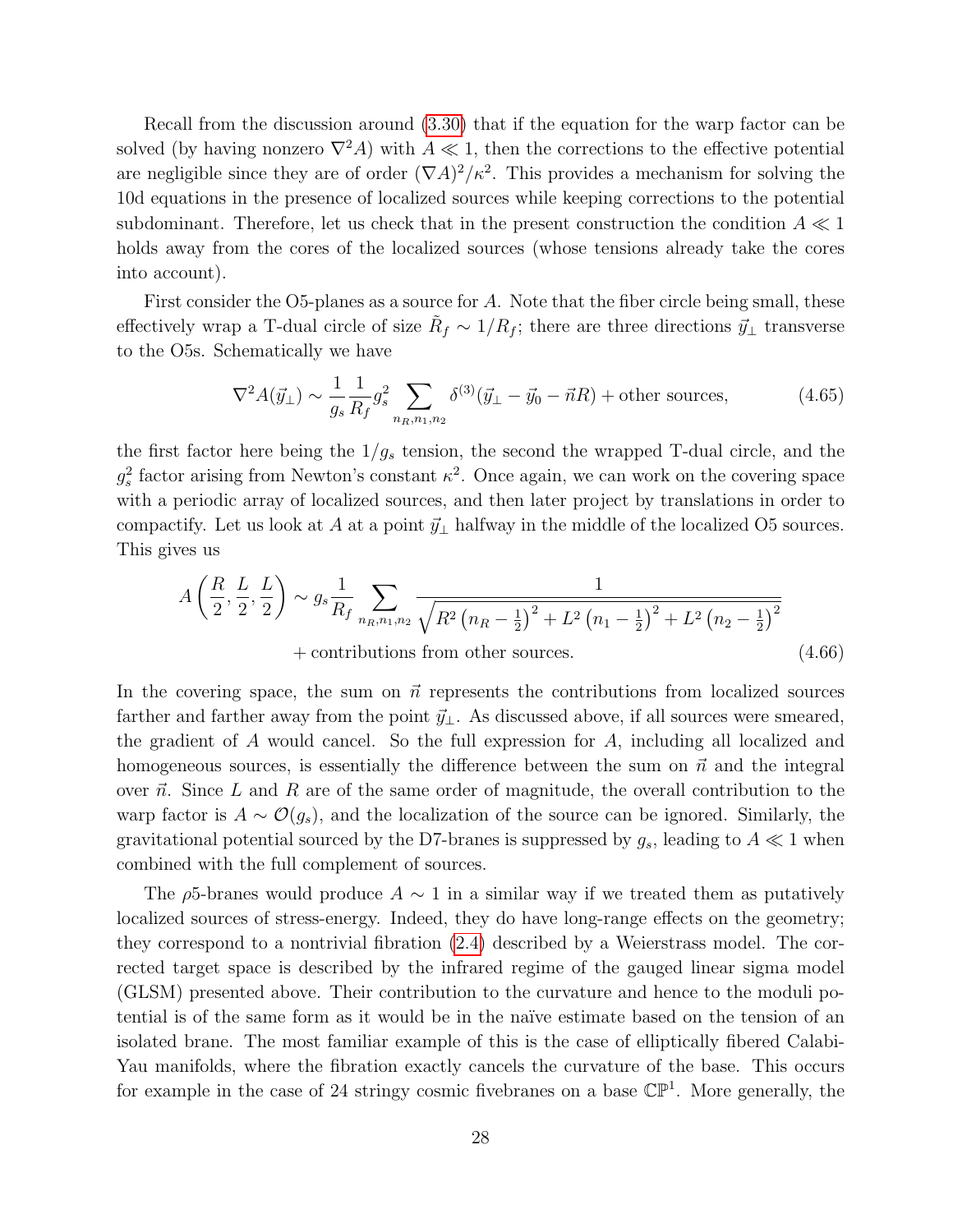GLSM beta function  $\sim$  24 for the running of the FI parameter  $\xi$  corresponding to the size  $R^2$  of the base is shifted by the elliptic fibration to ~  $(24 - n_\rho)$ .

We expect similar statements to hold for the NS5-branes (ingredient (4) above). By themselves, these NS5-branes could be described including backreaction in a half-flat ap-proximation by recognizing them à la [\[20\]](#page-35-3) as a different set of  $\rho$ 5-branes with monodromy  $\rho \rightarrow \rho + 1$ . These are holomorphic with respect to a different choice of complex coordinates on the  $\mathbb{R}^4 \times T^4$  of our brane construction, so it is not trivial to describe both sets of  $\rho$ 5-branes using the same GLSM. However, the two sets are mutually supersymmetric and their BPS tensions combine additively. (They are U-duals of D-brane combinations with 4 Neumann-Dirichlet directions; such combinations have no binding energy.) For this reason we expect their contributions to be well described by the tensions we included in the moduli potential [\(4.39\)](#page-18-1), at least in cases where their core size is sufficiently small. In the D7-brane model so far considered, this is marginal; the core size of the NS5 is not smaller than  $R$ , as we will discuss below in §[4.7.](#page-30-0) However, the variants in §[4.7](#page-30-0) involving D5-branes will push the parameters to where the NS5-brane has a string-scale core, much smaller than R. It would be useful to develop techniques to simultaneously control multiple types of  $1/g_s^2$ -tension branes more explicitly.

#### <span id="page-29-0"></span>4.6 Entropy and brane construction

Given the above scalings [\(4.52\)](#page-21-3), the entropy scales parametrically like

$$
S \sim M_3 R_{dS} \sim \frac{L^4 R^4}{k g_s^2 \epsilon^{1/2}} \sim \frac{k N_{D1} N_{D5}}{\epsilon^{3/2}} \tag{4.67}
$$

This scaling of the entropy is the same as in the corresponding AdS model when  $\epsilon < 0$ . This makes sense, since the  $\rho$ 5-brane flavors and the orientifold projections are only of order 1 in number, so that the scaling is as in the corresponding D1-D5 AdS orbifold quiver theory up to an enhancement by  $\epsilon^{-3/2}$ . This factor can be understood as in section 3.5 of [\[5\]](#page-33-4): pull out a color brane from a tip of the cone, and count the number of ways of winding strings around the base of the cone up to an energy cutoff comparable to the energy of a string stretching radially to the tip. This gives an enhancement factor  $\sim (R_{dS}/R)^3 \sim \epsilon^{-3/2}$ . As a result, we can read off the parametric scaling of the Gibbons-Hawking entropy from the D1-D5 system.

Many details come into the precise coefficient over which we have no control at present. As in [\[5\]](#page-33-4), our main handle on the holographic dual is through its brane construction. It would be interesting to develop tools to study this theory in more detail.<sup>[10](#page-29-1)</sup> With the brane construction in hand, however, one can immediately study further questions of interest such as the microscopic description of decays out of the metastable dS vacuum and their holographic description.<sup>[11](#page-29-2)</sup>

<span id="page-29-1"></span> $10$ An intriguing possibility is that as in [\[34\]](#page-37-5), the holographic duals may only exist as cutoff theories.

<span id="page-29-2"></span><sup>&</sup>lt;sup>11</sup>Other macroscopic proposals for de Sitter holography which are based on different ways of slicing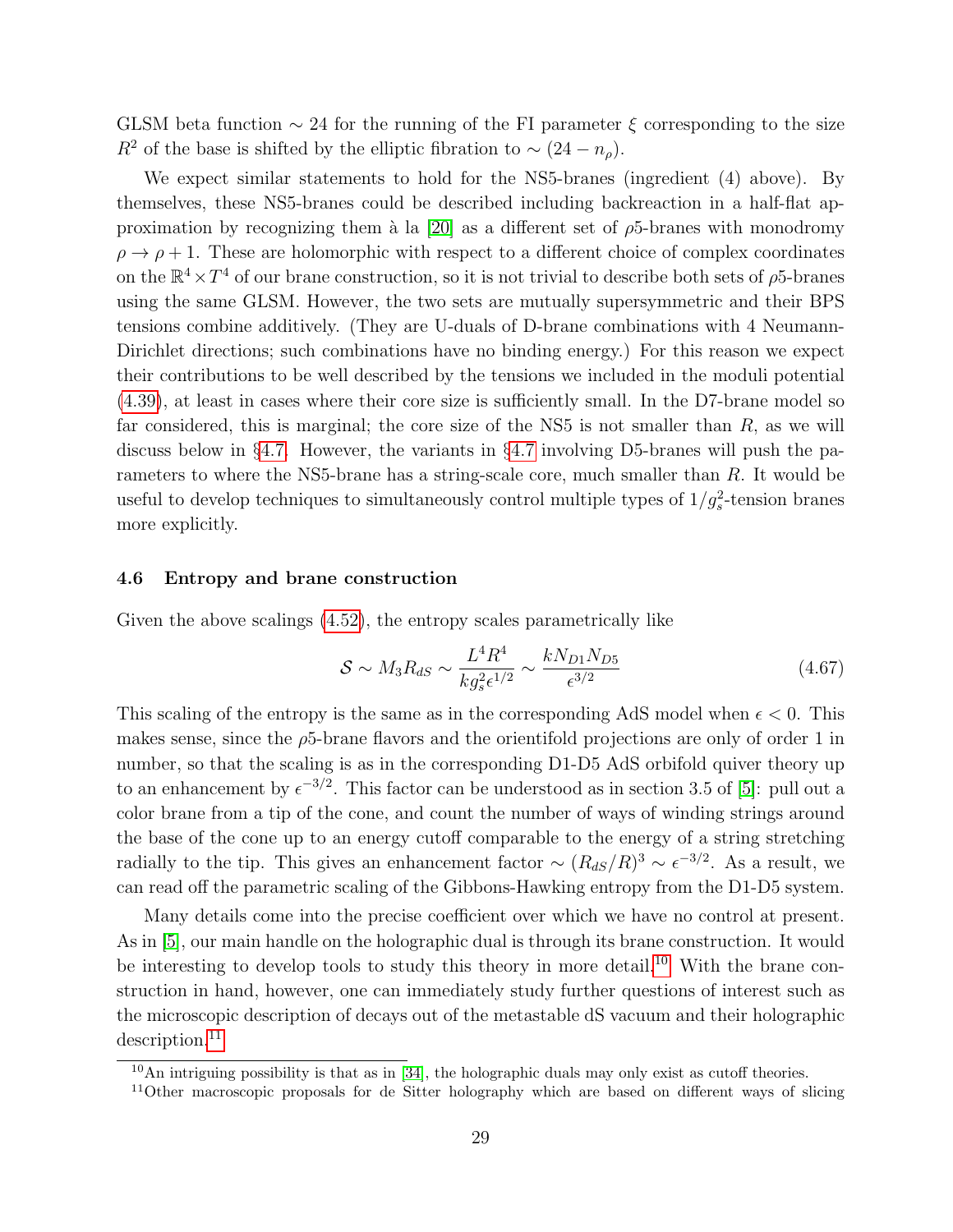As mentioned in §2, this model has a brane construction for which the radially evolving R, at fixed initial values of the other moduli, solves the equation [\(2.5\)](#page-4-0)

$$
\frac{R'(w)^2}{R^2} \sim -1 + \frac{const}{R^2}
$$
\n(4.68)

for which the singularities at the tips  $R \to 0$  are conical. The first term here comes from the D7-branes and anti D7-branes, and the second includes the O5-planes which are at codimension two on the base.

It is also possible to stabilize the construction with  $N_{D5} = 0$ , as mentioned ealier. In this case the parametric scaling is

$$
S \sim M_3 R_{dS} \sim \frac{L^4 R^4}{k g_s^2 \epsilon^{1/2}} \sim \frac{N_{D1}^2}{k \epsilon^{3/2}}
$$
(4.69)

In this case the tuning of  $\epsilon$  plays the dominant role. It would be interesting to understand this case better as it does not appear to arise directly from a known AdS/CFT dual pair, as is the case for most models in the landscape.

#### <span id="page-30-0"></span>4.7 Alternative examples

In this subsection we provide two alternative examples in which the radius of curvature R is pushed to larger values and we therefore have better control of  $\alpha'$  corrections.

First, we can replace the D7- and anti D7-branes with a single pair of D5- and anti D5-branes wrapping the  $S^3/\mathbb{Z}_k$ , and put them in different Wilson line vacua to prevent perturbative brane-antibrane annihilation:

0 1 2 3 4 5 6 7 8 9 D5, D5 x x x x x x (4.70)

The stabilization proceeds as before with the middle term  $-b\tilde{\eta}^5$  in the effective potential replaced by

$$
\frac{\mathcal{U}}{M_3^3} \supset -16k^3 \left(2\pi R^2 - \frac{n_{D5}R^4\beta}{2k^2}\right) \frac{\tilde{\eta}^5}{\beta^3} \,. \tag{4.71}
$$

This gives

$$
R^2 = \frac{2\pi k L^2}{n_{D5}\beta} \,,\tag{4.72}
$$

and the rest of the stabilization proceeds as before. Note that  $n_{D5}$  is the number of flavor D5- and anti D5-branes as specified above, which should be distinguished from  $N_{D5}$ , the number of color D5-branes wrapping different directions in our brane construction. With

the spacetime include [\[7,](#page-34-0) [8\]](#page-34-1). It would be interesting to study whether our dS construction building from AdS/CFT might also provide a microscopic realization of these ideas.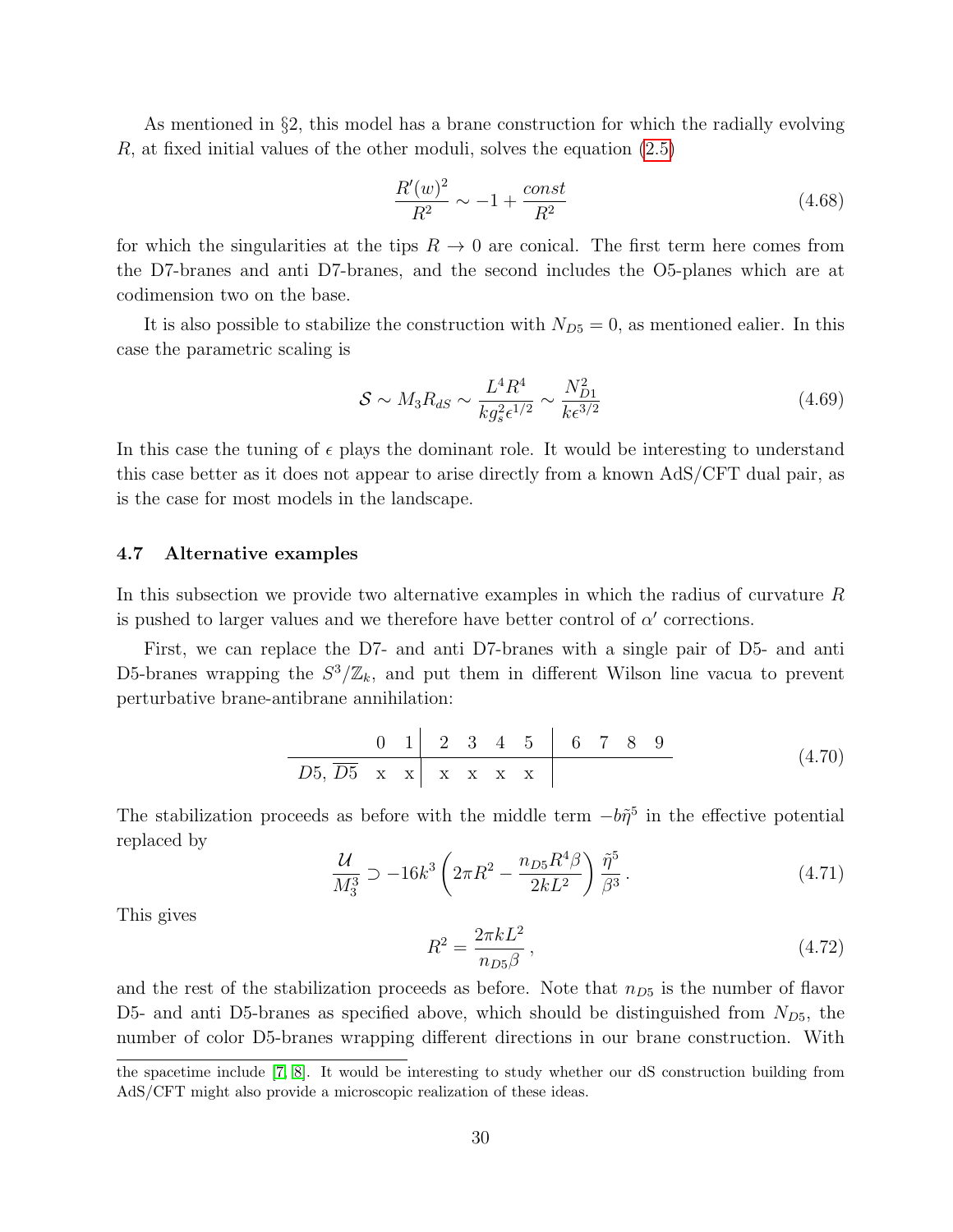$n_{D5} = 2$ , we find  $R \approx 33$  (as compared to  $R \approx 9$  in the model with flavor D7 branes); now  $\alpha'$  corrections are of order  $8/R^2 = 7 \times 10^{-3}$ .

We can push  $R$  to even larger values by wrapping the flavor D5-branes on an unorbifolded  $S^1$  in the  $S^3/\mathbb{Z}_k$ , the fiber  $S^1/\mathbb{Z}_k$ , and one of the  $T^4$  directions:

$$
\begin{array}{c|ccccccccc}\n0 & 1 & 2 & 3 & 4 & 5 & 6 & 7 & 8 & 9 \\
\hline\nD5 & x & x & (x) & x & (x) & x & (4.73) \\
D5' & x & x & (x) & (x) & x & x & (x) \\
\end{array}
$$

Here the parentheses indicate that the true D5-brane locus is a combination of these dimensions. Note that we do not need to include anti D5-branes here because the D5-branes are wrapping a contractible cycle in the  $S^3/\mathbb{Z}_k$ , but in order to stabilize the anisotropic mode  $L_{78}^2 \neq L_{69}^2$  we need two D5-branes wrapping the 6 and 7 directions respectively. Again, the middle term of the effective potential is replaced by

<span id="page-31-0"></span>
$$
\frac{\mathcal{U}}{M_3^3} \supset -16k^3 \left(2\pi R^2 - \frac{\pi n_{D5}R^3\beta}{kL}\right) \frac{\tilde{\eta}^5}{\beta^3} \tag{4.74}
$$

which stabilizes  $R = 4kL/(3n_{D5}\beta)$ . With  $n_{D5} = 2$ , the value of R is further increased from 33 to 91, with the  $\alpha'$  corrections of order  $8/R^2 = 1 \times 10^{-3}$ .

Another advantage of these two alternative constructions is that the size of the NS5 brane core is much smaller than the radius  $R$ . A simple way of looking at this is to take the T-dual along the fiber direction  $R_f$ : the NS5-branes are turned into KK5-branes with a fiber size  $\tilde{R}_f = 1/R_f = k/(\beta R)$ . In our previous construction with D7-branes, this size is of the same order of magnitude as R, as we can see from the parametric scaling  $R^2 \sim k$ . However, if we replace the D7-branes with D5-branes as in the first example above, we have  $R^2 \sim kL^2 \sim k^2$  and the fiber size  $\tilde{R}_f \sim k/R \sim 1$  is much smaller than R. In the second example above, we have  $R^2 \sim k^2 L^2 \sim k^3$  and the fiber size  $\tilde{R}_f \sim k/R \sim 1/\sqrt{k}$  is again much smaller than  $R$ . This is also confirmed by the numerics: with the previous  $D7$  construction we have  $\tilde{R}_f = k/(\beta R) = 5.9$  not much smaller than  $R = 9.2$ , with the first D5 construction we have  $\tilde{R}_f = 1.64$  much smaller than  $R = 33$ , and with the second D5 construction we have  $\tilde{R}_f = 0.59$  much smaller than  $R = 91$ .

The  $D7-\overline{D7}$  stability analysis can be repeated in the first D5 example, with analogous results: there is a negative mass squared of Hubble scale, but the deformations away from the flat connection give large positive contributions to the mass squared and keep the mode perturbatively stable. In the second example, the D5-branes are mutually supersymmetric but may possess slippage modes because they wrap contractible cycles on the base  $\mathbb{CP}^1$ ; placing the branes at the orientifold loci (the effect on their tension is already included in [\(4.74\)](#page-31-0)) projects these modes out and freezes the branes in place.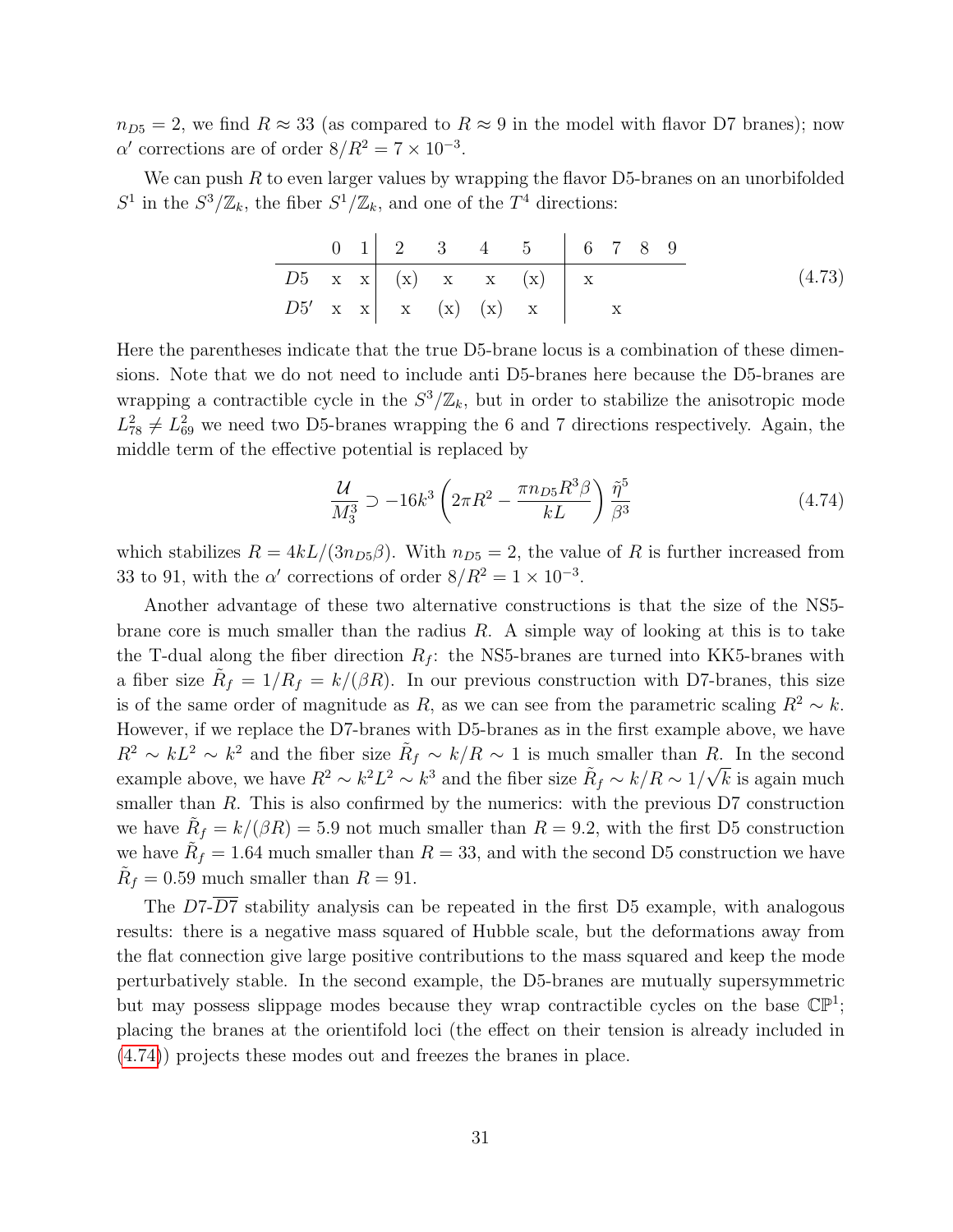## <span id="page-32-0"></span>5 Discussion and Future Directions

Similar methods apply to the construction of semi-holographic de Sitter models in other dimensions. Work on four dimensional examples of this kind is in progress [\[18\]](#page-35-1). A promising class of candidate models arises from type IIA string theory on an orientifold of an elliptic fibration over  $B_4$  (e.g.  $\mathbb{CP}^2$  or  $\mathbb{CP}^1 \times \mathbb{CP}^1$ ) which over-compensates the curvature energy of  $B_4$ , along with RR 2-form and 6-form flux as well as additional flavor branes.

This work raises many interesting questions about the nature of the dual implied by the brane constructions. Let us make a few comments here. The compactness of the brane construction implies propagating  $d-1$ -dimensional gravity. As we have discussed, the fact that this is coupled to a matter sector with large entropy makes for a useful albeit semiholographic duality;  $d-1$ -dimensional gravity is weakly interacting over a large range of scales because of the enhancement of the  $d-1$ -dimensional Planck mass induced by the large number of species. (In the  $d = 3$  case studied explicitly in this paper, the  $d - 1$  dual is Liouville gravity coupled to a large-c matter sector, as anticipated macroscopically in [\[6\]](#page-33-5) and proposed for somewhat different reasons in [\[8\]](#page-34-1).) By the same token many other modes are dynamical. In particular flavor groups are dynamical in  $d-1$  dimensions, i.e. the flavor symmetry is weakly gauged; the flavor groups have a large number  $\sim N_c$  of matter fields charged under them which screen their interactions. This is analogous to the weak dynamical gravity in the  $d-1$  dimensional description, with large-c matter sector.

One basic question is whether the  $d-1$ -dimensional matter theory here is UV complete by itself (and just happens to be coupled to gravity in the case that it arises as part of a dual for de Sitter). Another possibility, analogous to the situation obtained for non-supersymmetric warped throats in [\[34\]](#page-37-5), is that the matter theory only exists as a low energy effective theory. In general, we would like to understand the couplings of the matter degrees of freedom to Liouville gravity in our setup.

A related question concerns the microscopic interpretation of the entropy. So far we obtained a parametric result, but not the precise coefficient. Even in AdS/CFT, obtaining the precise coefficient is difficult; for example in the  $\mathcal{N} = 4$  supersymmetric Yang Mills theory there is a famous ratio of 3/4 between the strong and weak coupling results. In the present case, the coupling to  $d-1$ -dimensional gravity is a further complication. In particular, altogether the central charge vanishes in a theory of gravity, something borne out by the macroscopic calculations in [\[6\]](#page-33-5). Perhaps in the case  $d-1=2$ , the *effective* central charge is the appropriate notion of a count of degrees of freedom; this is sensitive to the matter contribution.

Our construction is reminiscent of the attempt [\[11\]](#page-34-3) to count Schwarzschild entropy with a brane-antibrane system. In the present case, there is a variety of brane constructions which reflects the landscape of possible solutions: each de Sitter solution corresponds to a definite brane construction.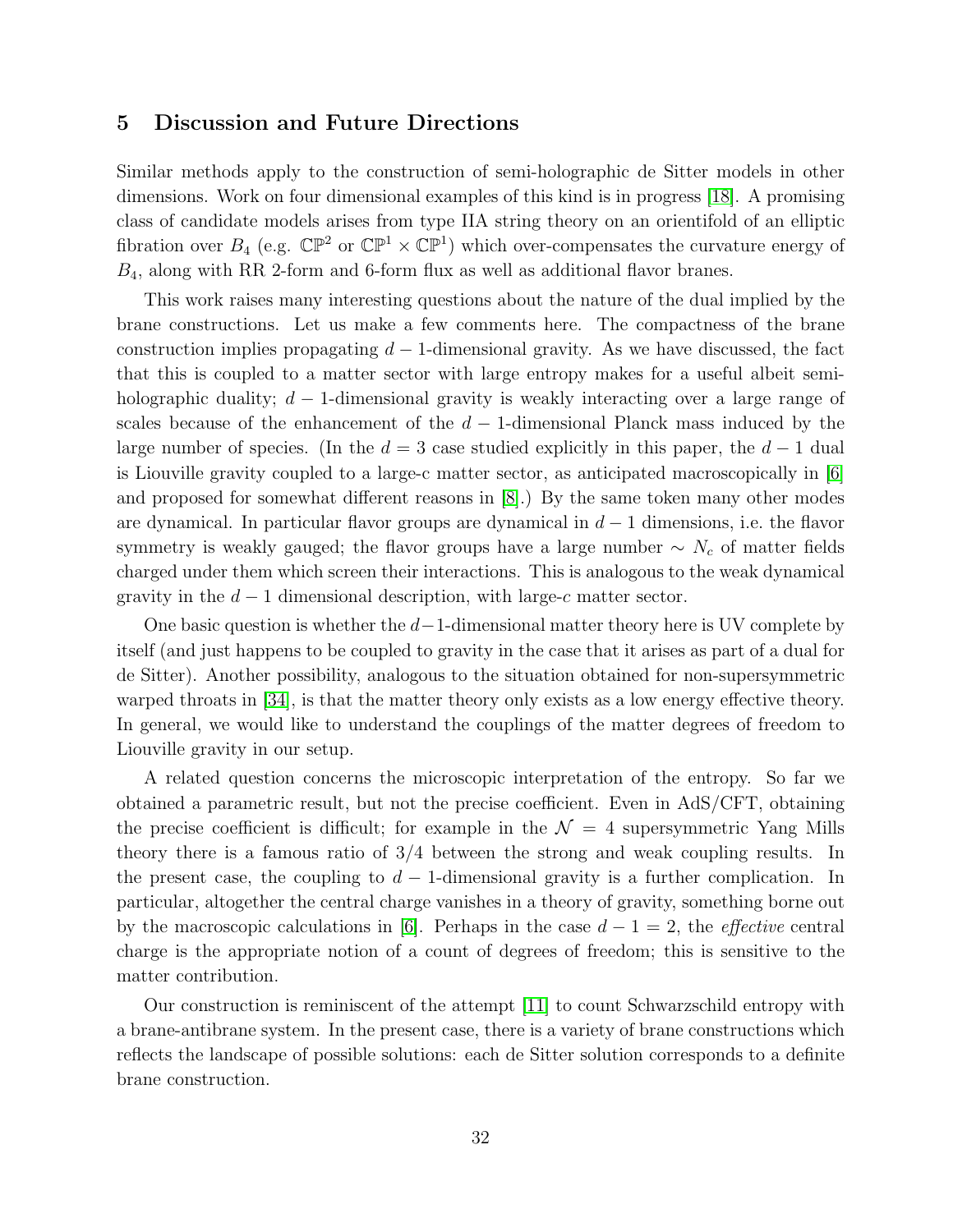Our solutions eventually decay. Decay modes include the strongly coupled, exponentially suppressed version of brane-antibrane annihilation: Schwinger decay of the flux dual to the color branes. The decay of de Sitter solutions into each other or to regions of zero or negative cosmological constant is central in many attempts to formulate the landscape en masse, and concrete input from microscopic brane constructions may be useful.

#### Acknowledgements

We are grateful to Joe Polchinski for many interesting discussions and comments on a draft. We also would like to thank M. Douglas, D. Morrison and S. Shenker for extensive discussions of various aspects of this work, and R. Flauger, B. Freivogel, S. Kachru, R. Kallosh, L. Susskind, D. Tong, and E. Witten for useful comments. This work was supported by the National Science Foundation under grant PHY05-51164, the UCSB Department of Physics, the DOE under contract DE-AC03-76SF00515, and by a William K. Bowes Jr. Stanford Graduate Fellowship.

## References

- <span id="page-33-0"></span>[1] G. W. Gibbons and S. W. Hawking, "Cosmological Event Horizons, Thermodynamics, And Particle Creation," Phys. Rev. D 15, 2738 (1977).
- <span id="page-33-1"></span>[2] A. Strominger and C. Vafa, "Microscopic Origin of the Bekenstein-Hawking Entropy," Phys. Lett. B 379, 99 (1996) [arXiv:hep-th/9601029].
- <span id="page-33-2"></span>[3] C. G. Callan and J. M. Maldacena, "D-brane Approach to Black Hole Quantum Mechanics," Nucl. Phys. B 472, 591 (1996) [arXiv:hep-th/9602043]; J. M. Maldacena and L. Susskind, "D-branes and Fat Black Holes," Nucl. Phys. B 475, 679 (1996) [arXiv:hep-th/9604042].
- <span id="page-33-3"></span>[4] J. M. Maldacena, Adv. Theor. Math. Phys. 2, 231 (1998) [Int. J. Theor. Phys. 38, 1113 (1999)] [arXiv:hep-th/9711200]. E. Witten, "Anti-de Sitter space and holography," Adv. Theor. Math. Phys. 2, 253 (1998) [arXiv:hep-th/9802150]; S. S. Gubser, I. R. Klebanov and A. M. Polyakov, "Gauge theory correlators from

non-critical string theory," Phys. Lett. B 428, 105 (1998) [arXiv:hep-th/9802109].

- <span id="page-33-4"></span>[5] J. Polchinski and E. Silverstein, "Dual Purpose Landscaping Tools: Small Extra Dimensions in AdS/CFT," arXiv:0908.0756 [hep-th].
- <span id="page-33-5"></span>[6] A. Karch, "Auto-localization in de-Sitter space," JHEP 0307, 050 (2003)  $\arXiv:hep-th/0305192$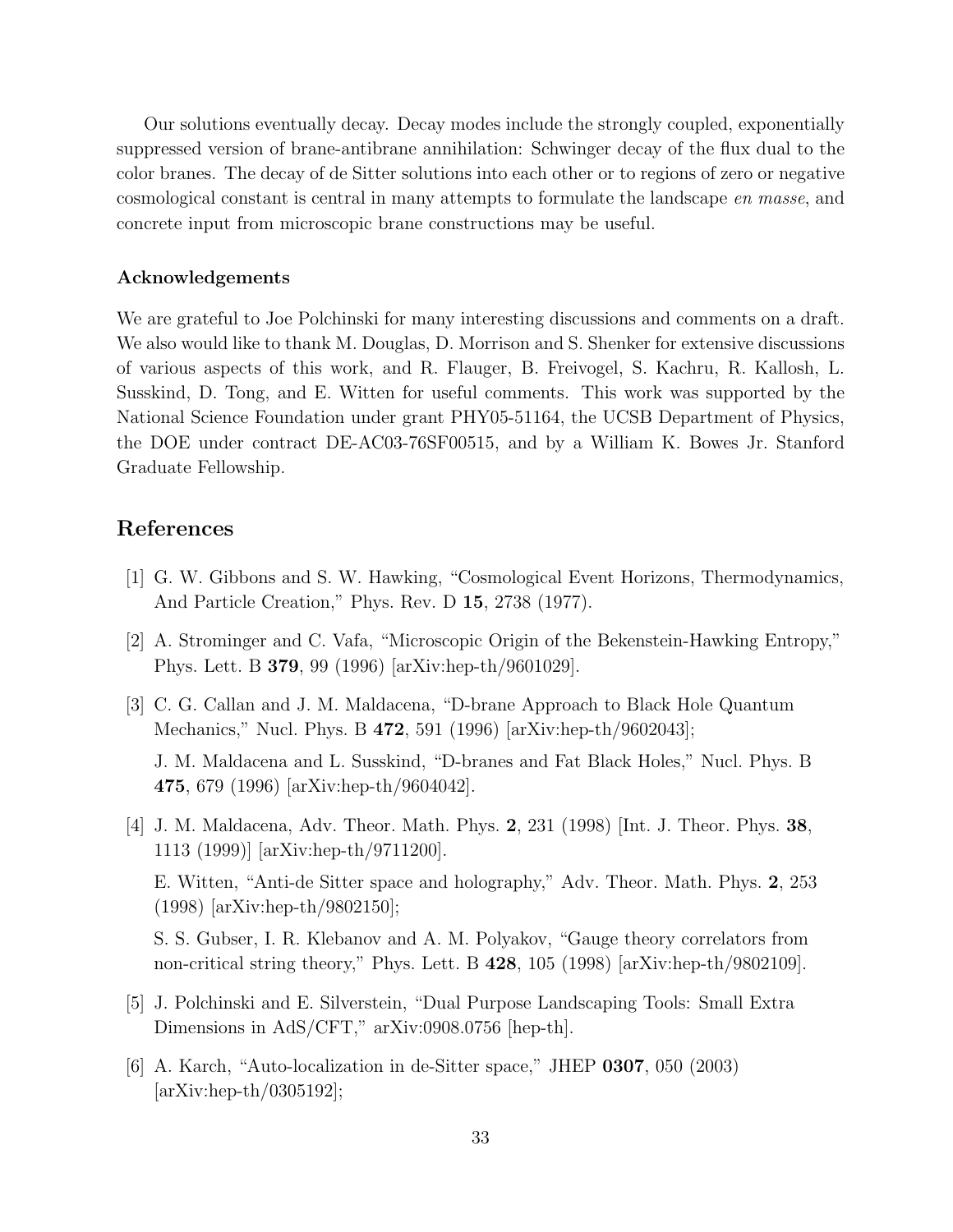M. Alishahiha, A. Karch, E. Silverstein and D. Tong, "The dS/dS correspondence," AIP Conf. Proc. 743, 393 (2005) [arXiv:hep-th/0407125];

M. Alishahiha, A. Karch and E. Silverstein, "Hologravity," JHEP 0506, 028 (2005)  $\arXiv:hep-th/0504056$ .

- <span id="page-34-0"></span>[7] A. Strominger, "The dS/CFT correspondence," JHEP 0110, 034 (2001) [arXiv:hep-th/0106113].
- <span id="page-34-1"></span>[8] B. Freivogel, Y. Sekino, L. Susskind and C. P. Yeh, "A holographic framework for eternal inflation," Phys. Rev. D 74, 086003 (2006) [arXiv:hep-th/0606204]; R. Bousso, B. Freivogel, Y. Sekino, S. Shenker, L. Susskind, I. S. Yang and C. P. Yeh, "Future Foam," Phys. Rev. D 78, 063538 (2008) [arXiv:0807.1947 [hep-th]].
- <span id="page-34-2"></span>[9] N. Arkani-Hamed, S. Dubovsky, A. Nicolis, E. Trincherini and G. Villadoro, "A Measure of de Sitter Entropy and Eternal Inflation," JHEP 0705, 055 (2007) [arXiv:0704.1814 [hep-th]];

S. Dubovsky, L. Senatore and G. Villadoro, "The Volume of the Universe after Inflation and de Sitter Entropy," JHEP 0904, 118 (2009) [arXiv:0812.2246 [hep-th]].

- <span id="page-34-9"></span>[10] T. Banks, "Cosmological breaking of supersymmetry or little Lambda goes back to the future. II," arXiv:hep-th/0007146.
- <span id="page-34-3"></span>[11] U. H. Danielsson, A. Guijosa and M. Kruczenski, "Brane-antibrane systems at finite temperature and the entropy of black branes," JHEP 0109, 011 (2001) [arXiv:hep-th/0106201].
- <span id="page-34-4"></span>[12] S. B. Giddings, S. Kachru and J. Polchinski, "Hierarchies from fluxes in string compactifications," Phys. Rev. D 66, 106006 (2002) [arXiv:hep-th/0105097].
- <span id="page-34-5"></span>[13] L. Randall and R. Sundrum, "An alternative to compactification," Phys. Rev. Lett. 83, 4690 (1999) [arXiv:hep-th/9906064].
- <span id="page-34-6"></span>[14] I. R. Klebanov and M. J. Strassler, "Supergravity and a confining gauge theory: Duality cascades and chiSB-resolution of naked singularities," JHEP 0008, 052 (2000) [arXiv:hep-th/0007191].
- <span id="page-34-7"></span>[15] S. S. Gubser, "AdS/CFT and gravity," Phys. Rev. D 63, 084017 (2001) [arXiv:hep-th/9912001].
- <span id="page-34-8"></span>[16] S. Hawking, J. M. Maldacena and A. Strominger, "DeSitter entropy, quantum entanglement and AdS/CFT," JHEP 0105, 001 (2001) [arXiv:hep-th/0002145].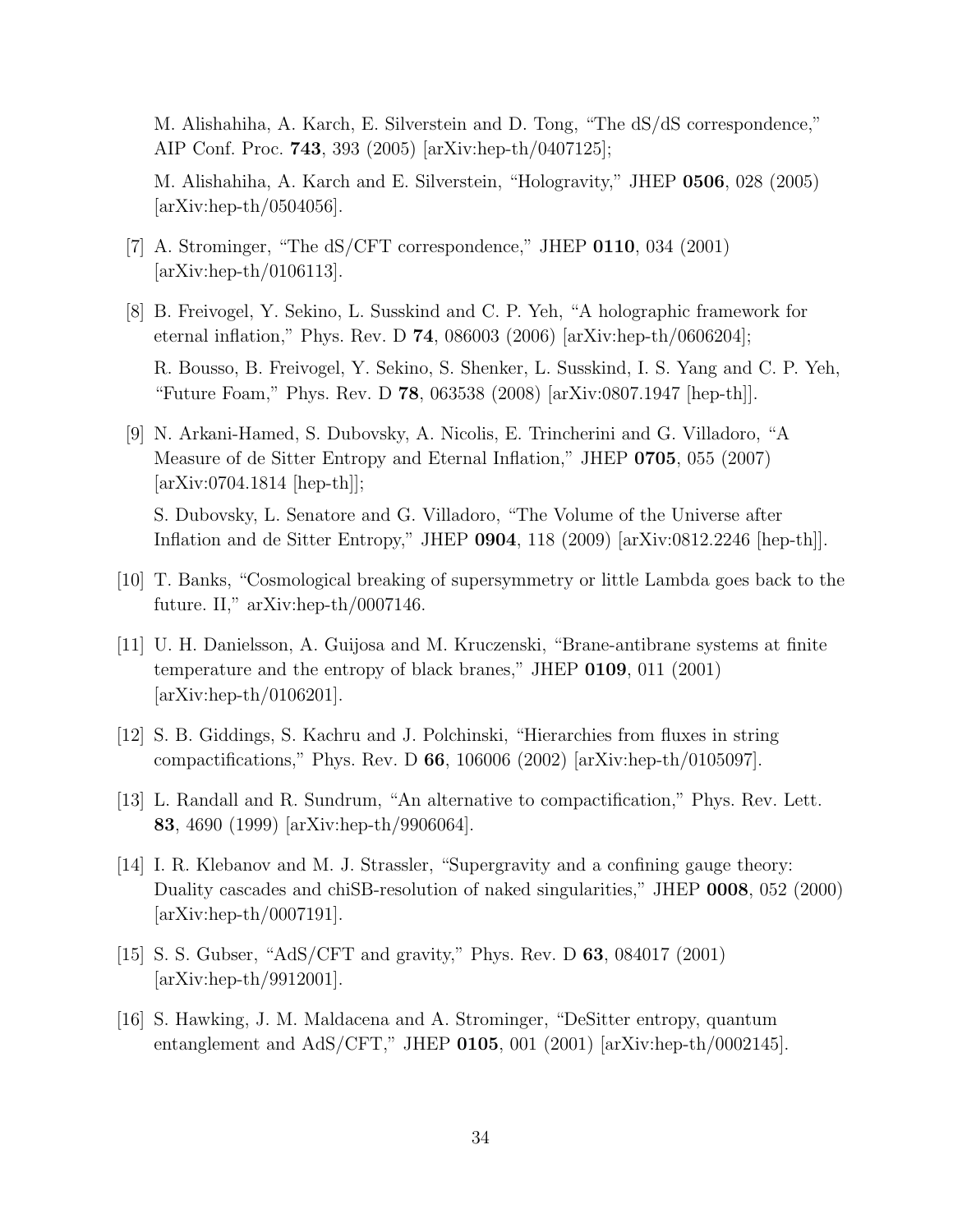<span id="page-35-0"></span>[17] A. R. Frey, "Warped strings: Self-dual flux and contemporary compactifications," arXiv:hep-th/0308156;

E. Silverstein, "TASI / PiTP / ISS lectures on moduli and microphysics," arXiv:hep-th/0405068;

M. Grana, "Flux compactifications in string theory: A comprehensive review," Phys. Rept. 423, 91 (2006) [arXiv:hep-th/0509003];

J. Polchinski, "The cosmological constant and the string landscape," arXiv:hep-th/0603249;

M. R. Douglas and S. Kachru, "Flux compactification," arXiv:hep-th/0610102;

F. Denef, M. R. Douglas and S. Kachru, "Physics of string flux compactifications," arXiv:hep-th/0701050;

R. Bousso, "TASI Lectures on the Cosmological Constant," arXiv:0708.4231 [hep-th];

F. Denef, "Les Houches Lectures on Constructing String Vacua," arXiv:0803.1194  $\vert$ hep-th $\vert$ .

- <span id="page-35-1"></span>[18] Work in progress.
- <span id="page-35-2"></span>[19] B. R. Greene, A. D. Shapere, C. Vafa and S. T. Yau, "Stringy Cosmic Strings And Noncompact Calabi-Yau Manifolds," Nucl. Phys. B 337, 1 (1990).
- <span id="page-35-3"></span>[20] S. Hellerman, J. McGreevy and B. Williams, "Geometric Constructions of Nongeometric String Theories," JHEP 0401, 024 (2004) [arXiv:hep-th/0208174]; D. Vegh and J. McGreevy, "Semi-Flatland," JHEP 0810, 068 (2008) [arXiv:0808.1569 [hep-th]].
- <span id="page-35-4"></span>[21] O. Aharony, A. Fayyazuddin and J. M. Maldacena, "The large N limit of  $N = 2.1$  field theories from three-branes in F-theory," JHEP 9807, 013 (1998) [arXiv:hep-th/9806159].
- <span id="page-35-5"></span>[22] S. Weinberg, "Anthropic Bound on the Cosmological Constant," Phys. Rev. Lett. 59, 2607 (1987).
- <span id="page-35-6"></span>[23] R. Bousso and J. Polchinski, "Quantization of four-form fluxes and dynamical neutralization of the cosmological constant," JHEP 0006, 006 (2000)  $\arXiv:hep-th/0004134$ .
- <span id="page-35-7"></span>[24] E. Silverstein, "(A)dS backgrounds from asymmetric orientifolds," arXiv:hep-th/0106209;

A. Maloney, E. Silverstein and A. Strominger, "De Sitter space in noncritical string theory," arXiv:hep-th/0205316.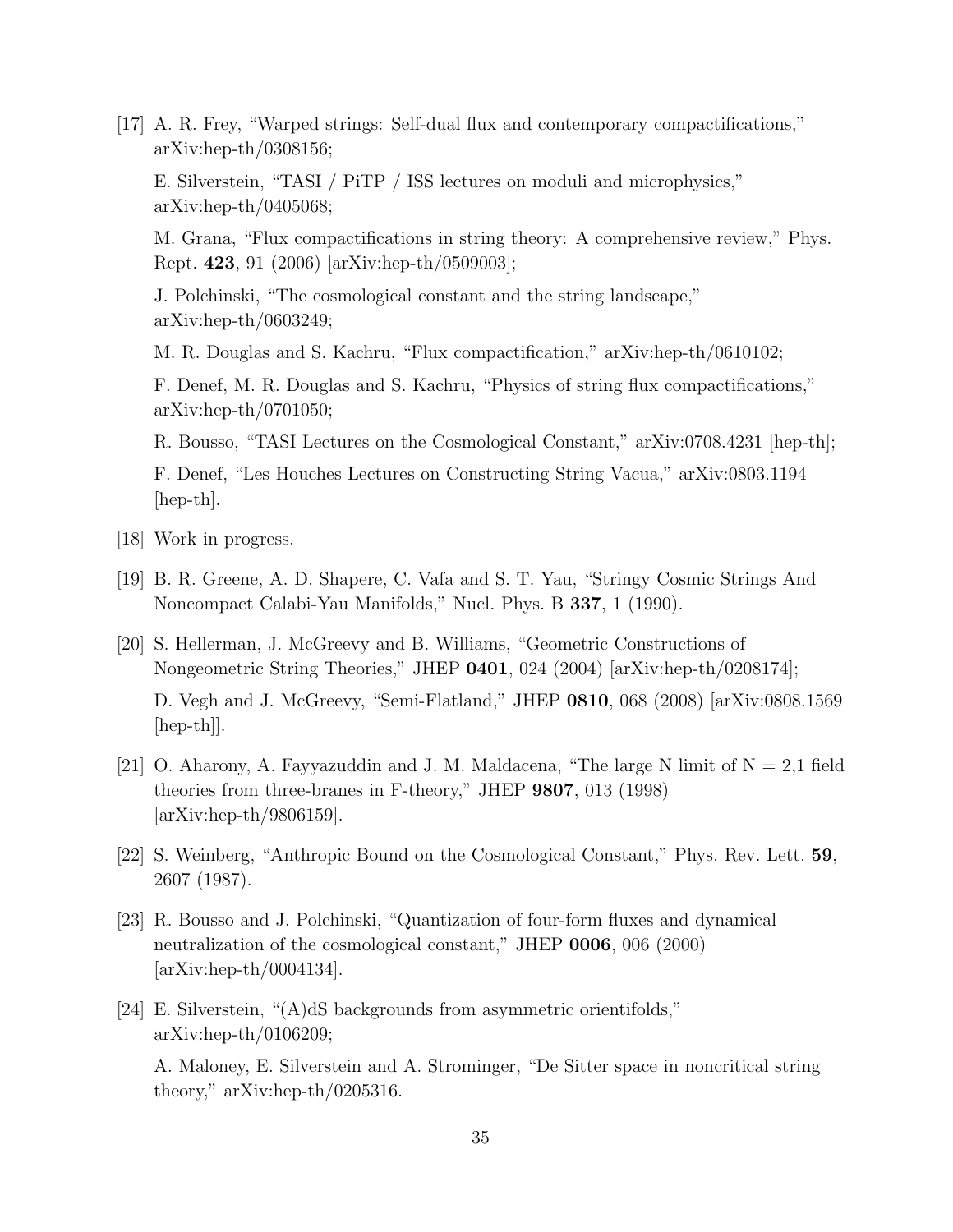- <span id="page-36-0"></span>[25] S. Kachru, R. Kallosh, A. D. Linde and S. P. Trivedi, "De Sitter vacua in string theory," Phys. Rev. D 68, 046005 (2003) [arXiv:hep-th/0301240].
- <span id="page-36-1"></span>[26] E. Silverstein, "Simple de Sitter Solutions," Phys. Rev. D 77, 106006 (2008) [arXiv:0712.1196 [hep-th]].
- <span id="page-36-2"></span>[27] M. P. Hertzberg, S. Kachru, W. Taylor and M. Tegmark, "Inflationary Constraints on Type IIA String Theory," JHEP 0712, 095 (2007) [arXiv:0711.2512 [hep-th]].

S. S. Haque, G. Shiu, B. Underwood and T. Van Riet, "Minimal simple de Sitter solutions," Phys. Rev. D 79, 086005 (2009) [arXiv:0810.5328 [hep-th]];

C. Caviezel, P. Koerber, S. Kors, D. Lust, T. Wrase and M. Zagermann, "On the Cosmology of Type IIA Compactifications on SU(3)-structure Manifolds," JHEP 0904, 010 (2009) [arXiv:0812.3551 [hep-th]].

R. Flauger, S. Paban, D. Robbins and T. Wrase, "Searching for slow-roll moduli inflation in massive type IIA supergravity with metric fluxes," Phys. Rev. D 79, 086011 (2009) [arXiv:0812.3886 [hep-th]].

U. H. Danielsson, S. S. Haque, G. Shiu and T. Van Riet, "Towards Classical de Sitter Solutions in String Theory," JHEP 0909, 114 (2009) [arXiv:0907.2041 [hep-th]];

B. de Carlos, A. Guarino and J. M. Moreno, "Flux moduli stabilisation, Supergravity algebras and no-go theorems," JHEP 1001, 012 (2010) [arXiv:0907.5580 [hep-th]];

C. Caviezel, T. Wrase and M. Zagermann, "Moduli Stabilization and Cosmology of Type IIB on SU(2)-Structure Orientifolds," JHEP 1004, 011 (2010) [arXiv:0912.3287 [hep-th]].

G. Dibitetto, R. Linares and D. Roest, "Flux Compactifications, Gauge Algebras and De Sitter," Phys. Lett. B 688, 96 (2010) [arXiv:1001.3982 [hep-th]];

T. Wrase and M. Zagermann, "On Classical de Sitter Vacua in String Theory," arXiv:1003.0029 [hep-th];

U. H. Danielsson, P. Koerber and T. Van Riet, "Universal de Sitter solutions at tree-level," arXiv:1003.3590 [hep-th];

D. Andriot, E. Goi, R. Minasian and M. Petrini, "Supersymmetry breaking branes on solvmanifolds and de Sitter vacua in string theory," arXiv:1003.3774 [hep-th].

<span id="page-36-3"></span>[28] G. Shiu, G. Torroba, B. Underwood, M. R. Douglas, "Dynamics of Warped Flux Compactifications," JHEP 0806, 024 (2008). [arXiv:0803.3068 [hep-th]]. M. R. Douglas, G. Torroba, "Kinetic terms in warped compactifications," JHEP 0905, 013 (2009). [arXiv:0805.3700 [hep-th]].